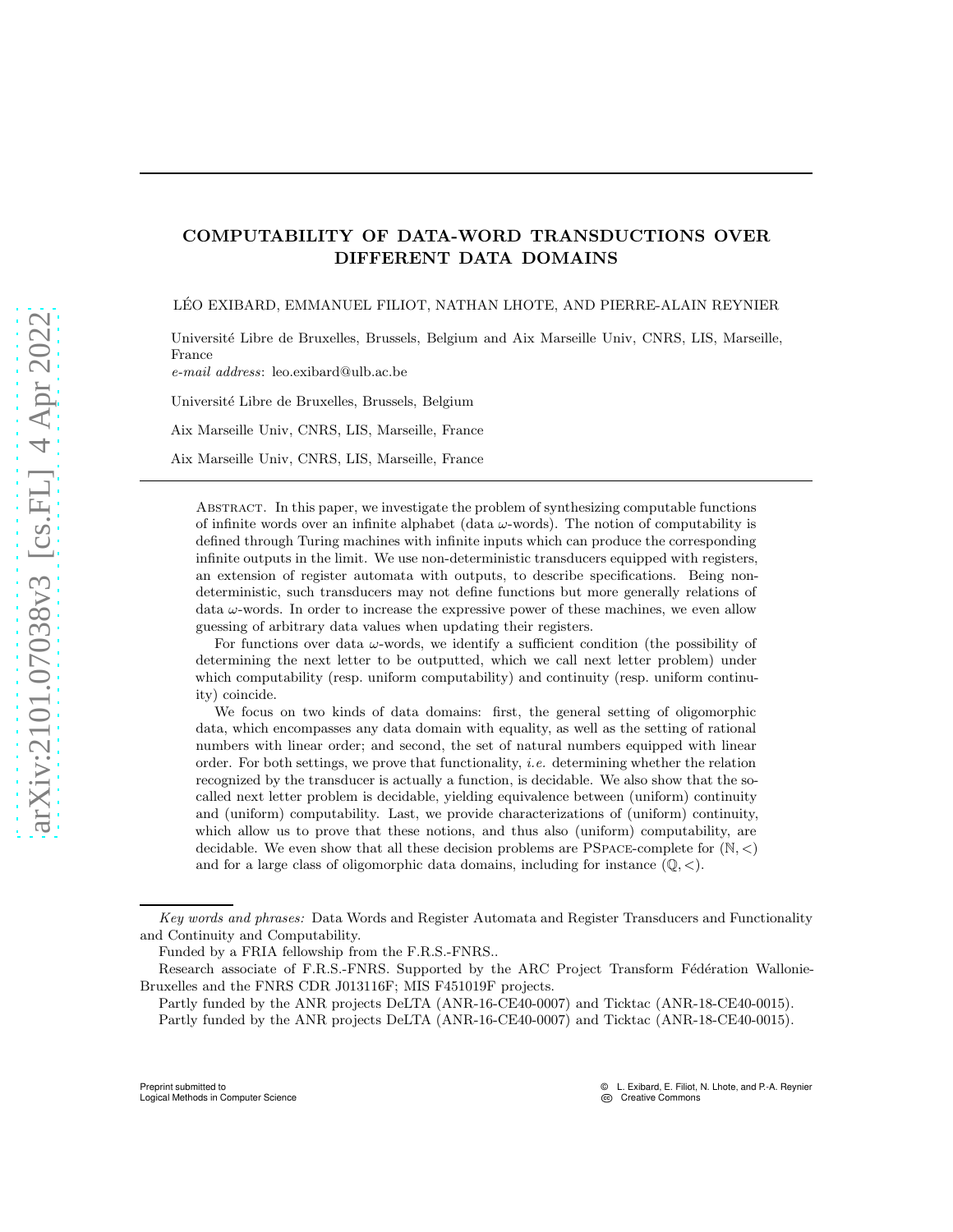## **CONTENTS**

| Introduction                                                               | $\sqrt{2}$       |  |
|----------------------------------------------------------------------------|------------------|--|
| Data alphabet, languages and transducers<br>1.                             | $\overline{7}$   |  |
| Data as logical structures<br>1.1.                                         | $\overline{7}$   |  |
| Words and data words<br>1.2.                                               | $8\,$            |  |
| Functions and relations<br>1.3.                                            | $8\,$            |  |
| 1.4.<br>Register transducers                                               | $\boldsymbol{9}$ |  |
| 2.<br>Continuity and computability                                         | 10               |  |
| Continuity notions<br>2.1.                                                 | 10               |  |
| 2.2.<br>Computability notions                                              | 12               |  |
| 2.3.<br>Computability versus continuity                                    | 13               |  |
| 3.<br>Oligomorphic data                                                    | 16               |  |
| Characterizing functionality and continuity<br>3.1.                        | 16               |  |
| Deciding functionality, continuity and computability<br>3.2.               | 21               |  |
| A non oligomorphic case: $(N, \{<, 0\})$<br>4.                             | 24               |  |
| 4.1.<br>On loop iteration                                                  | 25               |  |
| 4.2.<br>$\mathbb{Q}$ -types                                                | 25               |  |
| 4.3.<br>Relations between machines over $\mathbb N$ and over $\mathbb Q_+$ | 26               |  |
| Emptiness of automata<br>4.4.                                              | 29               |  |
| 4.5.<br>Functionality                                                      | 30               |  |
| 4.6.<br>Next-letter problem                                                | 31               |  |
| Uniform continuity<br>4.7.                                                 | 32               |  |
| 4.8.<br>Continuity                                                         | 33               |  |
| Transfer result<br>4.9.                                                    | 37<br>38         |  |
| Future work                                                                |                  |  |
| References                                                                 |                  |  |
| Appendix A. Proof of Lemma 3.4                                             |                  |  |
| Appendix B. Proof of Lemma 4.15                                            |                  |  |

### <span id="page-1-0"></span>**INTRODUCTION**

Synthesis. Program synthesis aims at deriving, in an automatic way, a program that fulfils a given specification. It is very appealing when for instance the specification describes, in some abstract formalism (an automaton or ideally a logic), important properties that the program must satisfy. The synthesised program is then correct-by-construction with regard to those properties. It is particularly important and desirable for the design of safety-critical systems with hard dependability constraints, which are notoriously hard to design correctly. In their most general forms, synthesis problems have two parameters, a set of inputs In and a set of outputs Out, and relate two classes  $S$  and  $\mathcal I$  of specifications and implementations respectively. A specification  $S \in \mathcal{S}$  is a relation  $S \subseteq \ln \times$  Out and an implementation  $I \in \mathcal{I}$ is a function  $I: \mathsf{In} \to \mathsf{Out}$ . The  $(\mathcal{S}, \mathcal{I})$ -synthesis problem asks, given a (finite representation of a) specification  $S \in \mathcal{S}$ , whether there exists  $I \in \mathcal{I}$  such that for all  $u \in \mathsf{In}$ ,  $(u, I(u)) \in S$ . If such I exists, then the procedure must return a program implementing I. If all specifications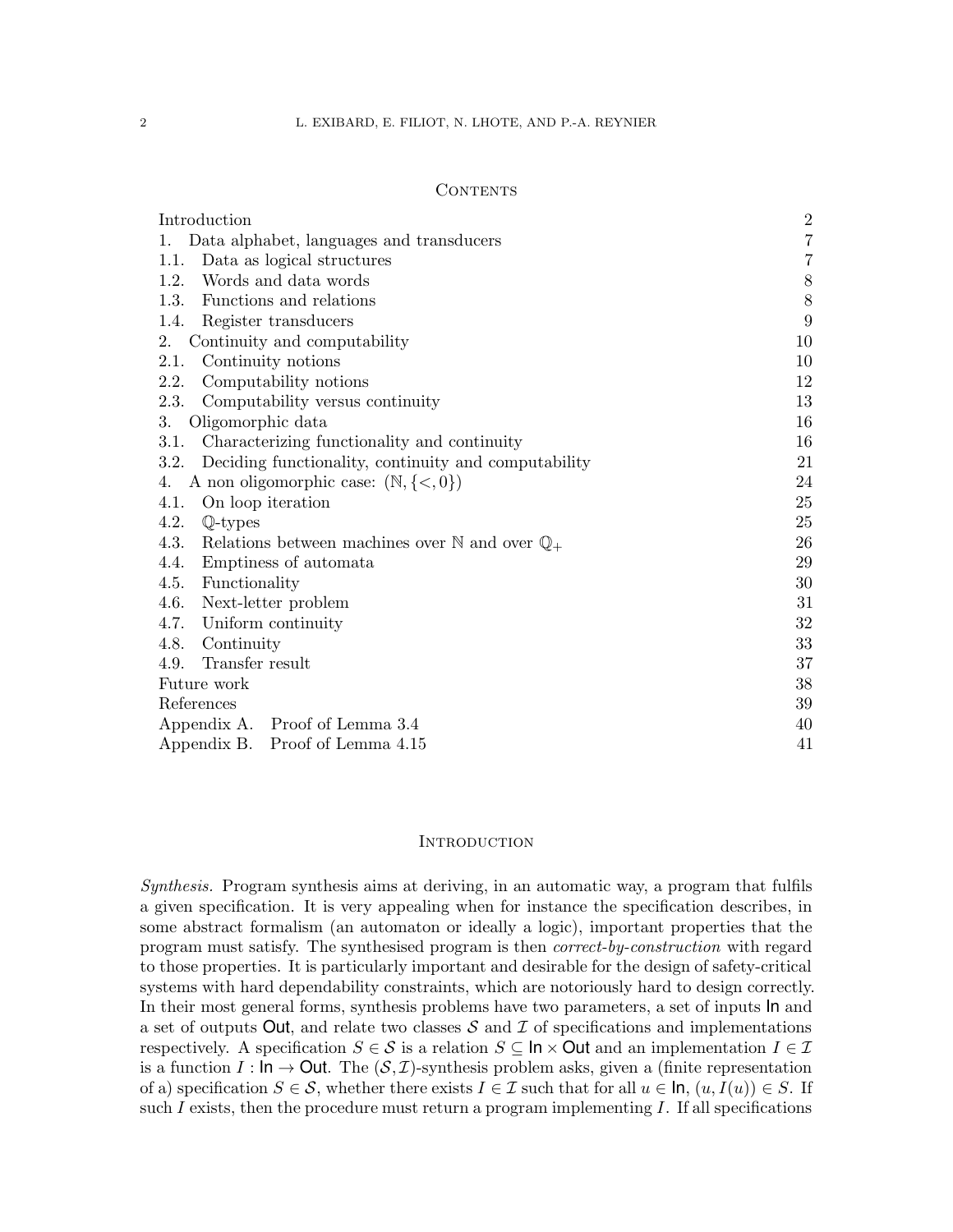in S are functional, in the sense that they are the graphs of functions from  $\ln$  to Out, then the  $(S, \mathcal{I})$ -synthesis is a membership problem: given  $f \in \mathcal{S}$ , does  $f \in \mathcal{I}$  hold?

Automata-theoretic approach to synthesis. In this paper, we are interested in the automatatheoretic approach to synthesis, in the sense that specifications and implementations can be defined by automata, or by automata extended with outputs called transducers. In this approach, In and Out are sets of words over input and output alphabets  $\Sigma$  and  $\Gamma$  respectively. Perhaps the most well-known decidable instance of synthesis in this context is the celebrated result of Büchi and Landweber [\[JL69\]](#page-39-1): S is the class of  $\omega$ -regular specifications, which relates infinite input words  $i_0i_1 \cdots \in \Sigma^\omega$  to infinite output words  $o_0o_1 \cdots \in \Gamma^\omega$  through  $\omega$ -automata (e.g. deterministic parity automata), in the sense that the infinite convolution  $i_0o_0i_1o_1 \cdots \in (\Sigma \Gamma)^\omega$  must be accepted by an  $\omega$ -automaton defining the specification. The class of implementations  $\mathcal I$  is all the functions which can be defined by Mealy machines, or equivalently, deterministic *synchronous* transducers which, whenever they read some input  $i \in \Sigma$ , produce some output  $o \in \Gamma$  and possibly change their own internal state. The seminal result of Büchi and Landweber has recently triggered a lot of research in reactive system synthesis and game theory, both on the theoretical and practical sides, see for instance [CHVB18]. We identify two important limitations to the now classical setting of  $\omega$ -regular reactive synthesis:

- (i) specifications and implementations are required to be synchronous, in the sense that a single output  $o \in \Gamma$  must be produced for each input  $i \in \Sigma$ , and
- (*ii*) the alphabets  $\Sigma$  and  $\Gamma$  are assumed to be finite.

Let us argue why we believe  $(i)$  and  $(ii)$  are indeed limitations. First of all, if a specification is not realizable by a synchronous transducer, then a classical synthesis algorithm stops with a negative answer. However, the specification could be realizable in a larger class of implementations I. As an example, if S is the set of words  $i_0o_0...$  such that  $o_\ell = i_{\ell+1}$ , then S is not realizable synchronously because it is impossible to produce  $o_\ell$  before knowing  $i_{\ell+1}$ . But this specification is realizable by a program which can delay its output production by one time unit. Enlarging the class of implementations can therefore allow one to give finer answers to the synthesis problem in cases where the specification is not synchronously realizable. We refer to this type of relaxations as asynchronous implementations. An asynchronous implementation can be modelled in automata-theoretic terms as a transducer which, whenever it reads an input  $i \in \Sigma$ , produces none or several outputs, i.e. a finite word  $u \in \Gamma^*$ . Generalizations of reactive system synthesis to asynchronous implementations have been considered in [HKT12, FLZ11, WZ20]. In these works however, the specification is still synchronous, given by an automaton which strictly alternates between reading input and output symbols. Here, we also assume that specifications are asynchronous, as it gives more flexibility in the relations that can be expressed. For instance, one can specify that some response has to be delayed, or, when transforming of data streams, allow for erasure and/or duplication of some data values.

The synchronicity assumption made by classical reactive synthesis is motivated by the fact that such methods focus on the control of systems rather than on the data, in the sense that input symbols are Boolean signals issued by some environment, and output symbols are actions controlling the system in order to fulfil some correctness properties. From a data-processing perpective, this is a strong limitation. The synthesis of systems which need to process streams of data, like a monitoring system or a system which cleans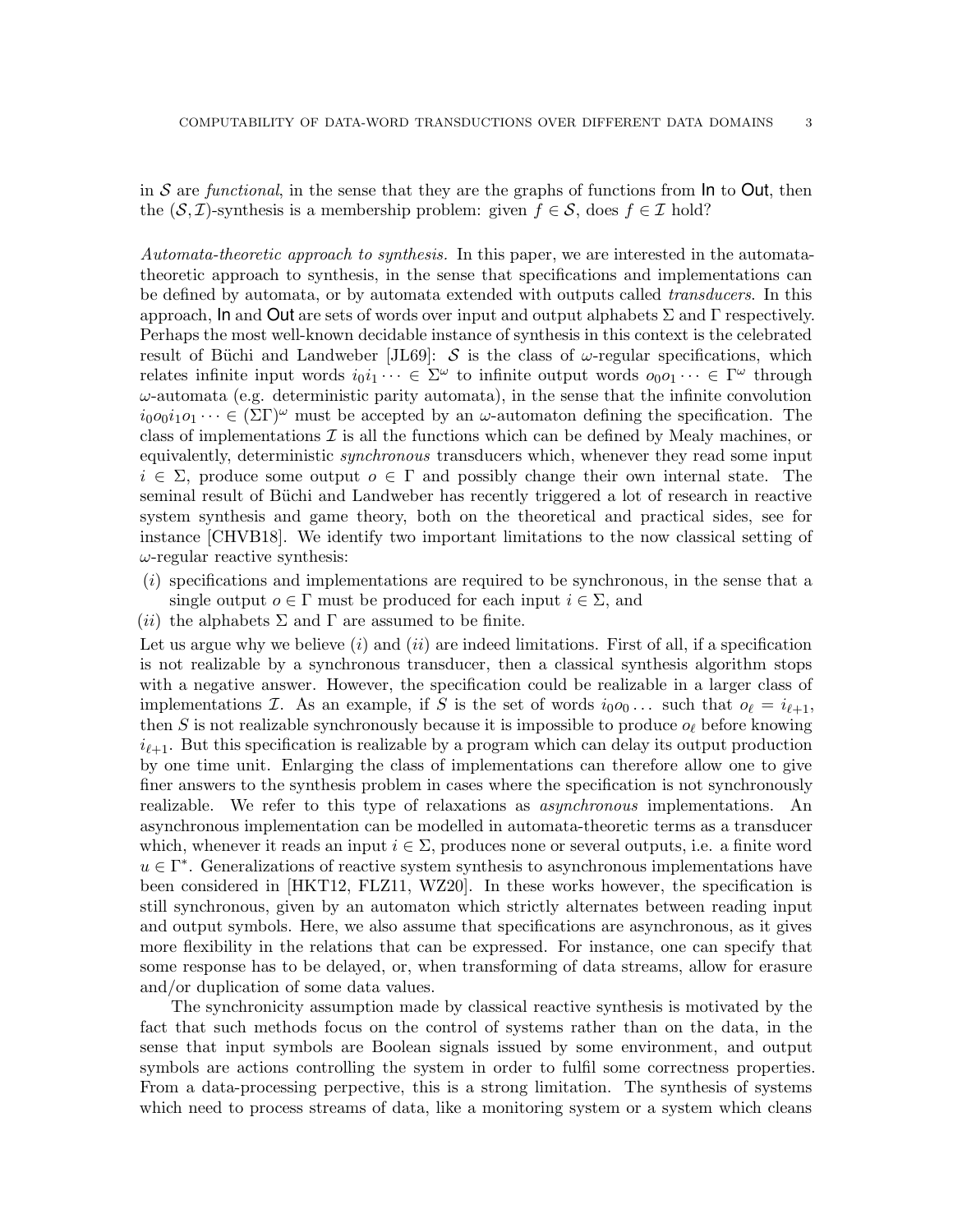noisy data coming from sensors, cannot be addressed using classical  $\omega$ -regular synthesis. Therefore, one needs to extend specifications to asynchronous specifications, in the sense that the specifications must describe properties of executions which do not strictly alternate between inputs and outputs. Already on finite words however, the synthesis problem of asynchronous specifications by asynchronous implementations, both defined by transducers, is undecidable in general [\[CL14\]](#page-38-1), and decidable only in some restricted cases [FJLW16]. The second limitation  $(ii)$  is addressed in the next paragraph.

<span id="page-3-1"></span>From finite to infinite alphabets. To address the synthesis of systems where data are taken into account, one also needs to extend synthesis methods to handle infinite alphabets. As an example, in a system scheduling processes, the data values are process ids. In a stream processing system, data values can be temperature or pressure measurements for example. Not only one needs synthesis methods able to handle infinite alphabets of data values, but where those values can be compared through some predicates, like equality or a linear order. Recent works have considered the synthesis of (synchronous) reactive systems processing data words whose elements can be compared for equality [KMB18, [ESKG14,](#page-38-2) KK19, EFR19] as well as comparison with a linear order on the data [\[EFK21\]](#page-38-3). To handle data words, just as automata have been extended to *register automata*, transducers have been extended to register transducers. Such transducers are equipped with a finite set of registers in which they can store data values and with which they can compare them for equality, inequality or in general any predicate, depending on the considered data domain. When a register transducer reads a data value, it can compare it to the values stored in its registers, assign it to some register, and output the content of none or several registers, i.e., a finite word  $v$  of register contents. To have more expressive power, we also allow transducers to guess an arbitrary data value and assign it to some register. This feature, called data guessing, is arguably a more robust notion of non-determinism notion for machines with registers and was introduced to enhance register automata [KZ10]. We denote by NRT the class of non-deterministic register transducers. As an example, consider the (partial<sup>[1](#page-3-0)</sup>) data word function g which takes as input any data word of the form  $u = su_1su_2 \dots \in \mathbb{N}^{\omega}$ , s occurs infinitely many times in u, and  $u_i \in (\mathbb{N} \setminus \{s\})^+$  for all  $i \geq 1$ . Now, for all  $i \geq 1$ , denote by |u<sub>i</sub>| the length of  $u_i$  and by  $d_i$  the last data value occurring in  $u_i$ . The function g is then defined as  $g(u) = d_1^{|u_1|}$  $\frac{|u_1|}{1} s d_2^{|u_2|} s \ldots$ . This function can be defined by the **NRT** of Figure [1.](#page-4-0) Note that without the guessing feature, this function could not be defined by any NRT.

Thanks to the non-determinism of NRT, in general and unlike the previous example, there might be several accepting runs for the same input data word, each of them producing a possibly different output data word. Thus, NRT can be used to define binary relations of data ω-words, and hence specifications. In the works [KMB18, [ESKG14,](#page-38-2) KK19, EFR19, [EFK21\]](#page-38-3) already mentioned, NRT have been used as a description of specifications, however they are assumed to be synchronous and without guessing.

Objective: synthesis of computable data word functions. In this paper, our goal is to define a synthesis setting where both limitations  $(i)$  and  $(ii)$  are lifted. In particular, specifications are assumed to be given by (asynchronous) non-deterministic register transducers equipped

<span id="page-3-0"></span><sup>&</sup>lt;sup>1</sup>In this paper, data word functions can be partial by default and therefore we do not explicitly mention it in the sequel.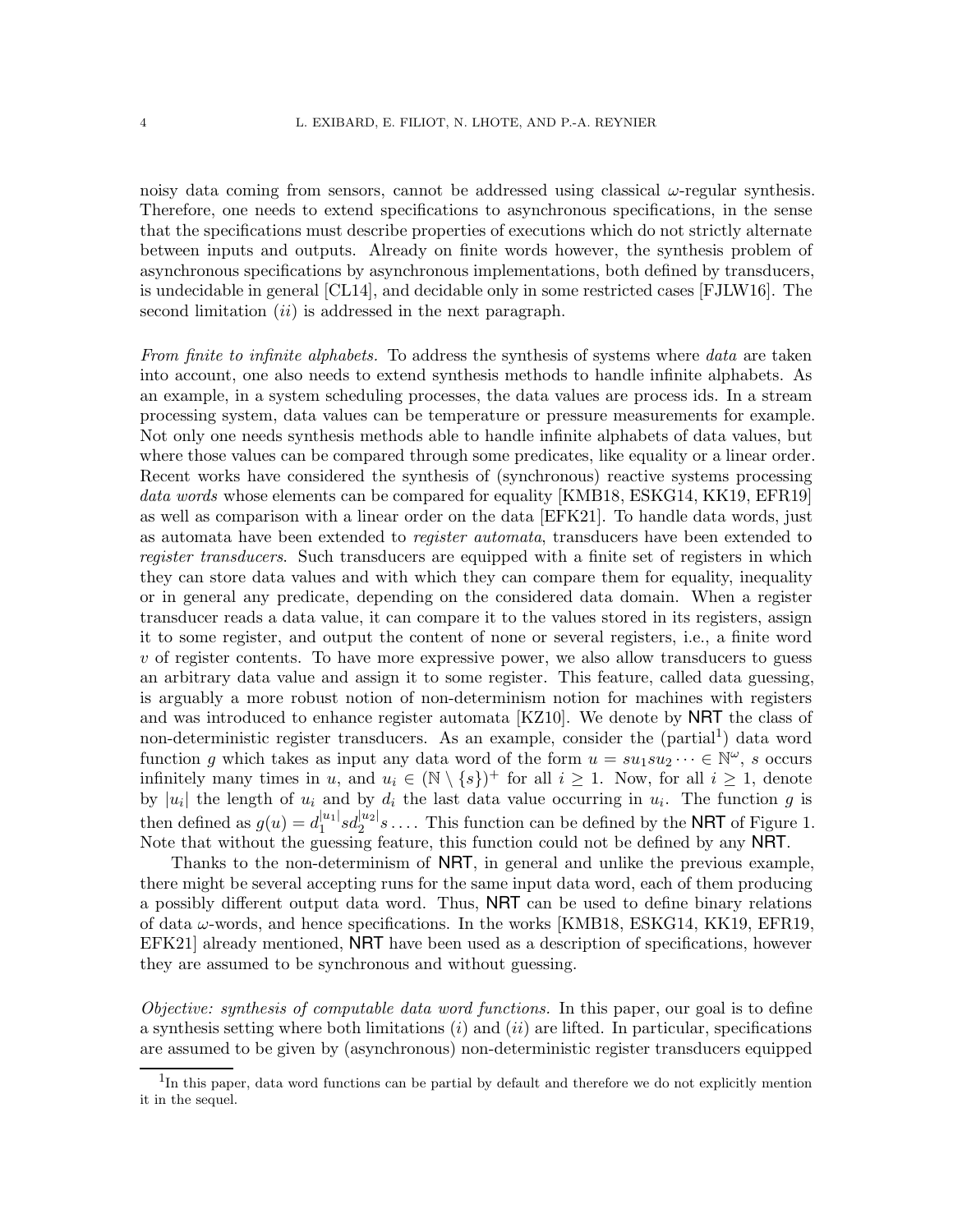

<span id="page-4-0"></span>Figure 1: An NRT defining the data word function  $g$ , equipped with a Büchi condition. The current data value denoted by  $\star$  is tested with respect to the content of the registers on the left of the bar |. On the right of the bar, there are instructions such as assigning an arbitrary data value to  $r$  (notation  $?r$ ), outputting the content of a register or nothing (out  $r$ ), or assigning the current data value to some register  $(\downarrow r)$ . The Büchi condition makes sure that the first data value, initially stored in  $r<sub>s</sub>$  during the first transition, occurs infinitely many times. The register  $r<sub>c</sub>$  stores the last data value that has been read.  $r_o$  is meant to store the last data value  $d_i$ of an input chunk  $u_i$ . It has to be guessed whenever a new chunk  $u_i$  is starting to be read, and on reading again  $r_s$ , the automaton checks that the guess was right by evaluating whether  $r_c = r_o$  (at that moment,  $r_c$  contains  $d_i$ ).

with a Büchi condition (called  $NRT$ ). To retain decidability, we however make some hypothesis: specifications are assumed to be functional, i.e., they already define a function from input data  $\omega$ -words to output data  $\omega$ -words. While this a strong hypothesis, it is motivated by two facts. First, the synthesis problem of asynchronous implementations from asynchronous specifications given by (non-functional) NRT is undecidable in general, already in the finite alphabet case [\[CL14\]](#page-38-1). Second, functional NRT define uncomputable functions in general, and therefore they cannot be used as machines that compute the function they specify. Since those functions are defined over infinite inputs, let us make clear what we mean by computable functions. A (partial) function f of data  $\omega$ -words is computable if there exists a Turing machine M that has an infinite input  $x \in \text{dom}(f)$ , and produces longer and longer prefixes of the output  $f(x)$  as it reads longer and longer prefixes of the input x. Therefore, such a machine produces the output  $f(x)$  in the limit. As an example, the function g previously defined is computable. A Turing machine computing it simply has to wait until it sees the last data value  $d_i$  of a chunk  $u_i$  (which necessarily happens after a finite amount of time), compute the length  $\ell_i$  of  $u_i$  and once it sees  $d_i$ , output  $d_i^{\ell_i}$  at once. However, consider the extension f to any input data word defined as follows:  $f(u) = g(u)$  if u is in the domain of g, and otherwise  $f(u) = s^{\omega}$  where s is the first data value of u. Such function is not computable. For instance, on input  $x = sd^{\omega}$  (where  $d \neq s$  is an arbitrary data value), we have  $f(s d^{\omega}) = s^{\omega}$ , as x is not in the domain of g. Yet, on any finite prefix  $\alpha_k = s d^k$  of  $sd^{\omega}$ , any hypothetical machine computing f cannot output anything. Indeed, there exists a continuation of  $\alpha_k$  which is in the domain of g, and for which f produces a word which starts with a different data value than  $f(\alpha_k d^{\omega})$ : it suffices to take the continuation  $(sd)^{\omega}$ , as we have  $f(\alpha_k(sd)^{\omega}) = g(\alpha_k(sd)^{\omega}) = d^k(sd)^{\omega}$ .

In this paper, our goal is therefore to study the following synthesis problem: given a functional NRT defining a function f of data  $\omega$ -words, generate a Turing machine which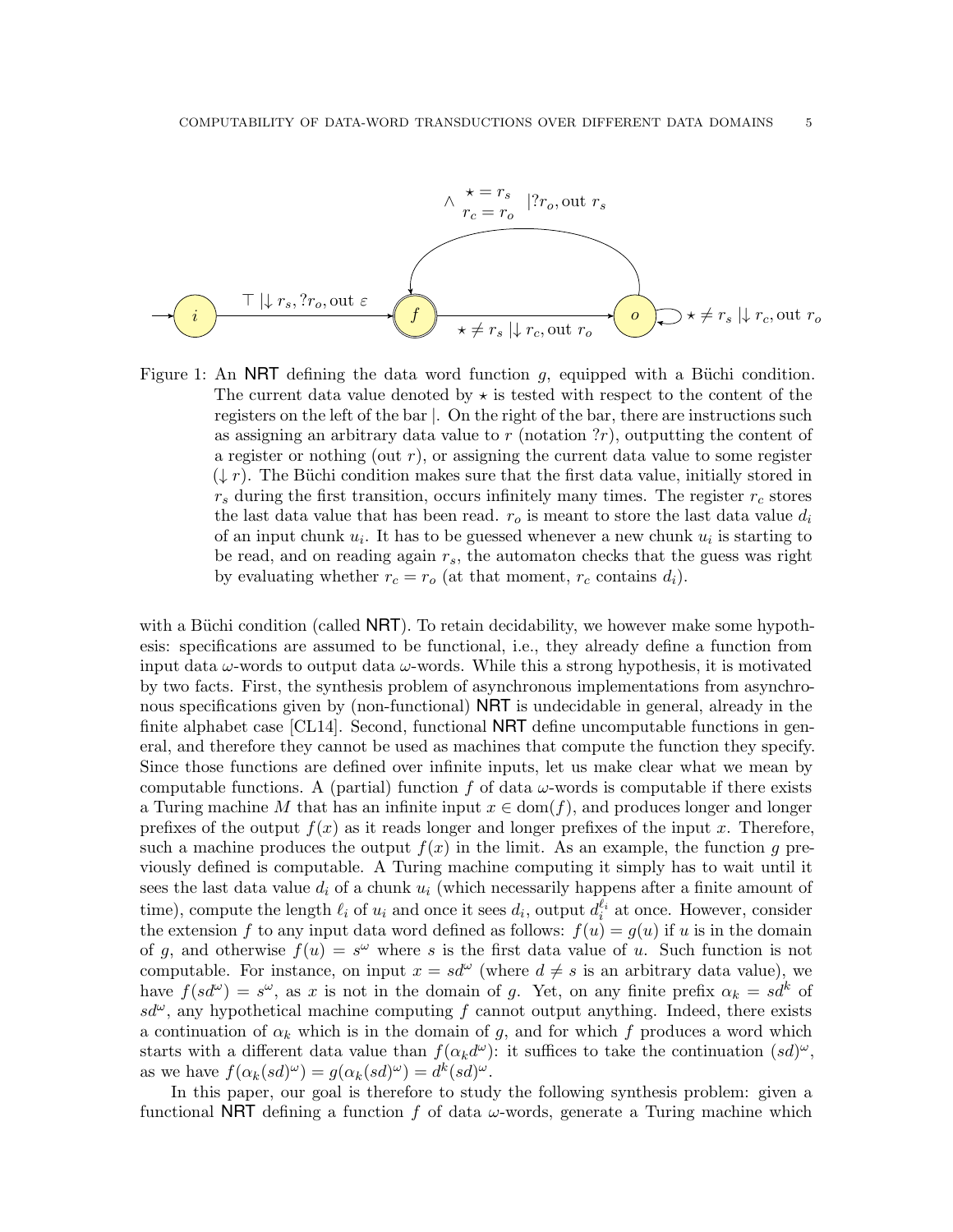computes  $f$  if one exists. In other words, one wants to decide whether  $f$  is computable, and if it is, to synthesize an algorithm which computes it.

Contributions. Register transducers can be parameterized by the set of data values from which the  $\omega$ -data words are built, along with the set of predicates which can be used to test those values. We distinguish a large class of data sets for which we obtain decidability results for the later problem, namely the class of oligomorphic data sets [BKL14]. Briefly, oligomorphic data sets are countable sets  $D$  equipped with a finite set of predicates which satisfies that for all  $n$ ,  $D<sup>n</sup>$  can be partitioned into finitely many equivalence classes by identifying tuples which are equal up to automorphisms (predicate-preserving bijections). For example, any set equipped with equality is oligomorphic, such as  $(N, \{=\})$ ,  $(\mathbb{Q}, \{<\})$  is oligomorphic while  $(N, \{<\})$  is not. However  $(N, \{<\})$  is an interesting data set in and of itself. We also investigate NRT over such data set, using the fact that it is a substructure of  $(\mathbb{Q}, \{<\})$  which is oligormorphic. Our detailed contributions are the following:

- (1) We first establish a general correspondence between computability and the classical mathematical notion of continuity (for the Cantor distance) for functions of data  $\omega$ words (Theorems [2.14](#page-12-1) and [2.15\)](#page-13-0). This correspondence holds under a general assumption, namely the decidability of what we called the *next-letter problem*, which in short asks that the next data value which can be safely outputted knowing only a finite prefix of the input data  $\omega$ -word is computable, if it exists. We also show similar correspondences for more constrained computability and continuity notions, namely Cauchy, uniform and m-uniform computability and continuity. In these correspondences, the construction of a Turing machine computing the function is effective.
- (2) We consider a general computability assumption for oligomorphic data sets, namely that they have decidable first-order satisfiability problem [\[Boj19\]](#page-38-4). We call such data sets decidable. We then show that functions defined by **NRT** over decidable oligomorphic data sets and over  $(N, \{<\})$ , have decidable next-letter problem. As a consequence (Theorems [3.12](#page-22-0) and [4.22\)](#page-31-1), we obtain that a function of data  $\omega$ -words definable by an **NRT** over decidable oligomorphic data sets and over  $(N, \{<\})$ , is computable iff it is continuous (and likewise for all computability and continuity notions we introduce). This is a useful mathematical characterization of computability, which we use to obtain our main result.
- (3) As explained before, an NRT may not define a function in general but a relation, due to non-determinism. Functionality is a semantical, and not syntactical, notion. We nevertheless show that checking whether an NRT defines a function is decidable for decidable oligomorphic data sets (Theorem [3.13\)](#page-22-1). This problem is called the functionality problem and is a prerequisite to our study of computability, as we assume specifications to be functional. We establish PSpace-completeness of the functionality problem for NRT over  $(N, \{<\})$  (Corollary [4.20\)](#page-30-1) and for oligomorphic data sets (Theorem [3.13\)](#page-22-1) under some additional assumptions on the data set that we call polynomial decidability. In short, it is required that the data set has PSpace-decidable first-order satisfiability problem.
- (4) Finally, we show (again Theorem [3.13\)](#page-22-1) that continuity of functions defined by NRT over decidable (resp. polynomially decidable) oligomorphic data sets is decidable (resp. PSPACE-c). We also obtain PSPACE-completeness in the non-oligomorphic case  $(N, \{<\})$ (Theorem [4.28\)](#page-36-1). These results also hold for the stronger notion of uniform continuity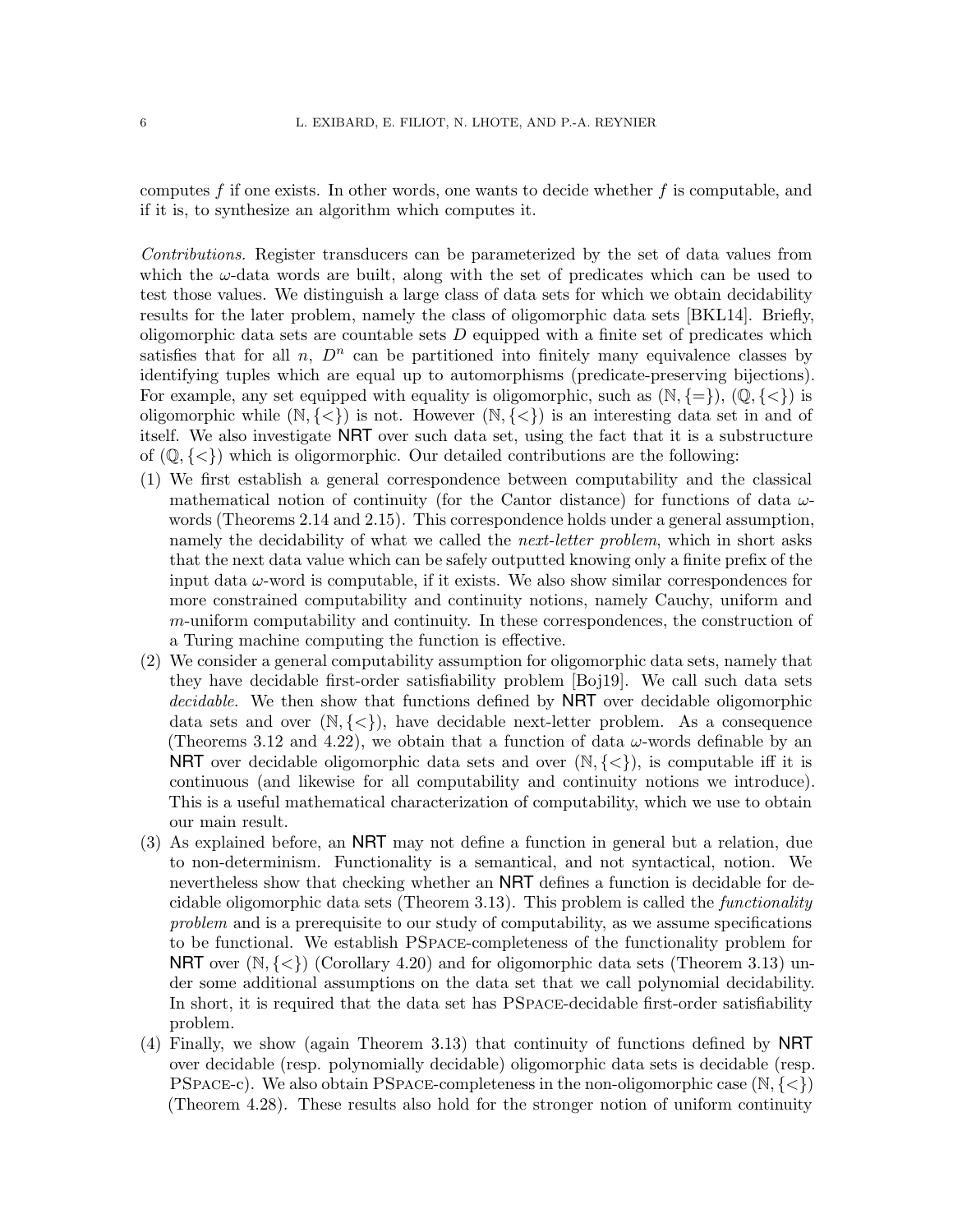(see also Theorem [4.24\)](#page-32-1). As a result of the correspondence between computability and continuity, we also obtain that computability and uniform computability are decidable for functions defined by NRT over decidable oligomorphic data sets, and PSPace-c for polynomially decidable oligomorphic data sets as well as  $(N, \{<\})$ . This is our main result and it answers positively our initial synthesis motivation.

The proof techniques we use have the following structure in common: first, we characterize non-functionality and non-continuity by structural patterns on NRT and establish small witness properties for the existence these patterns. Then, based on the small witness properties, we show how to decide whether given an NRT, such patterns are matched or not. While the proofs have some similarities between the oligomorphic case, the case  $(N, \{<\})$ and the functionality and continuity problems, there are subtle technical differences which make them hard to factorize with reasonable amount of additional notations and theoretical assumptions.

Related Work. We have already mentioned works related to the synthesis problem. We now give references to results on computability and continuity. The notion of continuity with regards to Cantor distance is not new, and for rational functions over finite alphabets, it was already known to be decidable [Pri02]. The approach of Prieur is to reduce continuity to functionality by defining from a transducer  $T$  a transducer realizing its topological closure. We were able to extend this approach to almost all the cases we considered, except for transducers over  $(N, \{<\})$  with guessing allowed, so we chose a different proof strategy. The connection between continuity and computability for functions of  $\omega$ -words over a finite alphabet has recently been investigated in [DFKL20] for one-way and two-way transducers. Our results lift the case of one-way transducers from [DFKL20] to data words. Our results were partially published in conference proceedings [EFR20]. In that publication, only the case of data sets equipped with the equality predicate was considered. We now consider oligomorphic data sets (which generalise the latter case), the data set  $(\mathbb{N}, \{<\})$  and new computability notions. Despite the fact that our results are more general, this generalisation also allows to extract the essential arguments needed to prove this kind of results. Moreover, compared to [EFR20], we add here the possibility for the register transducer to make nondeterministic register assignment (data guessing), which strictly increases their expressive power.

### 1. Data alphabet, languages and transducers

<span id="page-6-1"></span><span id="page-6-0"></span>1.1. Data as logical structures. Let  $\Sigma$  be a finite signature with relation and constant symbols. Let  $\mathbb{D} = (D, \Sigma^{\mathbb{D}})$  be a logical structure over  $\Sigma$  with a countably infinite domain D and an interpretation of each symbol of  $\Sigma$ . Note that we often identify  $\mathbb D$  and D when the structure considered is clear, from context.

An *automorphism* of a structure D is a bijection  $\mu : D \to D$  which preserves the constants and the predicates of  $\mathbb{D}$ : for any constant c in D,  $\mu(c) = c$  and for any relation of  $\Sigma, R \subseteq D^r$ , we have  $\forall \bar{x}, R(\bar{x}) \Leftrightarrow R(\mu(\bar{x}))$ , where  $\mu$  is naturally extended to  $D^r$  by applying it pointwise. We denote by  $Aut(\mathbb{D})$  the set of automorphisms of  $\mathbb{D}$ . Let  $\bar{x} \in \mathbb{D}^d$ , the set  $\{\mu(\bar{x}) \mid \mu \in \text{Aut}(\mathbb{D})\}\$ is called the *orbit* of  $\bar{x}$  under the action of Aut $(\mathbb{D})$ .

We will be interested in structures that have a lot of symmetry. For instance the structures  $(N, \{0, =\})$ ,  $(\mathbb{Z}, \{<\})$  and  $(\mathbb{Q}, \{<\})$  fall under our study as well as more sophisticated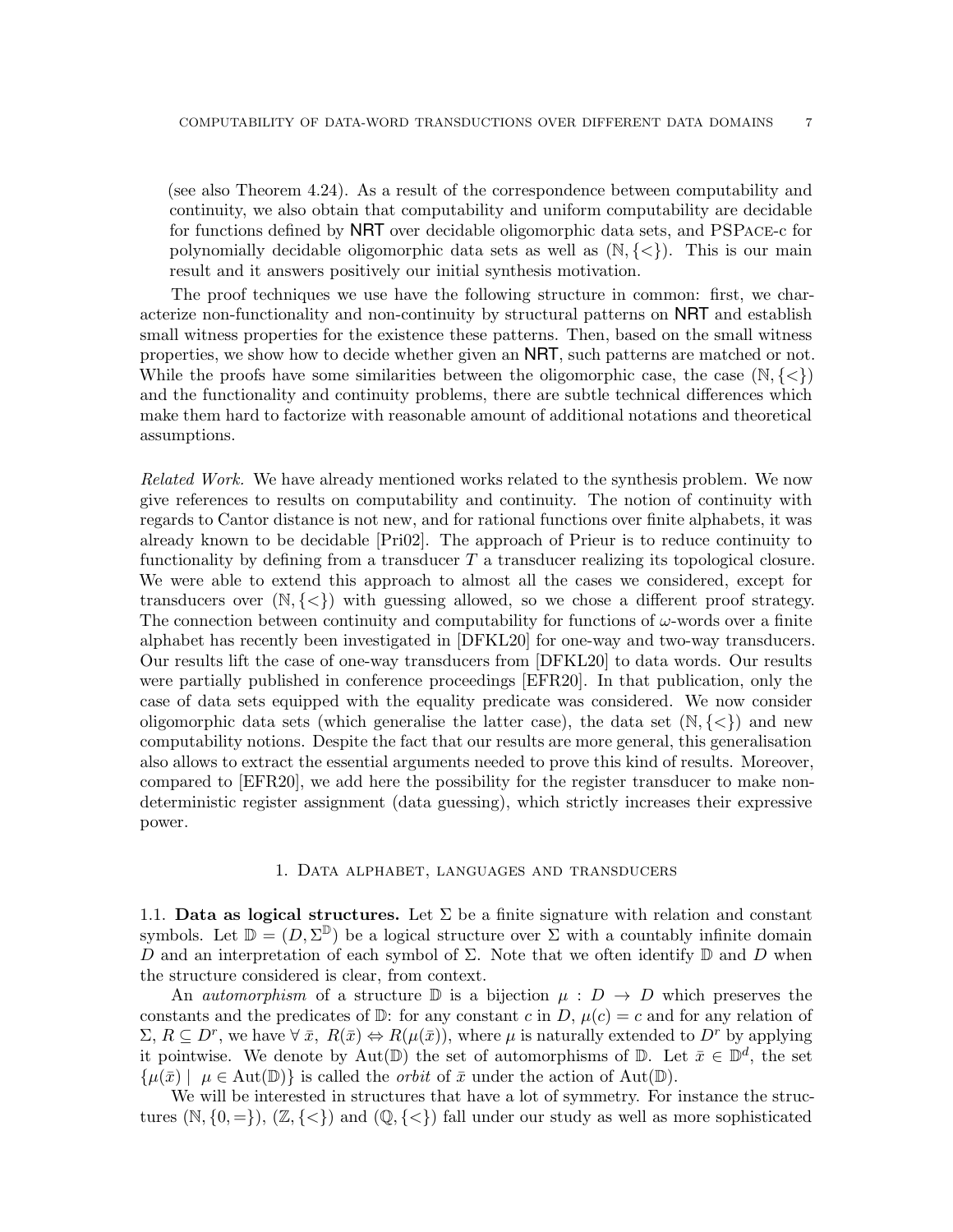structures like  $(1(0+1)^*, \otimes)$  where  $\otimes$  is the bitwise xor operation. Other structures like  $(\mathbb{Z}, \{+\})$  will not have enough internal symmetry to be captured by our results.

**Definition 1.1.** A logical structure  $\mathbb{D}$  is *oligomorphic* if for any natural number n the set  $\mathbb{D}^n$  has finitely many orbits under the action of Aut $(\mathbb{D})$ .

<span id="page-7-2"></span>Example 1.2. Oligomorphic structures can be thought of as "almost finite". Consider  $(\mathbb{N}, \{=\})$ , then  $\mathbb{N}^2$  only has two orbits: the diagonal  $\{(x, x) | x \in \mathbb{N}\}\$  and its complement  $\{(x,y)\in\mathbb{N}^2\mid x\neq y\}$ . In fact  $(\mathbb{N},\{=\})$  is oligomorphic, since the orbit of an element of  $\mathbb{N}^n$ is entirely determined by which coordinates are equal to each other. Similarly, one can see that the dense linear order  $(\mathbb{Q}, \{<\})$  is oligomorphic.

The automorphism group of  $(\mathbb{Z}, \{<\})$  consists of all translations  $n \mapsto n + c$  for some fixed  $c \in \mathbb{Z}$ . This means that  $\mathbb Z$  only has one orbit. However,  $\mathbb Z^2$  has an infinite number of orbits since the difference between two numbers is preserved by translation. Hence  $(\mathbb{Z}, \{<\})$ is not oligormorphic. However, the fact that  $(\mathbb{Z}, \{<\})$  is a substructure of  $(\mathbb{Q}, \{<\})$  will allow us to extend our results to this structure, with some additional work. For more details on oligomorphic structures see [\[Boj19,](#page-38-4) Chap. 3].

Let G be a group acting on both X, Y, then a function  $f: X \to Y$  is called *equivariant* if for all  $x \in X, \mu \in G$  we have  $f(\mu(x)) = \mu(f(x)).$ 

<span id="page-7-0"></span>1.2. Words and data words. For a (possibly infinite) set A, we denote by  $A^*$  (resp.  $A^{\omega}$ ) the set of finite (resp. infinite) words over this alphabet, and we let  $A^{\infty} = A^* \cup A^{\omega}$ . For a word  $u = u_1 \dots u_n$ , we denote  $|u| = n$  its length, and, by convention, for  $x \in A^{\omega}$ ,  $|x| = \infty$ . The empty word is denoted  $\varepsilon$ . For  $1 \leq i \leq j \leq |w|$ , we let  $w[i:j] = w_i w_{i+1} \dots w_j$  and  $w[i] = w[i:i]$  the *i*th letter of u. For  $u, v \in A^{\infty}$ , we say that u is a prefix of v, written  $u \leq v$ , if there exists  $w \in A^{\infty}$  such that  $v = uw$ . In this case, we define  $u^{-1}v = w$ . For  $u, v \in A^{\infty}$ , we say that u and v match if either  $u \leq v$  or  $v \leq u$ , which we denote by  $u \parallel v$ , and we say that they mismatch, written u  $\oint v$ , otherwise. Finally, for  $u, v \in A^{\infty}$ , we denote by  $u \wedge v$ their longest common prefix, i.e. the longest word  $w \in A^{\infty}$  such that  $w \leq u$  and  $w \leq v$ .

Let  $\mathbb D$  be a logical structure. A word over  $\mathbb D$  is called a  $\mathbb D\text{-}data$  word (or just data word). Note that  $Aut(\mathbb{D})$  naturally acts on  $\mathbb{D}^{\infty}$ .

<span id="page-7-1"></span>1.3. Functions and relations. A (binary) relation between sets  $X$  and  $Y$  is a subset  $R \subseteq X \times Y$ . We denote its domain dom $(R) = \{x \in X \mid \exists y \in Y, (x, y) \in R\}$ . It is functional if for all  $x \in \text{dom}(R)$ , there exists exactly one  $y \in Y$  such that  $(x, y) \in R$ . Then, we can also represent it as the function  $f_R : dom(R) \to Y$  such that for all  $x \in dom(R)$ ,  $f(x) = y$ such that  $y \in Y$  (we know that such y is unique).  $f_R$  can also be seen as a partial function  $f_R: X \to Y$ .

Convention 1.3. In this paper, unless otherwise stated, functions of data words are assumed to be partial, and we denote by  $dom(f)$  the domain of any (partial) function f.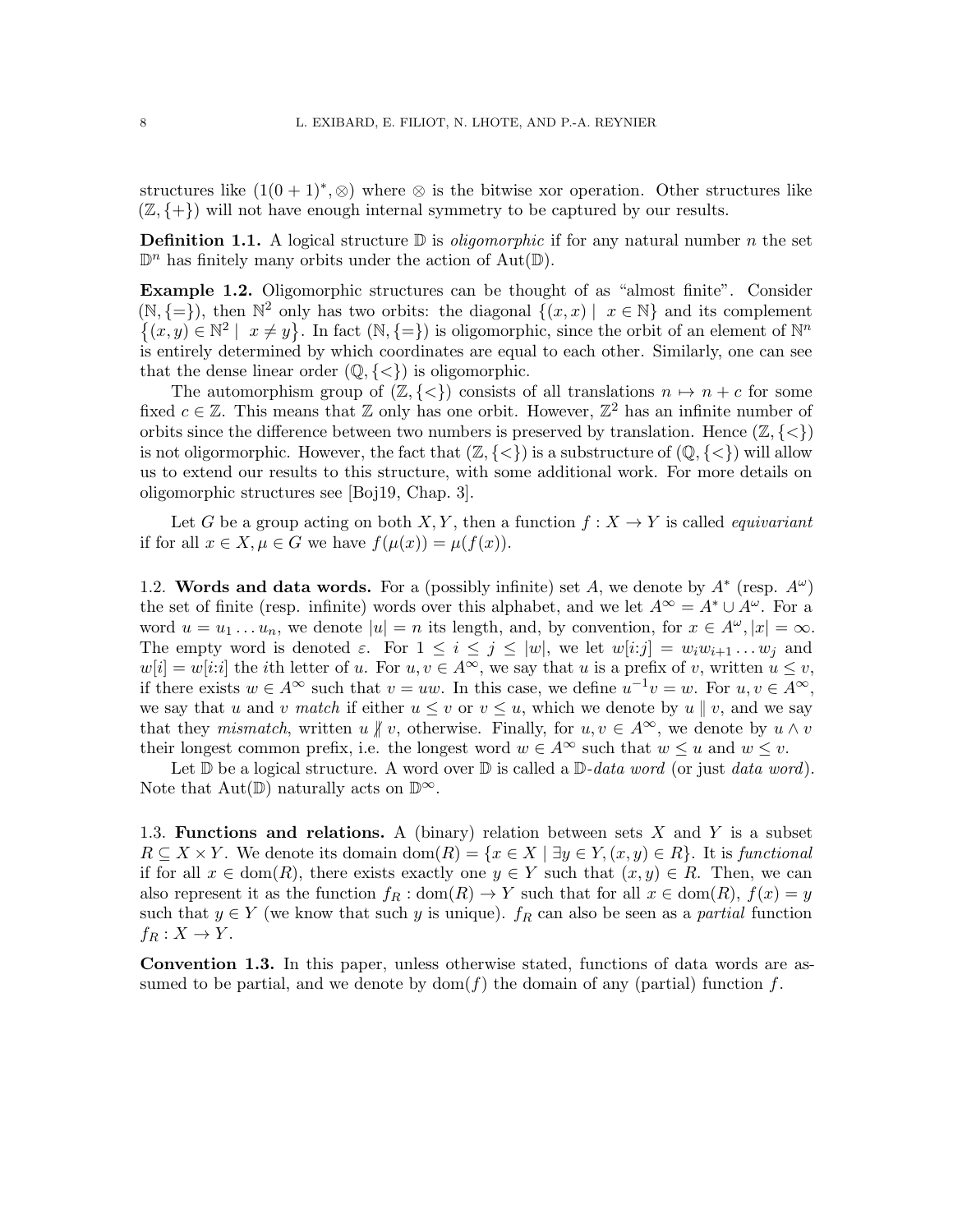<span id="page-8-0"></span>1.4. Register transducers. Let  $\mathbb D$  be a logical structure, and let R be a finite set of variables. We define R-tests by the following grammar:

$$
\phi ::= P(\bar{t})|\phi \wedge \phi|\phi \vee \phi|\neg \phi
$$

where P is a symbol of arity k in the signature of  $\mathbb D$  and  $\bar t$  a k-tuple of terms. We denote by Test(R) the set of R-tests. Terms are defined by either a constant of  $\mathbb D$  or a variable of R. In other words R-tests are exactly the quantifier-free formulas over the signature of  $\mathbb D$ using variables in R.

**Remark 1.4.** We choose tests to be quantifier-free formulas. However we could have chosen existential first-order formulas without affecting our results. Note that we choose this formalism just for simplicity's sake, and that it does not make any difference for structures which admit quantifier elimination such as  $(\mathbb{N}, \{=\})$  or  $(\mathbb{Q}, \{<\})$ .

A non-deterministic register transducer (NRT for short) over  $\mathbb D$  is a tuple  $(Q, R, \Delta, q_0, \overline{c_0}, F)$ . Where Q is a finite set of states, R is a finite set of registers,  $q_0 \in Q$ ,  $\overline{c_0} \in \Sigma^R$  is a vector of constant symbols,  $F \subseteq Q$ , and  $\Delta$  is a finite subset of

$$
Q \times \underbrace{\text{Test}(R \uplus \{\text{input}\})}_{\text{current state}} \times \underbrace{Q}_{\text{target state}} \times \underbrace{\{\text{keep, set, guess}\}}_{\text{register operations}}^R \times \underbrace{R^*}_{\text{output word}}
$$

A non-guessing transducer (NGRT) has a transition function which is included in  $Q \times$  $\mathsf{Test}(R \uplus \{\mathsf{input}\}) \times Q \times \{\mathsf{keep}, \mathsf{set}\}^R \times R^*.$  Finally, a  $deterministic$  transducer (DRT) satisfies an even stronger condition: its transition relation is a function of type  $\delta : Q \times \text{Test}(R \cup$  ${\{input\}} \rightarrow Q \times {\{keep, set\}}^R \times R^*$  where, additionally, tests are mutually exclusive, i.e. for all  $\phi, \psi \in \text{dom}(\delta)$ ,  $\phi \wedge \psi$  is unsatisfiable.

**Remark 1.5.** Note that in the definition of a transducer we require that  $\mathbb D$  contains at least one constant symbol. This is needed for annoying technical reasons, namely in order to initialize registers to some value.

However it is not too damaging since, given a  $\Sigma$ -structure  $\mathbb D$  of domain D, one can always consider the  $\Sigma \cup {\mathfrak c}_0$ -structure  ${\mathbb D}_\perp$  with domain  $D \cup {\{\perp\}}$ , which is just the structure D with the extra constant symbol being interpreted as the new element ⊥, the other relations and constants are unchanged, except naturally for the equality relation which is extended to include  $(\perp, \perp)$ .

For simplicity's sake we will sometimes talk about structures without mentioning any constant, implicitely stating that we extend the structure to include  $\perp$ . Also note that this operation of adding a fresh constant does not affect oligomorphicity.

Let T be an NRT given as above. A *configuration* C of T is given by a pair  $(q, \bar{d})$  where  $q \in Q$  is a state and  $\bar{d} \in \mathbb{D}^R$  is a tuple of data values, hence the group Aut $(\mathbb{D})$  naturally acts on the configurations of  $T$  by not touching the states and acting on the content of the registers pointwise. The *initial configuration* is the pair  $C_0 = (q_0, \bar{d}_0)$  with  $\bar{d}_0 = \overline{c_0}$ being the interpretation of the constants in  $D$ . A configuration is called *final* if the state component is in F. Let  $C_1 = (q_1, \bar{d}_1), C_2 = (q_2, \bar{d}_2)$  be two configurations, let  $d \in \mathbb{D}$  and let  $t = (q_1, \phi, q_2, \text{update}, v) \in \Delta$ . We say that  $C_2$  is a successor configuration of  $C_1$  by reading d through t and producing  $w \in \mathbb{D}^{|v|}$  if the following hold:

• By letting 
$$
\bar{d}_1
$$
[input  $\leftarrow d$ ] :  $\left\{ \begin{array}{l} r \in R \mapsto \bar{d}_1(r) \\ \text{input } \mapsto d \end{array} \right\}$ , we have  $\bar{d}_1$ [input  $\leftarrow d$ ]  $\models \phi$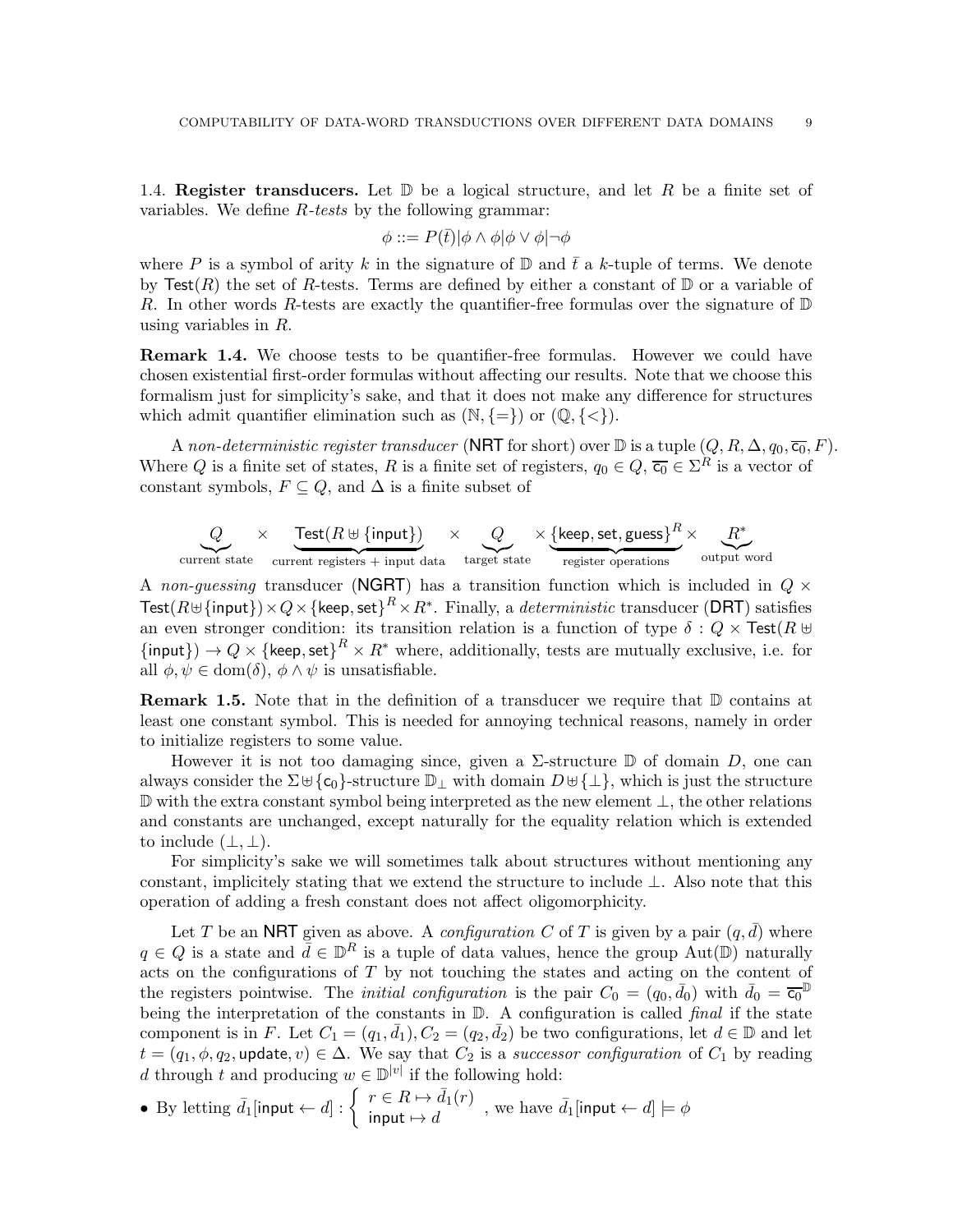- for all  $r \in R$ , if update $(r) =$  keep, then  $\bar{d}_2(r) = \bar{d}_1(r)$
- for all  $r \in R$ , if update $(r) =$  set, then  $\overline{d}_2(r) = d$
- $w(i) = \bar{d}_2(v(i))$  for all  $i \in \{1, ..., |v|\}$

Moreover, we write  $C_1 \xrightarrow{d,\phi,\text{update}|w} C_2$  to indicate that fact. Often we don't mention T (when clear from context), nor  $\phi$  and update, and we simply write  $C_1 \stackrel{d|w}{\longrightarrow} C_2$ . Given a sequence of successor configurations, called a run,  $\rho = C_1 \xrightarrow{d_1|w_1} C_2 \xrightarrow{d_2|w_2} C_3 \dots C_n \xrightarrow{d_n|w_n}$  $C_{n+1}$ , we write  $C_1 \xrightarrow{d_1d_2\cdots d_n|w_1w_2\cdots w_n} C_{n+1}$ . We sometimes even don't write the output  $C \stackrel{u}{\rightarrow} C'$  stating that there is a sequence of transitions reading u going from C to C'.

Let  $\rho = C_1 \xrightarrow{d_1|v_1} C_2 \ldots C_n \xrightarrow{d_n|v_n} C_{n+1} \ldots$  denote a possibly infinite run. If  $C_1 = C_0$ , then  $\rho$  is called *initial*. If an infinite number of configurations of  $\rho$  are final, we say that  $\rho$ is final. A run which is both initial and final is accepting. We say that the run  $\rho$  is over the input word  $x = d_1 \dots d_n \dots$  and produces  $w = v_1 \dots v_n \dots$  in the output. Then the semantics of T is defined as  $[[T]] = \{(x, w) | \rho \text{ is over } x, \text{ produces } y \text{ and is accepting}\}\subseteq \mathbb{D}^{\omega}\times \mathbb{D}^{\infty}$ . An **NRT** is called *functional* if  $T$  is a (partial) function. Note that in the following we will mainly consider transducers that only produce  $\omega$ -words. Restricting the accepting runs of a transducer to runs producing infinite outputs is a Büchi condition and can easily be done by adding one bit of information to states.

### 2. CONTINUITY AND COMPUTABILITY

<span id="page-9-1"></span><span id="page-9-0"></span>2.1. Continuity notions. We equip the set  $A^{\infty}$  with the usual distance: for  $u, v \in A^{\infty}$ ,  $||u, v|| = 0$  if  $u = v$  and  $||u, v|| = 2^{-|\tilde{u} \wedge v|}$  otherwise. A sequence of (finite or infinite) words  $(w_n)_{n\in\mathbb{N}}$  converges to some word w if for all  $\epsilon > 0$ , there exists  $N \geq 0$  such that for all  $n \geq N$ ,  $||w_n, w|| \leq \epsilon$ . Given a language  $L \subseteq A^{\infty}$ , we denote by  $\overline{L}$  its topological closure, i.e. the set of words which can be approached arbitrarily close by words of L.

<span id="page-9-2"></span>**Remark 2.1.** Whether the alphabet  $A$  is finite or infinite substantially modifies the properties of the metric space  $A^{\infty}$ . Indeed when A is finite this space is compact, but it is not when  $A$  is infinite.

### 2.1.1. Continuity.

**Definition 2.2** (Continuity). A function  $f: A^{\omega} \to B^{\omega}$  is *continuous* at  $x \in \text{dom}(f)$  if (equivalently):

- (a) for all sequences of words  $(x_n)_{n\in\mathbb{N}}$  converging towards x, where for all  $i \in \mathbb{N}$ ,  $x_i \in$ dom(f), we have that  $(f(x_n))_{n\in\mathbb{N}}$  converges towards  $f(x)$ .
- (b)  $\forall i \geq 0, \exists j, \forall y \in \text{dom}(f), |x \wedge y| \geq j \Rightarrow |f(x) \wedge f(y)| \geq i$

The function f is called *continuous* if it is continuous at each  $x \in \text{dom}(f)$ .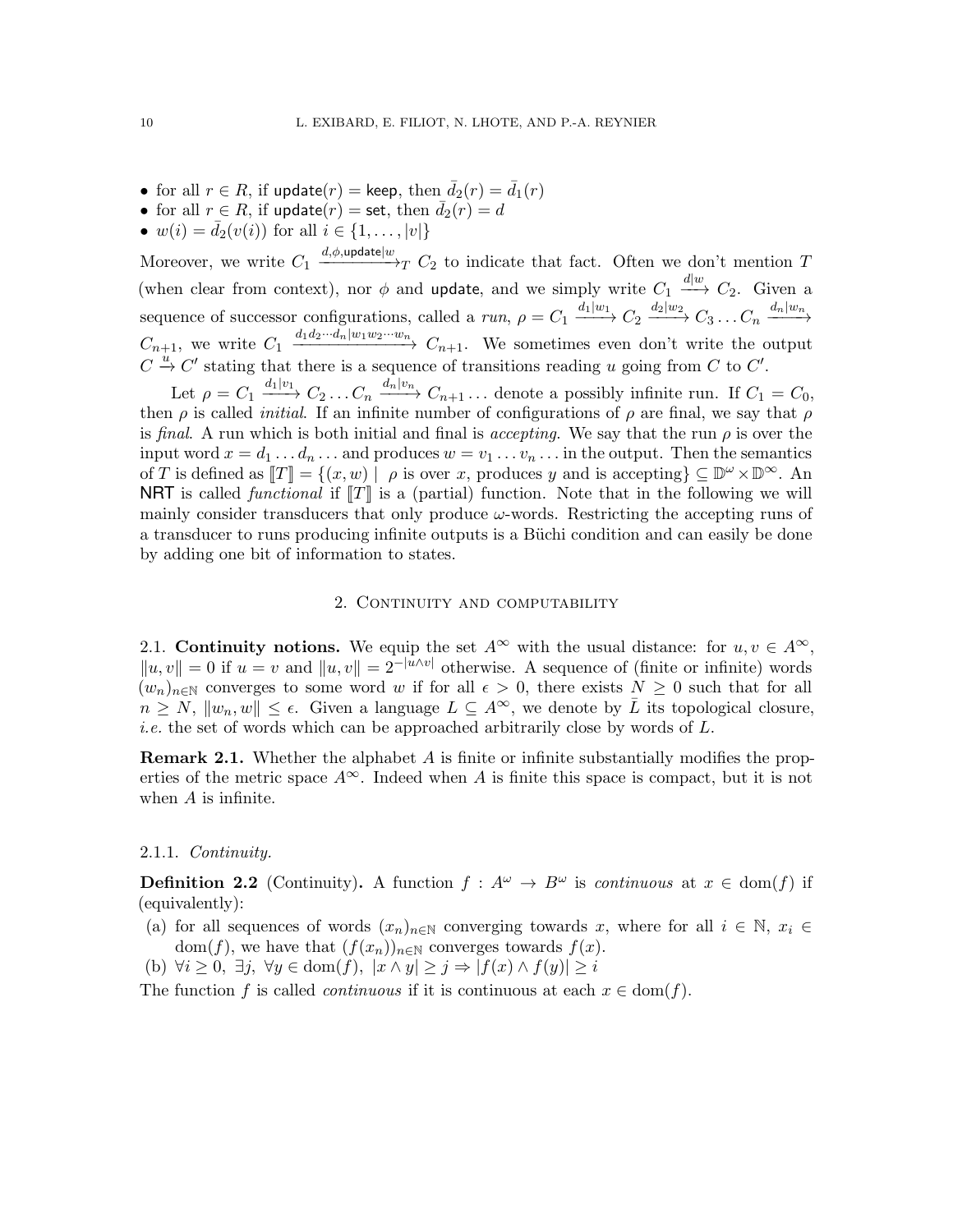2.1.2. Cauchy continuity. A Cauchy continuous function maps any Cauchy sequence to a Cauchy sequence. One interesting property of Cauchy continuous functions is that they always admit a (unique) continuous extension to the completion of their domain. Since we deal with  $A^{\infty}$  which is complete, the completion of the domain of a function f, denoted  $dom(f)$ , is simply its closure.

**Definition 2.3** (Cauchy continuity). A function  $f: A^{\omega} \to A^{\omega}$  is *Cauchy continuous* if the image of a Cauchy sequence in  $dom(f)$  is a Cauchy sequence.

<span id="page-10-2"></span>**Remark 2.4.** Any Cauchy continuous function f can be continuously extended over  $\overline{\text{dom}(f)}$ in a unique way, which we denote by  $f$ .

## 2.1.3. Uniform continuity.

**Definition 2.5** (Uniform continuity). A function  $f: A^{\omega} \to A^{\omega}$  is uniformly continuous if there exists a mapping  $m : \mathbb{N} \to \mathbb{N}$  such that:

 $\forall i \geq 0, \forall x, y \in \text{dom}(f), |x \wedge y| \geq m(i) \Rightarrow |f(x) \wedge f(y)| \geq i$ 

Such a function m is called a modulus of continuity<sup>[2](#page-10-0)</sup> for f. We also say that f is mcontinuous. Finally, a functional NRT T is uniformly continuous when  $\llbracket T \rrbracket$  is uniformly continuous.

<span id="page-10-1"></span>**Remark 2.6.** In the case of a finite alphabet, and in general for compact spaces, Cauchy continuity is equivalent to uniform continuity, but for infinite alphabets this does not hold anymore. Consider the following function  $f$  computable by a DRT over the data alphabet  $(N, \{0, \leq\})$  and defined by  $u0x \mapsto x$ , for  $u0 \in \mathbb{N}^*$  being a strictly decreasing sequence. Then this function is not uniformly continuous, since two words may be arbitrarily close yet have very different images. However one can check that the image of a Cauchy sequence is indeed Cauchy: let  $(x_n)_{n\in\mathbb{N}}$  be a Cauchy sequence in the domain of f. Let us assume without loss of generality that all the  $x_n$ 's begin with the same letter  $i \in \mathbb{N}$ . Then, after reading at most  $i+1$  symbols of one of the  $x_n$ 's, the DRT outputs something. Let  $j \in \mathbb{N}$  and let N be such that for all  $m, n \geq N$  we have  $|x_m \wedge x_n| \geq i + j + 1$ . Thus we have  $|f(x_m) \wedge f(x_n)| \geq j$ , which means that  $(f(x_n))_{n\in\mathbb{N}}$  is Cauchy.

We've seen in the previous remark that Cauchy continuity and uniform continuity don't coincide over infinite alphabets. However when dealing with oligomorphic structures we recover some form of compactness, that is compactness of  $\mathbb{D}^{\infty}/\text{Aut}(\mathbb{D})$ , which ensures that the two notions do coincide in this case.

**Proposition 2.7.** Let  $\mathbb{D}$  be an oligomorphic structure and let  $f : \mathbb{D}^{\omega} \to \mathbb{D}^{\omega}$  be an equivariant function. Then f is uniformly continuous if and only if it is Cauchy continuous.

Proof. It is clear that a uniformly continuous function is in particular Cauchy continuous. Let D be an oligomorphic structure and let  $f: \mathbb{D}^{\omega} \to \mathbb{D}^{\omega}$  be an equivariant function. Let us assume that f is not uniformly continuous. This means that there exists  $i \in \mathbb{N}$  and a sequence  $(x_n, y_n)_{n \in \mathbb{N}}$  such that for all  $n, |x_n \wedge y_n| \geq n$  and  $|f(x_n) \wedge f(y_n)| \leq i$ . Let us consider the sequence  $([x_n], [y_n])_{n \in \mathbb{N}}$  of pairs of elements in  $\mathbb{D}^{\omega}/\text{Aut}(\mathbb{D})$ , *i.e.* words are seen

<span id="page-10-0"></span><sup>2</sup>The usual notion of modulus of continuity is defined with respect to distance, but here we choose to define it with respect to longest common prefixes, for convenience. Given  $m$  a modulus of continuity in our setting we can define  $\omega : x \mapsto 2^{-m(\lceil \log_2(\frac{1}{x}) \rceil)}$  and recover the usual notion.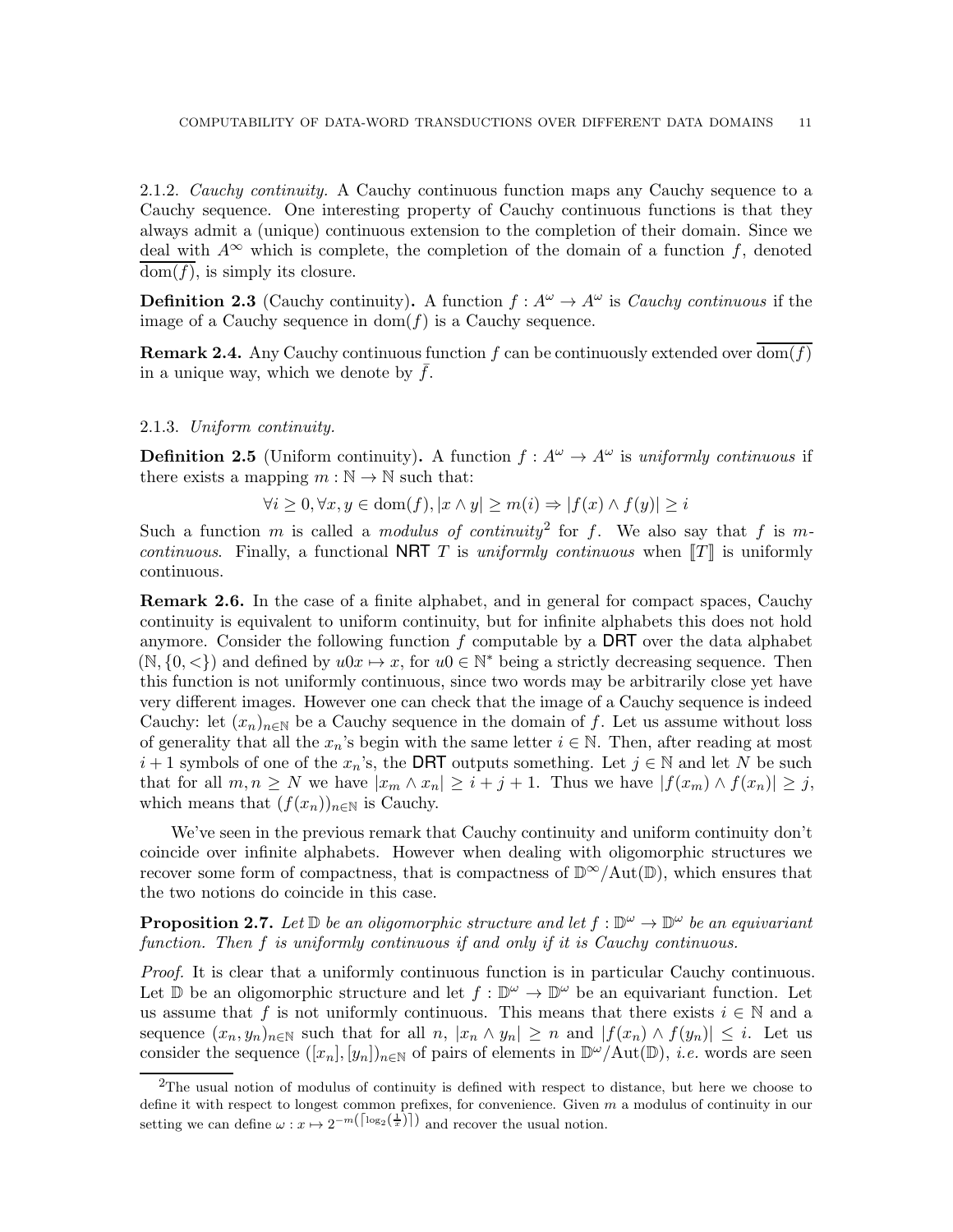up to automorphism. Using standard arguments, one can show that the set  $\mathbb{D}^{\omega}/\text{Aut}(\mathbb{D})$ , equipped with the distance  $d([x], [y]) = \min_{u \in [x], v \in [y]} d(u, v)$ , is compact (see [\[Exi21,](#page-38-5) Proposition 12.28] for details). As a consequence, we can extract a subsequence (which we also call  $([x_n], [y_n])_{n\in\mathbb{N}}$  for convenience) and which is convergent. This means that there are automorphisms  $(\mu_n)_{n\in\mathbb{N}}$  such that the sequence  $(\mu_n(x_n))_{n\in\mathbb{N}}$  (and thus  $(\mu_n(y_n))_{n\in\mathbb{N}}$ ) converges. Hence by interleaving  $(\mu_n(x_n))_{n\in\mathbb{N}}$  and  $(\mu_n(y_n))_{n\in\mathbb{N}}$ , we obtain a converging sequence whose image is divergent, which means that  $f$  is not Cauchy continuous.  $\mathbf{L}$ 

**Remark 2.8.** In order to refine uniform continuity one can study m-continuity for particular kinds of functions m. For instance for  $m : i \mapsto i + b$ , m-continuous functions are exactly  $2^b$ -Lipschitz continuous functions. Similarly, for  $m : i \mapsto ai + b$ , m-continuous function are exactly the  $\frac{1}{a}$ -Hölder continuous functions.

Note that while these notions are interesting in and of themselves, they are very sensitive to the metric that is being used. For instance the metric  $d(x, y) = \frac{1}{|x \wedge y|}$  while defining the same topology over words, yields different notions of Lipschitz and Hölder continuity.

<span id="page-11-0"></span>2.2. **Computability notions.** Let  $\mathbb{D}$  be a data set. In order to reason with computability, we assume in the sequel that the countable set of data values D we are dealing with has an effective representation, meaning that each element can be represented in a finite way. For instance, this is the case when  $\mathbb{D} = \mathbb{N}$ . Moreover, we assume that checking if a tuple of values belongs to some relation of  $\mathbb D$  is decidable. We say that the structure  $\mathbb D$  is representable. Formally, a structure is representable if there exists a finite alphabet A and an injective function enc :  $\mathbb{D} \to A^*$  such that the sets {enc(d) |  $d \in \mathbb{D}$ }, {enc(c) | c is a constant of  $\mathbb{D}$ } and  $\{\mathsf{enc}(d_1)\sharp\cdots\sharp \mathsf{enc}(d_k) \mid (d_1,\ldots,d_k)\in R\}$  are decidable for all predicates R of  $\mathbb D$  and  $\sharp \not\in A$ . Any infinite word  $d_1d_2\cdots\in\mathbb{D}^\omega$  can be encoded as the  $\omega$ -word  $\mathsf{enc}(d_1)\sharp\mathsf{enc}(d_2)\sharp\cdots\in\mathbb{D}^\omega$  $(A^*\sharp)^\omega$ .

We now define how a Turing machine can compute a function from  $\mathbb{D}^{\omega}$  to  $\mathbb{D}^{\omega}$ . We consider deterministic Turing machines whose cells can contain a letter from  $A \cup \{\sharp\}$  or a letter from a finite working alphabet. They have three tapes: a read-only one-way input tape on alphabet  $A \cup {\{\sharp}}$  (containing an encoding of an infinite input data word), a twoway working tape, and a write-only one-way output tape on alphabet  $A \cup \{\sharp\}$  (on which they write the encoding of the infinite output data word). Since we always work modulo encoding, for the sake of simplicity, from now on and in the rest of the paper, we assume that each cell of the Turing machine, on the input and output tapes, contain a data value  $d \in \mathbb{D}$ , while cells of the working tape are assumed to contain either a data value  $d \in \mathbb{D}$  or a letter from the working alphabet. So, instead of saying the input contains the encoding of a data word x, we just say that it contains the input data word x. We discuss in Remark [2.13](#page-12-2) how the computability notions we introduce hereafter are sensitive to encodings.

Consider such a Turing machine M and some input data word  $x \in \mathbb{D}^{\omega}$ . For any integer  $k \in \mathbb{N}$ , we let  $M(x, k)$  denote the finite output data word written by M on its output tape after reaching cell number  $k$  of the input tape (assuming it does). Observe that as the output tape is write-only, the sequence of data words  $(M(x, k))_{k\geq 0}$  is non-decreasing, and thus we denote by  $M(x)$  the limit content of the output tape.

**Definition 2.9** (Computability). Let  $\mathbb{D}$  be a representable data domain. A data word function  $f: \mathbb{D}^{\omega} \to \mathbb{D}^{\omega}$  is *computable* if there exists a deterministic multi-tape machine M such that for all  $x \in \text{dom}(f)$ ,  $M(x) = f(x)$ . We say that M computes f.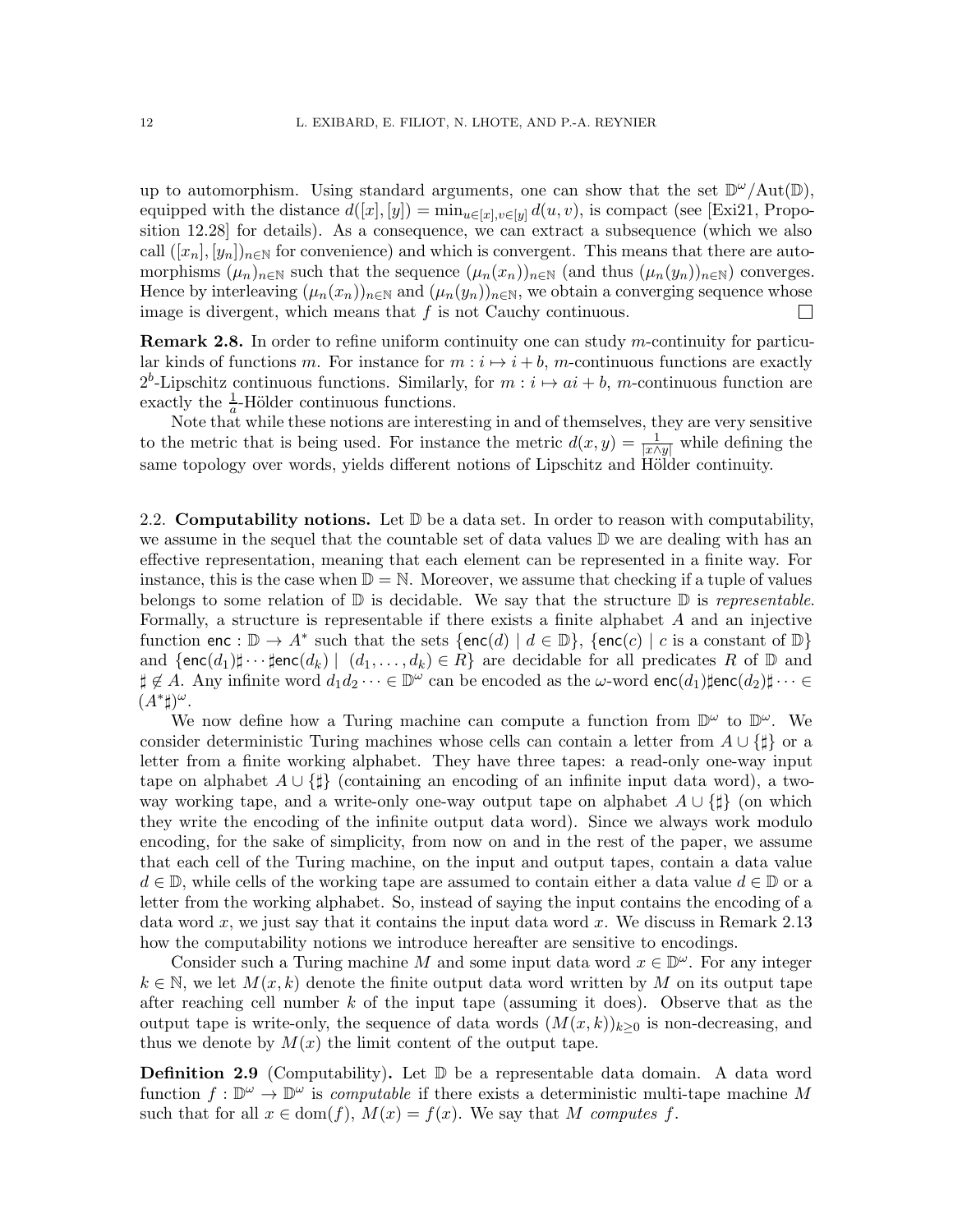**Definition 2.10** (Cauchy computability). Let  $\mathbb{D}$  be a representable data domain. A data word function  $f: \mathbb{D}^{\omega} \to \mathbb{D}^{\omega}$  is *Cauchy computable* if there exists a deterministic multi-tape machine M computing f such that for all x in the topological closure  $\overline{\text{dom}(f)}$  of  $\text{dom}(f)$ , the sequence  $(M(x, k))_{k>0}$  converges to an infinite word. In other words a Cauchy computable function is a function which admits a continuous extension to the closure of its domain and which is computable. We say that M Cauchy computes  $f$ .

Definition 2.11 (Uniform computability). Let  $\mathbb D$  be a representable data domain. A data word function  $f: \mathbb{D}^{\omega} \to \mathbb{D}^{\omega}$  is uniformly computable if there exists a deterministic multitape machine M and a computable mapping  $m : \mathbb{N} \to \mathbb{N}$  such that M computes f and for all  $i \geq 0$  and  $x \in \text{dom}(f), |M(x, m(i))| \geq i$ . Such a function m is called a modulus of computability for f. In that case f is called m-computable. We say that M uniformly computes f, and also that M m-computes f.

**Example 2.12.** The function g defined in the Introduction  $(p, 4)$  $(p, 4)$ , for the data domain of integers, is computable. Remind that it is defined on all input words of the form  $x =$  $su_1d_1su_2d_2s\ldots$  such that s occurs infinitely often, and for all i, s does not occur in  $u_id_i$ , by  $g(x) = d_1^{|u_1|+1}$  $\int_1^{|u_1|+1} s d_2^{|u_2|+1} s \ldots$  A Turing machine just needs to read the input up to  $d_1$ , then output  $d_1$  exactly  $|u_1| + 1$  times, and so on for the other pieces of inputs.

In Remark [2.6,](#page-10-1) the function  $f$  is not uniformly continuous but Cauchy continuous. It is actually not uniformly computable but Cauchy computable. As a matter of fact, all the computability notions we define here entail the respective continuity notions defined before. We make this formal in Section [2.3.](#page-12-0)

<span id="page-12-2"></span>**Remark 2.13** (Robustness to encoding). When actually representing words over an infinite alphabet, it is not realistic to assume that one letter takes a constant amount of space and can be read in a constant amount of time. Then, which of the many notions introduced above are sensitive to encoding and which ones are more robust?

Let D be a representable structure, and let enc :  $\mathbb{D} \to A^*$  be its encoding function. Let  $f: \mathbb{D}^{\omega} \to \mathbb{D}^{\omega}$  be a function and let  $f_{\mathsf{enc}}: (A \uplus \sharp)^{\omega} \to (A^{*} \uplus \sharp)^{\omega}$  be defined as  $\mathsf{enc}_{\sharp} \circ f \circ \mathsf{enc}_{\sharp}^{-1},$ where  $\mathsf{enc}_\sharp : d_1 \cdots d_n \mapsto \mathsf{enc}(d_1)\sharp \cdots \sharp \mathsf{enc}(d_n)$ . Continuity and computability are robust enough so that f is continuous (resp. computable) if and only if  $f_{\text{dec}}$  is. Cauchy continuity and computability also fall under this category. In contrast, uniform continuity and uniform computability are very sensitive to encoding. As an example, the function which maps a word to the second letter in the word is *never* uniformly continuous, since the encoding of the first letter may be arbitrarily long. Nevertheless, uniform computability is still a relevant notion, as it provides guarantees on the maximal number of input data values which need to be read to produce a given number of output data values, even though the encoding of those values can be arbitrarily large.

<span id="page-12-0"></span>2.3. Computability versus continuity. In this section, we show that all the computability notions (computability, Cauchy continuity, ...) imply their respective continuity notions. We then give general conditions under which the converse also holds.

## 2.3.1. From computability to continuity.

<span id="page-12-1"></span>**Theorem 2.14.** Let  $f : \mathbb{D}^{\omega} \to \mathbb{D}^{\omega}$  and let  $m : \mathbb{N} \to \mathbb{N}$ , the following implications hold:

• f is computable  $\Rightarrow$  f is continuous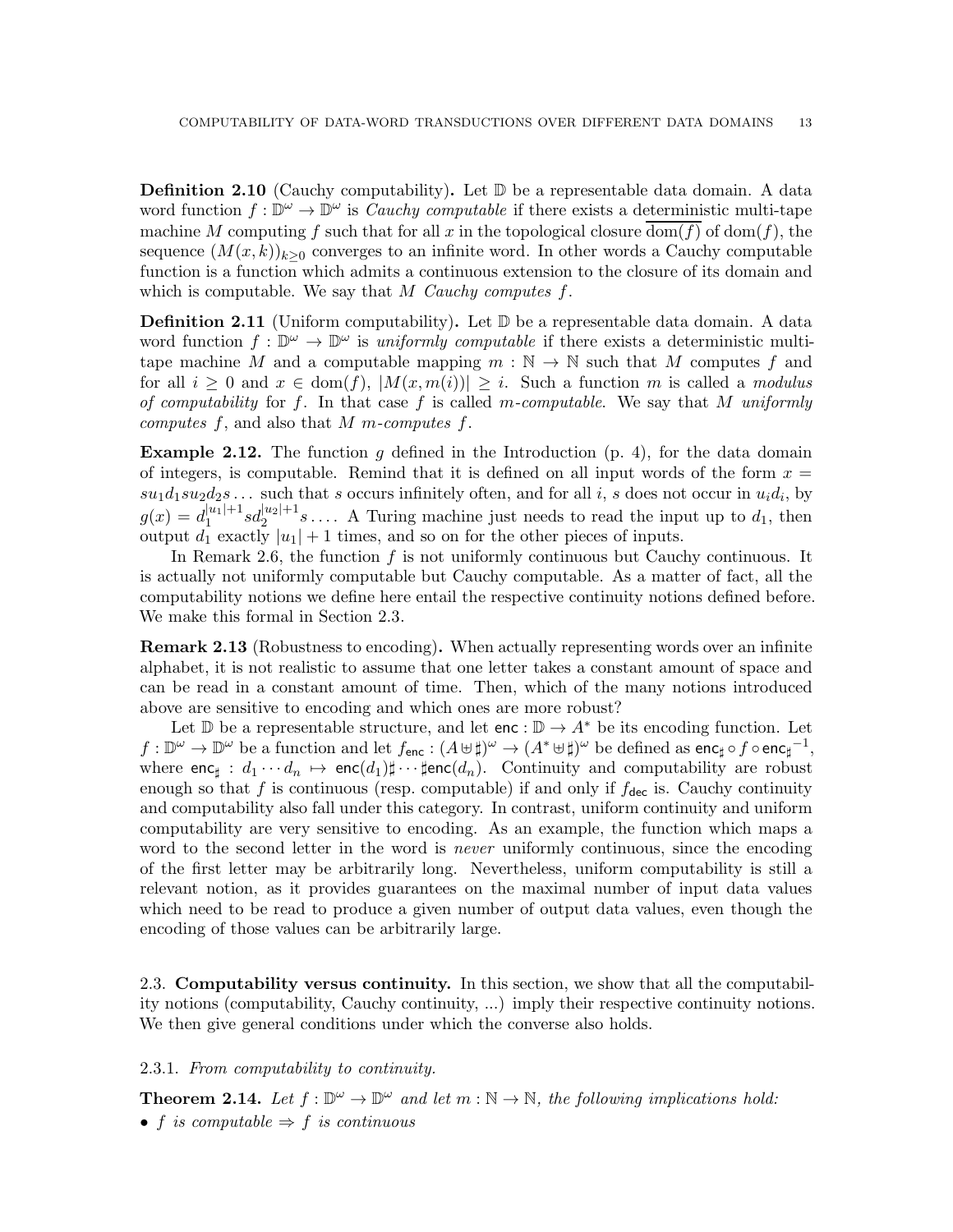- f is Cauchy computable  $\Rightarrow$  f is Cauchy continuous
- f is uniformly computable  $\Rightarrow$  f is uniformly continuous
- f is m-computable  $\Rightarrow$  f is m-continuous

*Proof.* Assume that f is computable by a deterministic multi-tape Turing machine  $M$ . Let x be in the topological closure of dom(f) and  $(x_n)_n$  be a sequence in dom(f) converging to x. We show that  $(f(x_n))_n$  converges to  $M(x)$  if  $M(x)$  is infinite, which is the case for all  $x \in \text{dom}(f)$  since f is computable. For all  $k \geq 0$ , let  $p_k$  the prefix of x of length k. Since  $\lim_{n\to\infty} x_n = x$ , for all k, there exists  $n_k$  such that for all  $m \geq n_k$ ,  $p_k \leq x_m$ . As M is a deterministic machine, it implies that  $M(x, k) \le f(x_m)$ . So, for all k,  $M(x, k) \le f(x_m)$  for all but finitely many m. It follows that  $(f(x_m))_m$  converges to  $M(x) = \lim_{k \to \infty} M(x, k)$  if  $M(x)$  is an infinite word, which it is if  $x \in \text{dom}(f)$ , entailing continuity of f. If additionally f is Cauchy computable, then it is also the case for all  $x \in \text{dom}(f)$ , entailing Cauchy continuity of f.

It remains to show the fourth statement, which entails the third. So, let us assume that f is m-computable by some machine M. We show it is m-continuous. Let  $i \geq 0$ ,  $x, y \in \text{dom}(f)$  such that  $|x \wedge y| \geq m(i)$ . We must show that  $|f(x) \wedge f(y)| \geq i$ . We have  $M(x, m(i)) = M(y, m(i))$  because M is deterministic and  $|x \wedge y| \geq m(i)$ . By definition of mcomputability, we also have  $|M(x, m(i))| \geq i$ . Since  $M(x, m(i)) \leq f(x)$  and  $M(y, m(i)) \leq j$  $f(y)$ , we get  $|f(x) \wedge f(y)| \geq i$ , concluding the proof.  $\Box$ 

2.3.2. From continuity to computability. While, as we have seen in the last section, computability of a function  $f$  implies its continuity, and respectively for all the notions of computability and continuity we consider in this paper, the converse may not hold in general. We give sufficient conditions under which the converse holds for  $f$ , namely when it has a computable next-letter problem. This problem asks, given as input two finite words  $u, v \in \mathbb{D}^*$ , to output, if it exists, a data value  $d \in \mathbb{D}$  such that for all  $y \in \mathbb{D}^{\omega}$  such that  $uy \in \text{dom}(f)$ , we have  $vd \leq f(uy)$ . Because of the universal quantification on y, note that d is unique if it exists. Formally:

Next-Letter Problem for  $f$ :

| Input  | $u, v \in \mathbb{D}^*$                                                                                                                                                                               |
|--------|-------------------------------------------------------------------------------------------------------------------------------------------------------------------------------------------------------|
| Output | $\left\{ \begin{array}{l} d \in \mathbb{D} & \text{if for all } y \in \mathbb{D}^{\omega} \text{ s.t. } uy \in \text{dom}(f), vd \leq f(uy) \\ \text{none} & \text{otherwise} \end{array} \right.$ \n |

<span id="page-13-0"></span>**Theorem 2.15.** Let  $f : \mathbb{D}^{\omega} \to \mathbb{D}^{\omega}$  be a function with a computable next-letter problem and let  $m : \mathbb{N} \to \mathbb{N}$ , the following implications hold:

- f is continuous  $\Rightarrow$  f is computable
- f is Cauchy continuous  $\Rightarrow$  f is Cauchy computable
- f is uniformly continuous  $\Rightarrow$  f is uniformly computable
- f is m-continuous  $\Rightarrow$  f is m-computable

*Proof.* Let us assume the existence of a procedure  $\text{Next}_{f}(u, v)$  which computes the nextletter problem. To show the four statements, we show the existence of a deterministic Turing machine  $M_f$  common to the four statements, in the sense that  $M_f$  computes f if f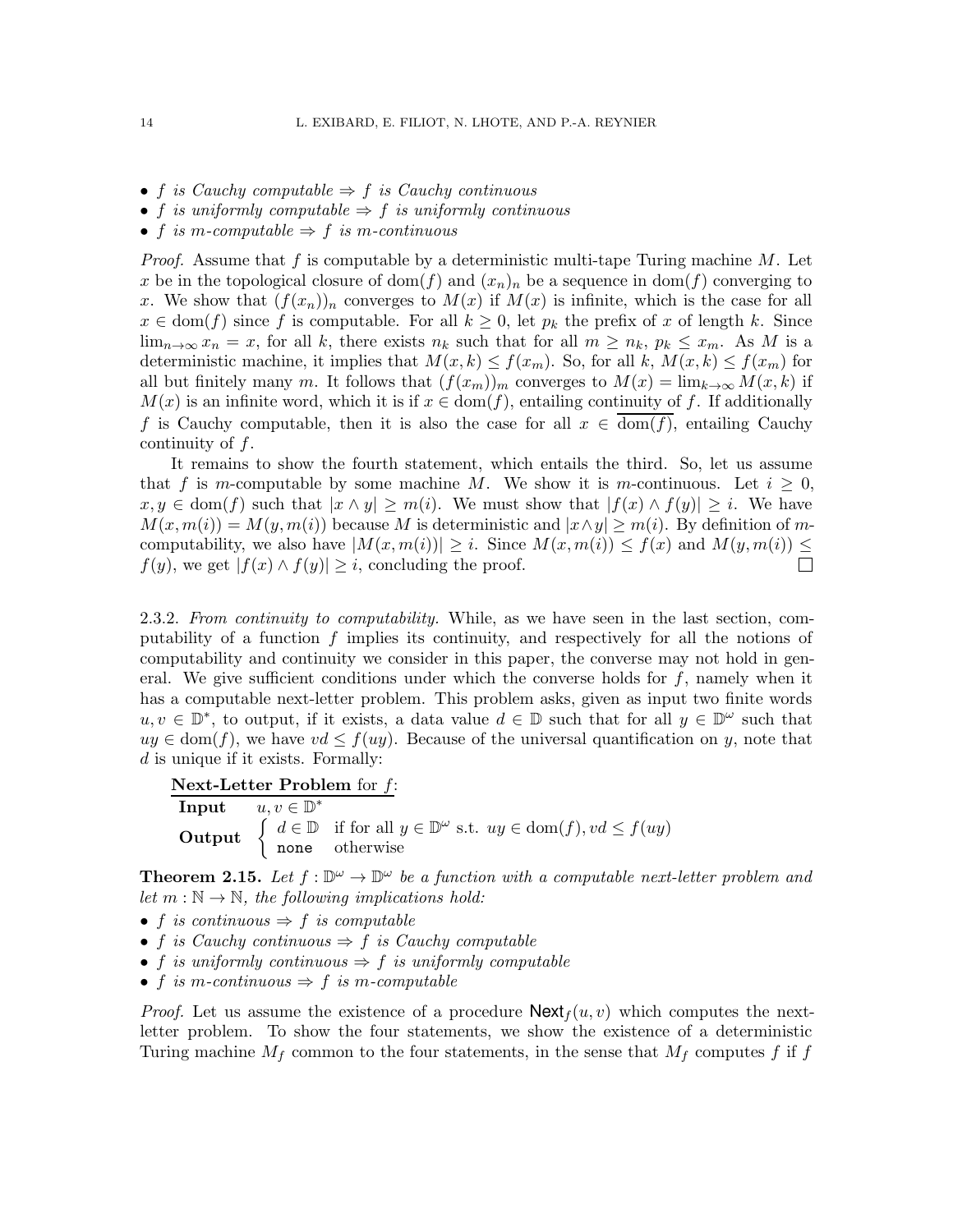is continuous, respectively Cauchy computes  $f$  is f is Cauchy continuous, etc. The Turing machine  $M_f$  is best presented in pseudo-code as follows.

**Algorithm 1:** Turing machine  $M_f$  defined in pseudo-code.

<span id="page-14-1"></span><span id="page-14-0"></span>

|                               | Data: $x \in \mathbb{D}^{\omega}$                                                                                                           |                                 |  |
|-------------------------------|---------------------------------------------------------------------------------------------------------------------------------------------|---------------------------------|--|
|                               | 1 $v := \epsilon$ ;                                                                                                                         |                                 |  |
| 2 for $i = 0$ to $+\infty$ do |                                                                                                                                             |                                 |  |
| 3 <sup>1</sup>                | $\vert d := \mathsf{Next}_f(x[:i], v);$                                                                                                     |                                 |  |
|                               | 4 while $d \neq$ none do                                                                                                                    |                                 |  |
|                               |                                                                                                                                             | // write $d$ on the output tape |  |
|                               |                                                                                                                                             |                                 |  |
|                               | 5<br>6<br>7<br>$\begin{array}{ c c c }\n\hline\n\text{output $d$;} \\ \hline\nv:=vd; \\ d:=\mathsf{Next}_f(x[:i],v); \\\hline\n\end{array}$ |                                 |  |
| $\bf{8}$                      | $\boldsymbol{\mathrm{end}}$                                                                                                                 |                                 |  |
|                               | /* end while loop when $d =$ none                                                                                                           | $*$ /                           |  |
| 9 end                         |                                                                                                                                             |                                 |  |

Now, we show that if f is continuous, then  $M_f$  computes f, i.e.  $M_f(x) = f(x)$  for all  $x \in \text{dom}(f)$ . First, for all  $i \geq 0$ , let  $v_i = d_{i,1}d_{i,2} \dots$  be the sequence of data values outputted at line [5](#page-14-0) at the ith iteration of the for loop. Note that the ith iteration may not exist when the test at line [4](#page-14-1) is forever true. In that case, we set  $v_i = \epsilon$ . By definition of  $M_f(x, i)$ , we have  $M_f(x, i) = v_0v_1 \dots v_i$  for all  $i \geq 0$ . Moreover, by definition of the next-letter problem, we also have  $M_f(x, i) \leq f(x)$ . Now, by definition,  $M_f(x) = v_0v_1v_2 \ldots$ . So, if it is infinite, then  $M_f(x) = f(x)$ . It remains to show that it is indeed true when f is continuous. Suppose it is not the case. Then there exists  $i_0$  such that for all  $i \geq i_0$  the call  $\mathsf{Next}_f(x[:i], v_0 \ldots v_{i_0})$  returns none (assume  $i_0$  is the smallest index having this property). Let d such that  $v_0 \dots v_{i_0} d < f(x)$ . Then, for all  $i \ge i_0$ , there exists  $\alpha_i \in \mathcal{D}^{\omega}$  and  $d' \ne d$  such that  $x[i]\alpha_i \in \text{dom}(f)$  and  $v_0 \ldots v_{i_0}d' < f(x[i]\alpha_i)$ . Clearly, the sequence  $(f(x[i]\alpha_i))_i$ , if it converges, does not converge to  $f(x)$ . Since  $(x[i]\alpha_i)_i$  converges to x, this contradicts the continuity of  $f$ .

Consider now the case where  $f$  is Cauchy-continuous. It implies that  $f$  admits a unique continuous extension f to dom(f) (see Remark [2.4\)](#page-10-2). By the first statement we just proved,  $M_{\overline{f}}$  computes f, and by definition of Cauchy-computability, we conclude that  $M_f$  Cauchycomputes  $f$ .

We finally prove the fourth statement, which implies the third. Suppose that  $f$  is m-continuous for some modulus of continuity m. We show that  $M_f$  m-computes f. We already proved that  $M_f$  computes f (as f is continuous). Let  $i \geq 0$  and  $x \in \text{dom}(f)$ . It remains to show that  $|M_f(x, m(i))| \geq i$ . Let  $j = m(i)$ . Since the algorithm  $M_f$  calls Next<sub>f</sub>  $(x[:j], \cdot)$  until it returns none, we get that  $v_0v_1 \ldots v_j$  is the longest output which can be safely output given only  $x[j]$ , i.e.  $v_0 \ldots v_j = \bigwedge \{ f(x[i] \alpha) \mid x[i] \alpha \in \text{dom}(f) \}.$  If  $v_j$  is infinite, then  $|M_f(x, j)| = +\infty$  and we are done. Suppose  $v_j$  is finite. Then, there exists  $\alpha \in \mathcal{D}^{\omega}$  such that  $x[:j]\alpha \in \text{dom}(f)$  and  $f(x) \wedge f(x[:j]\alpha) = v_0v_1 \dots v_j = M_f(x,j)$ . Since  $|x \wedge x[i][\alpha] \geq j = m(i)$ , by m-continuity of f, we get that  $|M_f(x,j)| \geq i$ , concluding the proof.  $\mathcal{L}^{\mathcal{A}}$ 

<span id="page-14-2"></span><sup>&</sup>lt;sup>3</sup>For any  $\omega$ -word  $\alpha$ , we let  $\alpha.\epsilon = \alpha$ .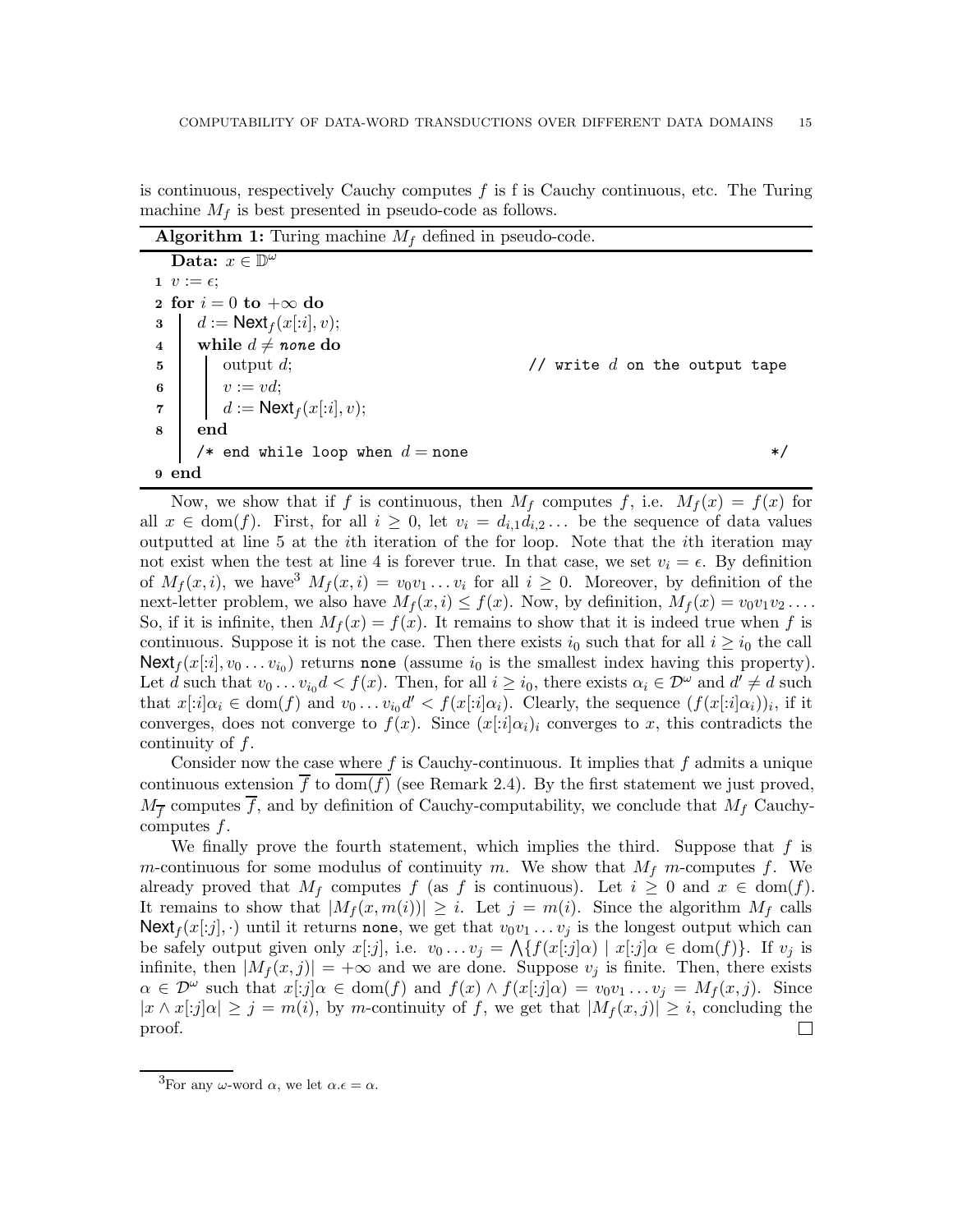### 3. Oligomorphic data

<span id="page-15-0"></span>In this section we consider a structure  $\mathbb D$  which is oligomorphic. We will show that in this case one can decide, under reasonable computability assumptions, all the notions of continuity introduced in the previous section, as well as compute the next-letter problem. The first step is to prove characterizations of these properties, and then show that the characterizations are decidable. Let  $\mathcal{R}: \mathbb{N} \to \mathbb{N}$  denote the *Ryll-Nardzewski function* of  $\mathbb{D}$ which maps  $k$  to the number of orbits of  $k$ -tuples of data values, which is finite thanks to oligomorphism.

<span id="page-15-1"></span>3.1. Characterizing functionality and continuity. The main goal of this section is to give for NRT characterizations of functionality, continuity and uniform continuity, that consist in small witnesses. These small witnesses are obtained by pumping arguments that rely on the fact that there is only a finite number of configuration orbits.

We start by defining *loop removal*, a tool which will prove useful throughout this section. The main idea is that although no actual loop over the same configuration can be guaranteed over infinite runs, the oligomorphicity property guarantees that a configuration *orbit* will be repeated over long enough runs. A *loop* is a run of the shape  $C \stackrel{u|v}{\longrightarrow} D \stackrel{w|z}{\longrightarrow} \mu(D)$  such that  $\mu(C) = C$ . The shorter run  $C \xrightarrow{\mu(u)|\mu(v)} \mu(D)$  is thus called the run obtained after removing the loop.

<span id="page-15-5"></span>**Proposition 3.1** (Small run witness). Let T be an NRT with k registers and state space Q, and let  $C \stackrel{u|v}{\longrightarrow} D$  be a run. Then there exists  $u', v'$  with  $|u'| \leq |Q| \cdot \mathcal{R}(2k)$  such that  $C \xrightarrow{u'|v'} D.$ 

Proof. The idea behind this proposition is simple: any large enough run must contain a loop and can thus be shortened. Let  $u = a_1 \cdots a_n$  with a run  $C_1 \xrightarrow{a_1|v_1} C_2 \xrightarrow{a_2|v_2} C_3 \cdots C_n$ . Let us assume that  $n > |Q| \mathcal{R}(2k)$ , we want to obtain a shorter run from  $C_1$  to  $C_n$ . Let us consider the orbits of the pairs  $(C_1, C_1), (C_1, C_2), \ldots, (C_1, C_n)$ . Since  $n > |Q| \mathcal{R}(2k)$ , there must be two pairs in the same orbit, *i.e.* there must be two indices  $1 \leq i \leq j \leq k$ n and some automorphism  $\mu$  such that  $\mu(C_1, C_i) = (C_1, C_j)$ . Hence we obtain the run  $\mu(C_1) \xrightarrow{\mu(a_1 \cdots a_{i-1} | v_1 \cdots v_{i-1})} \mu(C_i) = C_1 \xrightarrow{\mu(a_1 \cdots a_{i-1} | v_1 \cdots v_{i-1})} C_j$  which is strictly shorter.

3.1.1. Characterization of non-emptiness. Let an NRA (non deterministic register automaton) be simply an NRT without any outputs. We give a characterization of non-emptiness in terms of small witnesses.

<span id="page-15-6"></span><span id="page-15-2"></span>**Proposition 3.2.** Let A be an NRA, the following are equivalent:

- <span id="page-15-3"></span>(1) A recognizes at least one word
- <span id="page-15-4"></span>(2) there exist  $C_0 \xrightarrow{u_1} C \xrightarrow{u_2} \mu(C)$  with C being a final configuration, and  $\mu \in \text{Aut}(\mathbb{D})$
- (3) there exist  $C_0 \xrightarrow{u_1} C \xrightarrow{u_2} \mu(C)$  with  $|u_1|, |u_2| \leq |Q| \cdot \mathcal{R}(2k)$ , C being a final configuration, and  $\mu \in \text{Aut}(\mathbb{D})$

*Proof.* Let us assume [\(1\)](#page-15-2) and let x be a word accepted by A. Since  $\mathbb D$  is oligomorphic, there is only a finite number of orbits of configurations. Thus an accepting run of  $A$  over  $x$  must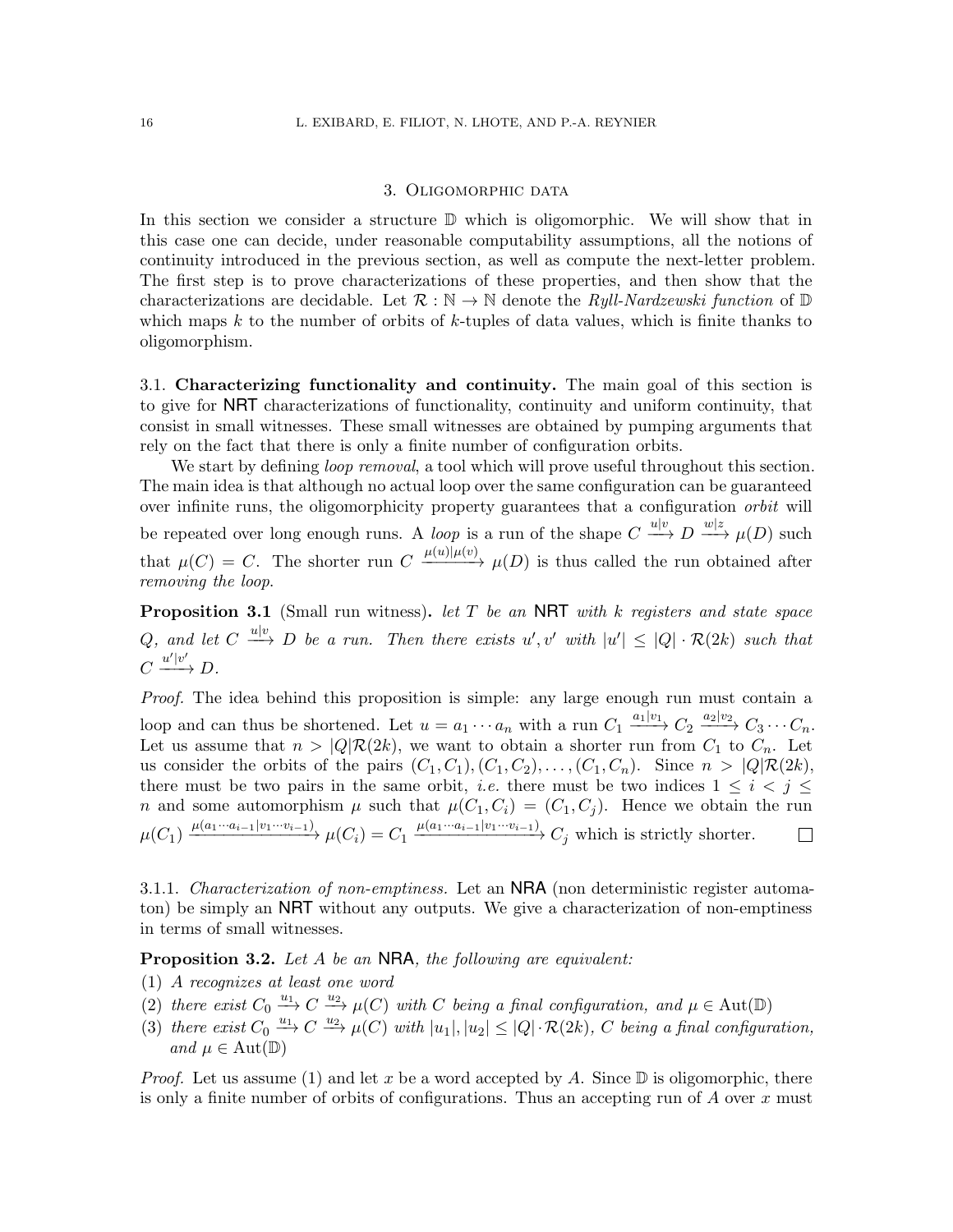go through some accepting configuration orbit infinitely often, and in particular at least twice. Hence [\(2\)](#page-15-3) holds.

Let us assume that [\(2\)](#page-15-3) holds. To bound the size of  $u_1$  and  $u_2$  and obtain [\(3\)](#page-15-4), we apply Proposition [3.1](#page-15-5) twice in A (seen as a trivial NRT producing only epsilon outputs): once to remove loops in the run  $C_0 \xrightarrow{u_1|\epsilon} C$  and once in  $C \xrightarrow{u_2|\epsilon} \mu(C)$ .

Let us assume [\(3\)](#page-15-4), then the word  $u_1u_2\mu(u_2)\mu^2(u_2)\cdots$  is accepted by A.  $\Box$ 

3.1.2. Characterizing functionality. Characterizing functionality is slightly more complicated since we have to care about outputs. Moreover, we need to exhibit patterns involving two runs which makes pumping more involved.

We start with a useful yet quite technical lemma, which will allow us to remove loops while preserving mismatches.

<span id="page-16-0"></span>**Lemma 3.3** (Small mismatch witness). There exists a polynomial  $P(x, y, z)$  such that the following hold.

Let  $T$  be an NRT, with k registers, a state space  $Q$  and a maximal output length  $L$ . Let  $C_1 \xrightarrow{u|u_1} D_1$  and  $C_2 \xrightarrow{u|u_2} D_2$  be runs such that  $u_1 \nparallel u_2$ . Then there exists u' of length less  $\mathit{than}\ P(\mathcal{R}(4k+2), |Q|, L)\ \mathit{and}\ u_1', u_2',\ \mathit{so}\ \mathit{that}\ C_1 \xrightarrow{u'|u_1'} D_1,\ C_2 \xrightarrow{u'|u_2'} D_2\ \mathit{with}\ u_1' \nparallel u_2'.$ 

*Proof.* Let  $\rho_1 = C_1 \xrightarrow{u|u_1} D_1$  and  $\rho_2 = C_2 \xrightarrow{u|u_2} D_2$  be runs such that  $u_1 \nparallel u_2$ .

Our goal is to show that either |u| is smaller than some polynomial in  $\mathcal{R}(4k+2)$ , |Q| and L or we can remove a synchronous loop in  $\rho_1, \rho_2$  while preserving the mismatch. A synchronous loop is defined as a loop over the same input in the product transducer  $T \times T$ . Let  $u_1 = \alpha a_1 \beta_1$ ,  $u_2 = \alpha a_2 \beta_2$  with  $a_1 \neq a_2$ . We will only consider removing loops that do not contain the transitions producing the mismatching letters  $a_1$  or  $a_2$ .

In order to make things more precise we introduce some useful loop vocabulary. An *initial loop* in  $\rho = C_1 \rightarrow C_2 \rightarrow \cdots \rightarrow C_n$  is a loop starting in  $C_1$ . A simple loop is a loop  $C \to D \to \mu(D)$  so that there is no pair of configurations  $B, \lambda(B)$  with  $\lambda(C) = C$  which occur within the part  $D \to \mu(D)$  of the run. Similarly a *simple synchronous loop* is a simple loop over  $T \times T$ .

In the following we will consider loops that are synchronous and simple. They will be of the shape  $(C_1, C_2) \rightarrow (B_1, B_2) \rightarrow \mu(B_1, B_2)$  with  $\mu(C_1, C_2) = (C_1, C_2)$ . Moreover, we will ask that the automorphism satisfies  $\mu(a_1) = a_1$  and  $\mu(a_2) = a_2$ , this is done to be sure that removing or adding loops does not affect the fact that  $a_1 \neq a_2$  (note that it would be enough to simply ask that  $\mu(a_1) = a_1$ . We call such loops nice. With these constraints, if we have a sequence of configuration pairs in  $(\rho_1, \rho_2)$  of length larger than  $\mathcal{R}(4k+2)Q^2$ , we are sure to find a nice loop that preserves  $(a_1, a_2)$ .

We call the *effect* of a loop on  $\rho_1$ , the length of the output factor removed from  $\alpha$ , in particular the effect is 0 if the factor removed is in  $\beta_1$  (and symmetrically for  $\rho_2$ ). We call the net effect of a synchronous loop on  $\rho_1, \rho_2$  the difference between the effect in  $\rho_1$  and the effect on  $\rho_2$ . Loops with a positive, negative and null net effect are called positive, negative and null loops, respectively.

If there exists a null nice loop, then removing it preserves the mismatch and we are done. We split the proof into the two remaining cases: 1) either all nice loops are strictly positive (without loss of generality) or 2) some nice loops are strictly positive while others are strictly negative. In the first case, we will show that u has to be small. In the second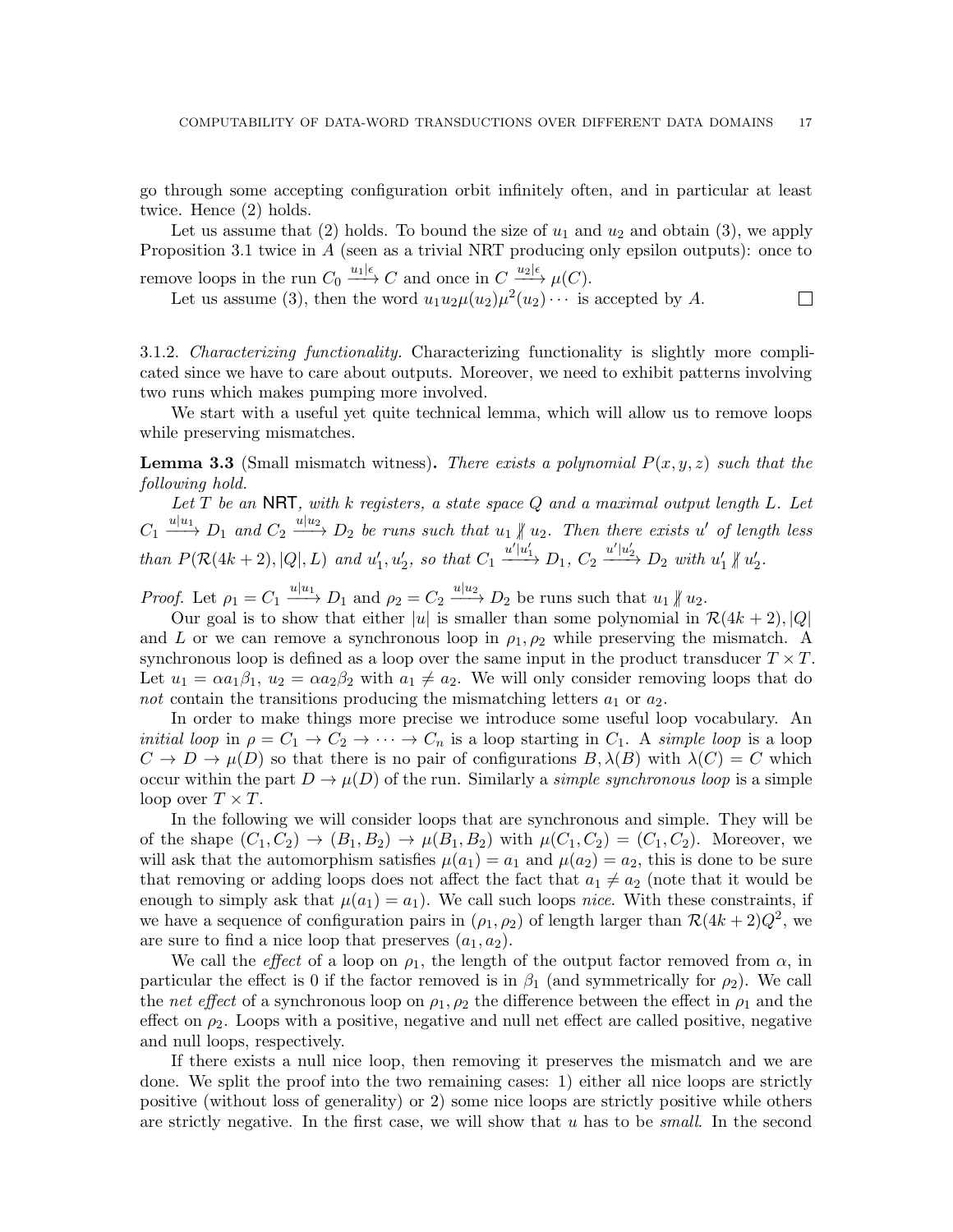case, we will show that, after removing all nice loops, we can repump (a small number of) positive and negative nice loops to realign the mismatch.

Let us consider a configuration  $(B_1, B_2)$  in  $(\rho_1, \rho_2)$ . The *effects* of  $(B_1, B_2)$  is the set of effects of nice loops starting in  $(C_1, C_2)$  ending in  $(B_1, B_2)$  (note that we consider any nice loop, not just the ones occurring in  $(\rho_1, \rho_2)$ . Then we say that  $(B_1, B_2)$  is *positive* (resp. negative) if all its effect are positive (resp. negative).

We consider two cases, 1) either  $(\rho_1, \rho_2)$  only has strictly positive configurations (without loss of generality) or 2) it has configurations with positive and negative effects (possibly different configurations).

Let us start with the first case, we observe two simple facts: the effect of a nice loop is bounded by  $\mathcal{R}(4k+2)|Q|^2L$  and, similarly, the output length of a run without nice loops is bounded by  $\mathcal{R}(4k+2)|Q|^2L$ . Let us denote by  $\Delta_0$  the difference of output lengths  $|u_2| - |u_1|$ . Since there are no nice loops having 0 effect on  $\rho_1$  this means that  $|\beta_1| \leq \mathcal{R}(4k+2)|Q|^2L$ , and thus  $\Delta_0 \geq -\mathcal{R}(4k+2)|Q|^2L$ . We denote by  $\Delta_1$  the difference of output length after removing one nice loop from  $(\rho_1, \rho_2)$ . We observe that  $-\mathcal{R}(4k+2)|Q|^2L \leq \Delta_0 < \Delta_1$  since all nice loops must be strictly positive. We carry on removing nice loops until there are none left. Note that removing nice loops cannot introduce configurations with new effects: some configurations are erased, and to some an automorphism  $\mu$  satisfying  $\mu(C_1, C_2, a_1, a_2) =$  $(C_1, C_2, a_1, a_2)$  is applied, which preserves the effect set. We thus obtain  $-\mathcal{R}(4k+2)|Q|^2L \leq$  $\Delta_0 < \Delta_1 < \ldots < \Delta_l \leq \mathcal{R}(4k+2)|Q|^2L$  after removing l nice loops and obtaining a run without nice loops. Hence we get that  $l \leq 2\mathcal{R}(4k+2)|Q|^2L$ . This means that the runs  $\rho_1, \rho_2$  could not have been very large. In fact we have  $|\rho_1| \leq (l+1) \times \mathcal{R}(4k+2)|Q|^2 \leq$  $3\mathcal{R}(4k+2)^{2}|Q|^{4}L.$ 

We only have left to consider the second case, that is,  $(\rho_1, \rho_2)$  has configurations with positive and negative effects. Note that the effects of configurations belong to the interval  $[-\mathcal{R}(4k+2)|Q|^2L, \mathcal{R}(4k+2)|Q|^2L]$ . Let d denote in the following the gcd of all effects of configurations in  $(\rho_1, \rho_2)$ . Let  $(B_1^1, B_2^1), \ldots, (B_1^l, B_2^l)$  be configurations so that the gcd of their collective effects is d, and with at least one positive and one negative effect. We can assume that  $l \leq \mathcal{R}(4k+2)|Q|^2L$ . We remove nice loops without deleting these configurations. Note that removing loops may mean applying an automorphism to some of these configurations. However, the automorphisms always preserve  $(C_1, C_2, a_1, a_2)$  so the effect set of the configuration is left unchanged. Also note that the effects of such loops are all multiples of d. After removing all these loops we are left with runs that are small  $(\leq (l+1)\mathcal{R}(4k+2)|Q|^2)$  but the outputs  $a_1, a_2$  may very well be misaligned (by a factor of d). The idea is to use the configurations  $(B_1^1, B_2^1), \ldots, (B_1^k, B_2^k)$  to pump simple loops into the run to realign the two mismatching outputs. Let us explain how these nice loops can be pumped into the runs: Let  $\alpha$  :  $(C_1, C_2) \xrightarrow{(u_1, u_2) | (v_1, v_2)} (B_1, B_2)$ be a run and let  $\beta: (C_1, C_2) \xrightarrow{(x_1,x_2)\mid (y_1,y_2)} (B_1, B_2) \xrightarrow{(z_1,z_2)\mid (w_1,w_2)} \mu(B_1, B_2)$  be a nice loop. By applying  $\mu^{-1}$  to  $\alpha$  and the second part of  $\beta$  we obtain a run of the shape:  $(C_1, C_2) \xrightarrow{\mu^{-1}(u_1, u_2) | \mu^{-1}(v_1, v_2)} \mu^{-1}(B_1, B_2) \xrightarrow{\mu^{-1}(z_1, z_2) | \mu^{-1}(w_1, w_2)} (B_1, B_2)$ , with the added effect of  $\beta$ .

Note that we have chosen the configurations carefully so that we can change the align-ment by any multiple of d. The next lemma (whose proof can be found in Appendix [A\)](#page-39-0) shows that it is possible to find small iteration numbers for each loop so as to realign the outputs: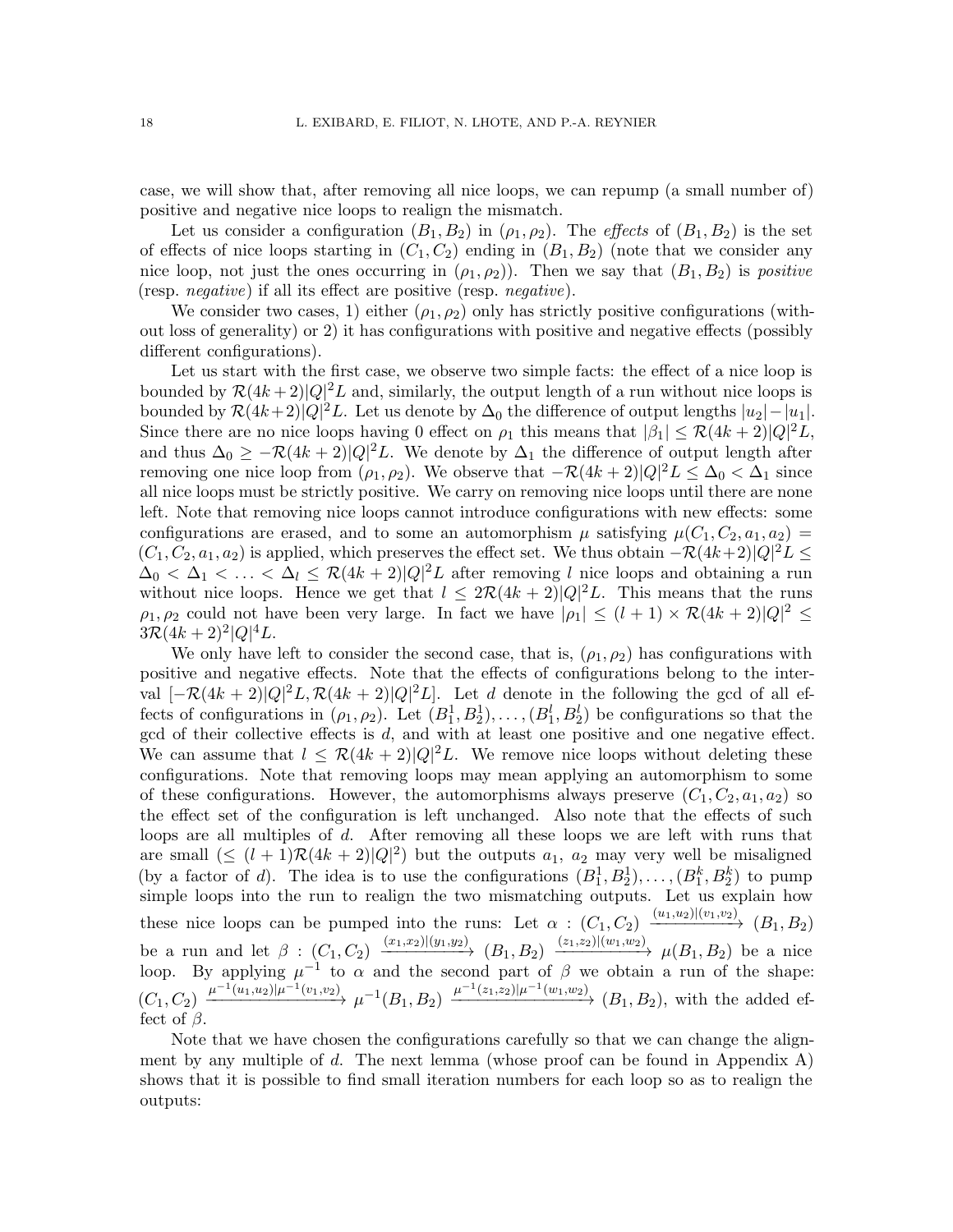<span id="page-18-0"></span>**Lemma 3.4** (Signed generalized Bézout identity). Let  $p_1, \ldots, p_k \in \mathbb{Z}\backslash\{0\}$  be non-zero integers, such that at least two have different signs. Then there exist natural numbers  $n_1, ..., n_k \leq \max(|p_1|^3, ..., |p_k|^3)$  such that:

$$
n_1p_1 + \ldots + n_kp_k = \gcd(p_1, \ldots, p_k)
$$

Using this lemma, we can change the alignment by  $d$  using only a polynomial number of times each loop (at most  $(\mathcal{R}(4k+2)|Q|^2L)^3$  for each loop). Since the runs are small, the misalignment is also small (at most  $(l+1)\mathcal{R}(4k+2)|Q|^2L$ ) and we only need to repeat this operation a polynomial number of times. Finally since we have chosen automorphisms that preserve  $a_1, a_2$ , we are sure to obtain a mismatch.

> End of Proof of Lemma [3.3](#page-16-0)  $\Box$

<span id="page-18-1"></span>**Proposition 3.5** (Functionality). There exists a polynomial  $P(x, y, z)$  such that the following holds.

Let  $R \subseteq \mathbb{D}^{\omega} \times \mathbb{D}^{\omega}$  be given by an NRT T with k registers, a state space Q and a maximum output length L. The following are equivalent:

- (1) R is not functional
- (2) there exist  $C_0 \xrightarrow{u|u_1} C_1 \xrightarrow{v|v_1} D_1 \xrightarrow{w|w_1} \mu(C_1)$ ,  $C_0 \xrightarrow{u|u_2} C_2 \xrightarrow{v|v_2} D_2 \xrightarrow{w|w_2} \mu(C_2)$  with  $C_1, D_2$  final,  $\mu \in \text{Aut}(\mathbb{D})$  such that  $u_1 \nparallel u_2$
- (3) there exist  $C_0 \xrightarrow{u|u_1} C_1 \xrightarrow{v|v_1} D_1 \xrightarrow{w|w_1} \mu(C_1)$ ,  $C_0 \xrightarrow{u|u_2} C_2 \xrightarrow{v|v_2} D_2 \xrightarrow{w|w_2} \mu(C_2)$  with  $C_1, D_2$  final and  $|u|, |v|, |w| \leq P(\mathcal{R}(4k), |Q|, L)$ ,  $\mu \in \text{Aut}(\mathbb{D})$  such that  $u_1 \nparallel u_2$

*Proof.* Let us assume that (1) holds, meaning that T has two accepting runs  $\rho_1, \rho_2$  over some word  $x \in \mathbb{D}^{\omega}$  which produce different outputs. Let  $C_0, C_1, C_2, \ldots$  denote the configurations of  $\rho_1$  and  $C_0, C'_1, C'_2, \ldots$  the ones of  $\rho_2$ . Let us consider the orbits of pairs of configurations  $C_i, C'_i$ . We know that there is a finite number of such orbits. We also know that an infinite number of such pairs is accepting in the first component and an infinite number is accepting in the second component. Thus we can see  $(\rho_1, \rho_2)$  as a sequence of the following shape, with  $C$  and  $D'$  final:

$$
(C_0, C_0) \xrightarrow{u_0} (C, C') \xrightarrow{v_0} (D, D') \xrightarrow{u_1} \mu_1(C, C') \xrightarrow{v_1} \nu_1(D, D') \xrightarrow{u_2} \cdots
$$

Since the outputs are different and infinite then they mismatch at some position  $i$ . Then, there exists n such that  $u = u_0v_0 \cdots u_nv_n$  has produced at least i symbols, both for  $\rho_1$  and  $\rho_2$ . Hence we have shown that  $C_0 \xrightarrow{u|\alpha_1} \mu_n(C) \xrightarrow{u_{n+1}|\beta_1} \nu_{n+1}(D) \xrightarrow{v_{n+1}|\gamma_1} \mu_{n+1}(C)$ ,  $C_0 \xrightarrow{u|\alpha_2} \mu_n(C') \xrightarrow{u_{n+1}|\beta_2} \nu_{n+1}(D') \xrightarrow{v_{n+1}|\gamma_2} \mu_{n+1}(C')$ , and by assumption  $|\alpha_1|, |\alpha_2| \geq i$ , and thus  $\alpha_1 \nparallel \alpha_2$ . Hence we have shown that (2) holds.

Let us assume that (2) holds: *i.e.* we have  $C_0 \xrightarrow{u|u_1} C_1 \xrightarrow{v|v_1} D_1 \xrightarrow{w|w_1} \mu(C_1)$ ,  $C_0 \xrightarrow{u|u_2}$  $C_2 \xrightarrow{v|v_2} D_2 \xrightarrow{w|w_2} \mu(C_2)$  with  $C_1, D_2$  final,  $\mu \in \text{Aut}(\mathbb{D})$  such that  $u_1 \nparallel u_2$ . We use Lemma [3.3](#page-16-0) (small mismatch witness) to obtain that  $C_0 \xrightarrow{u'|u'_1} C_1$ ,  $C_0 \xrightarrow{u'|u'_2} C_2$  with  $u'_1 \nparallel u'_2$  and  $|u'|$ small. We get  $C_0 \xrightarrow{u'|u'_1} C_1 \xrightarrow{v|v_1} D_1 \xrightarrow{w|w_1} \mu(C_1)$ ,  $C_0 \xrightarrow{u'|u'_2} C_2 \xrightarrow{v|v_2} D_2 \xrightarrow{w|w_2} \mu(C_2)$ . We now only have to use some loop removal on  $v$  and  $w$ , just as in Proposition [3.2,](#page-15-6) in order to obtain words smaller than  $|Q|^2 \mathcal{R}(4k)$ .

Showing that (3) implies (1) is the easiest part since the pattern clearly causes nonfunctionality over the word  $uvw\mu^2(vw)\cdots$ .  $\Box$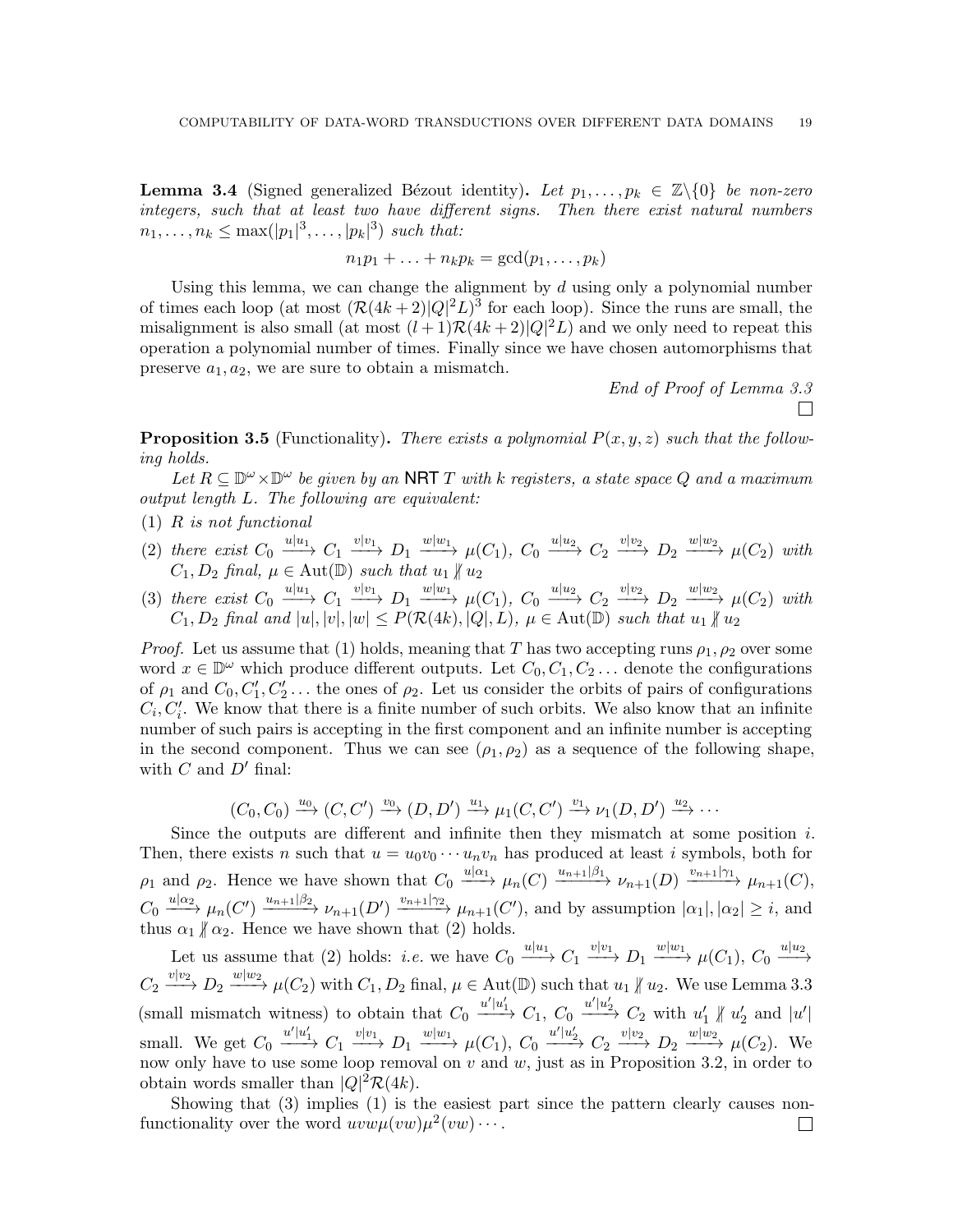3.1.3. Characterizing continuity. Here we characterize continuity and uniform continuity using patterns similar to the one of functionality. Before doing so we introduce a property of configuration: a configuration is co-reachable if there is a final run from it.

For this we define a notion of *critical pattern*.

<span id="page-19-2"></span>**Definition 3.6.** Let T be an NRT. A pair of runs of the form  $C_0 \xrightarrow{u|u_1} C_1 \xrightarrow{v|v_1} \mu(C_1) \xrightarrow{w|w_1}$  $D_1, C_0 \xrightarrow{u|u_2} C_2 \xrightarrow{v|v_2} \mu(C_2) \xrightarrow{z|w_2} D_2$  is a *critical pattern* if  $D_1, D_2$  are co-reachable and one of the following holds:

- <span id="page-19-5"></span><span id="page-19-3"></span>a)  $u_1 \nparallel u_2$ , or
- <span id="page-19-4"></span>b)  $v_i = \epsilon$  and  $u_j \nparallel u_i w_i$  for  $\{i, j\} = \{1, 2\}$ , or
- c)  $v_1 = v_2 = \epsilon$  and  $u_1w_1 \nparallel u_2w_2$

We denote by Critical $T(u, v, w, z, C_1, \mu(C_1), D_1, C_2, \mu(C_2), D_2)$  (T is omitted when clear from context) the set of critical patterns.

Before characterizing continuity and uniform continuity, we show a small critical pattern property.

<span id="page-19-0"></span>**Claim 3.7** (Small critical pattern). There exists a polynomial  $P'(x, y, z)$  such that the following holds.

Let T be an NRT, with k registers, a state space  $Q$  and a maximal output length  $L$ . Let  $C_0 \xrightarrow{u|u_1} C_1 \xrightarrow{v|v_1} \mu(C_1) \xrightarrow{w|w_1} D_1, C_0 \xrightarrow{u|u_2} C_2 \xrightarrow{v|v_2} \mu(C_2) \xrightarrow{z|w_2} D_2$  be a critical pattern. Then there exists  $u', v', w', z'$  of length less than  $P'(\mathcal{R}(4k), |Q|, L)$  and  $u'_1, v'_1, w'_1, u'_2, v'_2, w'_2, w'_3$ so that  $C_0 \xrightarrow{u'|u'_1} C_1 \xrightarrow{v'|v'_1} \mu(C_1) \xrightarrow{w'|w'_1} D_1$ ,  $C_0 \xrightarrow{u'|u'_2} C_2 \xrightarrow{v'|v'_2} \mu(C_2) \xrightarrow{z'|w'_2} D_2$  is a critical pattern.

*Proof.* We want to remove loops in  $u, v, w, z$  without affecting the mismatches. The idea is to see such a critical pattern as a pair of runs which mismatch and leverage Lemma [3.3.](#page-16-0) In order to make sure that the loops which are removed do not interfere with the intermediate configurations, we color the states of the transducer. We consider runs which start with red configurations, then the middle parts  $C_1 \xrightarrow{v|v_1} \mu(C_1)$  and  $C_2 \xrightarrow{v|v_2} \mu(C_2)$  are colored in blue and the final parts are colored in green. Using Lemma [3.3,](#page-16-0) we obtain runs smaller than  $P(\mathcal{R}(4k), 3|Q|, L)$  (the 3 factor comes from the coloring). Since the loops have to be removed in the monochromatic parts, we obtain the desired result.  $\Box$ 

Let us give a characterization of continuity and uniform continuity for functions given by an NRT.

<span id="page-19-1"></span>**Proposition 3.8** (Continuity/uniform continuity). There exists a polynomial  $P'(x, y, z)$ such that the following holds. Let  $f : \mathbb{D}^{\omega} \to \mathbb{D}^{\omega}$  be given by an NRT T with k registers, a state space Q and a maximum output length L. The following are equivalent:

- (1) f is not uniformly continuous (resp. continuous)
- (2) there exists a critical pattern in Critical $(u, v, w, z, C_1, \mu(C_1), D_1, C_2, \mu(C_2), D_2)$  (resp. with  $C_1$  final).
- (3) there exists a critical pattern in Critical $(u, v, w, z, C_1, \mu(C_1), D_1, C_2, \mu(C_2), D_2)$  such that  $|u|, |v|, |w|, |z| \le P'(\mathcal{R}(4k), |Q|, L)$  (resp. with  $C_1$  final).

*Proof.* Let us assume that  $(1)$  holds, meaning that f is not uniformly continuous (resp. not continuous) at some point  $x \in \mathbb{D}^{\omega}$ . This means that there exists i such that for any n,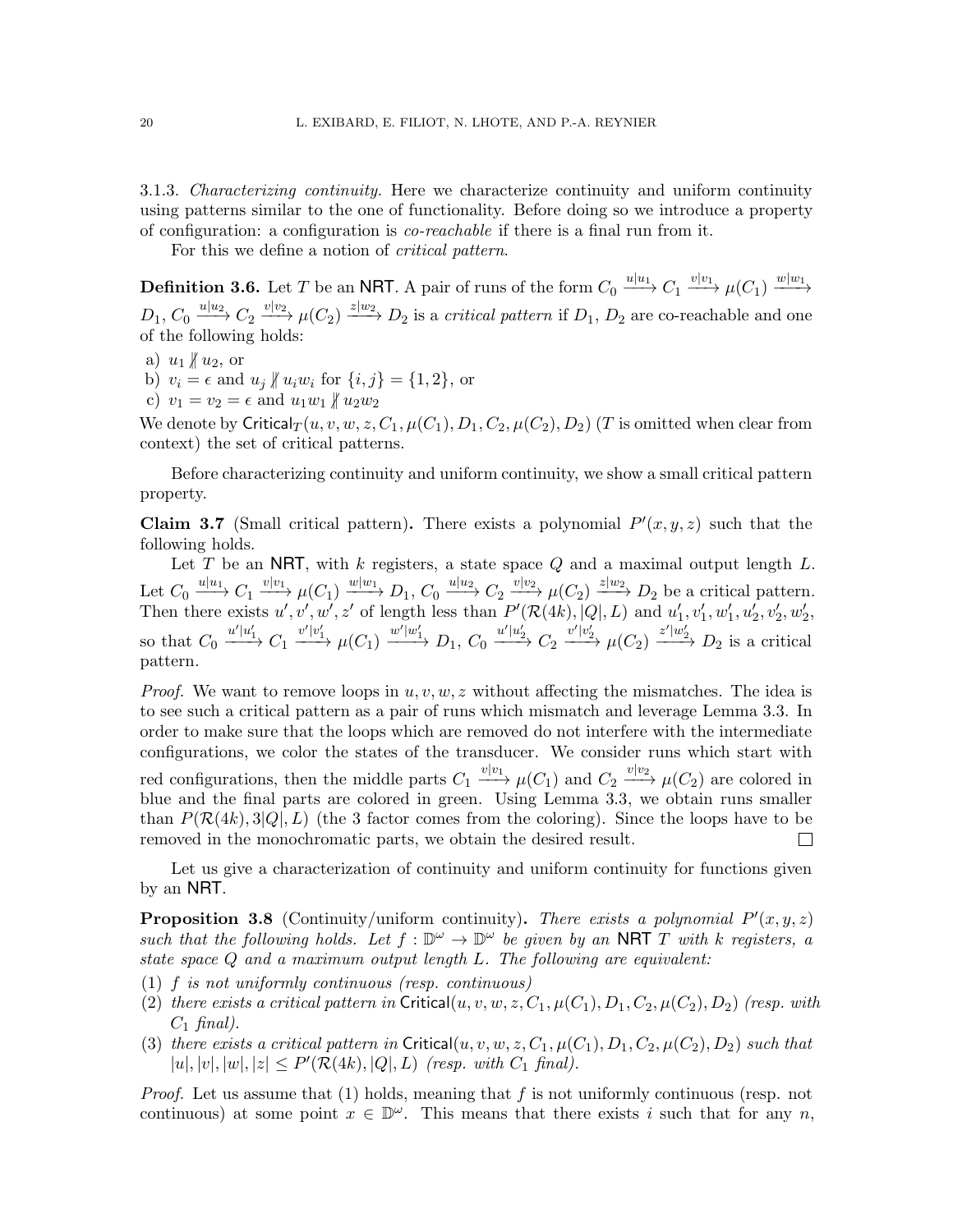there are two accepting runs  $\rho_1, \rho_2$  over  $x_1, x_2$  and producing  $y_1, y_2$  respectively such that  $|x \wedge x_1 \wedge x_2| > n$  and  $|y_1 \wedge y_2| < i-1$ . Moreover, if f is not continuous, we can even assume that  $x_1 = x$  and  $\rho_1 = \rho$ , some accepting run over x. Let us consider some  $n > 2i \cdot |Q|^2 \cdot \mathcal{R}(2k)$ . Let  $u = x \wedge x_1 \wedge x_2$ , since u is large enough we have that some pair of configurations in  $\rho_1, \rho_2$ has to repeat at least  $2i$  times, up to automorphism. If f is not continuous, we choose n large enough so that a final configuration appears at least  $2i \cdot |Q|^2 \cdot \mathcal{R}(2k)$  times in the first n transitions of  $\rho$ . That way we can ensure that some pair of configuration in  $\rho$ ,  $\rho$ <sub>2</sub> repeats at least 2i times, up to automorphism, with the configuration of  $\rho$  being accepting.

Thus we obtain two sequences:  $C_0 \xrightarrow{u_0|v_0} C \xrightarrow{u_1|v_1} \mu_1(C) \cdots \mu_{2i-1}(C) \xrightarrow{u_{2i}|v_{2i}} \mu_{2i}(C)$  and  $C_0 \xrightarrow{u_0|w_0} D \xrightarrow{u_1|w_1} \mu_1(D) \cdots \mu_{2i-1}(D) \xrightarrow{u_{2i}|w_{2i}} \mu_{2i}(D)$ . Moreover, let  $x_1 = ux'_1, x_2 = ux'_2$ , let  $y_1 = v_0 \cdots v_{2i} y_1'$  and  $y_2 = w_0 \cdots w_{2i} y_2'$ . We do a case analysis; note that the cases are not necessarily mutually exclusive.

Case 1) let us first assume that there is some index  $j \in \{1, \ldots, 2i\}$  so that  $\mu_j(C) \stackrel{u_j|\epsilon}{\longrightarrow}$  $\mu_j(C)$  and  $\mu_{j-1}(D) \xrightarrow{u_i|\epsilon} \mu_j(D)$ . Since the outputs  $y_1, y_2$  mismatch, we have some prefixes of  $\rho_1, \rho_2$  of the shape  $C_0 \xrightarrow{u_0 \cdots u_{j-1} | v_0 \cdots v_{j-1}} \mu_j(C) \xrightarrow{u_j | \epsilon} \mu_j(C) \xrightarrow{u''_1 | y''_1} E$  and  $C_0 \xrightarrow{u_0 \cdots u_{j-1} | w_0 \cdots w_{j-1}}$  $\mu_j(D) \stackrel{u_j|\epsilon}{\longrightarrow} \mu_j(D) \stackrel{x''_2|y''_2}{\longrightarrow} F$  with  $v_0 \cdots v_{j-1}y''_1 \nparallel w_0 \cdots w_{j-1}y''_2$ . Hence we obtain a critical pattern of shape c).

Case 2) we assume that there are at least i indices  $j \in \{1, \ldots, 2i\}$  such that  $v_j \neq \epsilon$  and at least i indices such that  $w_j \neq \epsilon$ . Then we have that  $v_0 \cdots v_{2i} \not\parallel w_0 \cdots w_{2i}$  and thus we get a critical pattern of shape a).

Case 3), let us assume (without loss of generality) that there strictly fewer than  $i$  indices such that  $w_i \neq \epsilon$ . This means that ther must be at least i indices such that  $v_j \neq \epsilon$ , otherwise we refer back to case 1). Let us consider a prefix of  $\rho_2$   $C_0 \xrightarrow{u_0 \cdots u_{2i}|w_0 \cdots w_{2i}} \mu_{2i} D \xrightarrow{x''_2|y''_2}$  such that  $v_0 \cdots v_{2i} \nparallel w_0 \cdots w_{2i} y''_2$ . Let j be such that  $w_j = \epsilon$ , then we add the loop corresponding to index j after the configuration  $(\mu_{2i}(C), \mu_{2i}(D))$ . Doing this may modify the mismatching letter of  $y''_2$  as to cancelling the mismatch, however if it is the case, we can simply add the loop twice, which guarantees that the mismatch is preserved. Thus we obtain a critical pattern of shape b).

If we assume that (2) holds then Claim [3.7](#page-19-0) gives us (3).

Let us assume that (3) holds. Then f is discontinuous at  $x = uv\mu(v)\mu^2(v) \cdots \in \overline{\text{dom}(f)}$ and is thus not uniformly continuous. Moreover, if  $C_1$  is final we have that f is discontinuous at  $x \in \text{dom}(f)$ , and hence f is not continuous.  $\Box$ 

<span id="page-20-0"></span>3.2. Deciding functionality, continuity and computability. We use a key property of oligomorphic structures, namely that orbits can be defined by first order formulas.

Let  $\mathbb{D} = (D, \Sigma^{\mathbb{D}})$  be an oligomorphic structure. We denote by  $\mathsf{FO}[\Sigma]$  the set of first-order formulas over signature  $\Sigma$ , and just FO if  $\Sigma$  is clear from the context.

<span id="page-20-1"></span>**Proposition 3.9** ([\[Boj19,](#page-38-4) Lemma 4.11]). Let  $\mathbb{D}$  be an oligomorphic structure and let k be a natural number. Any orbit of an element of  $\mathbb{D}^k$  is first-order definable.

We say that  $\mathbb D$  is *decidable* if its Ryll-Nardzewski function is computable and  $\mathsf{FO}(\Sigma)$  has decidable satisfiability problem over  $\mathbb D$ . Moreover, we say that  $\mathbb D$  is *polynomially decidable* if an orbit of  $\mathbb{D}^k$  can be expressed by an FO formula of polynomial size in k and the FO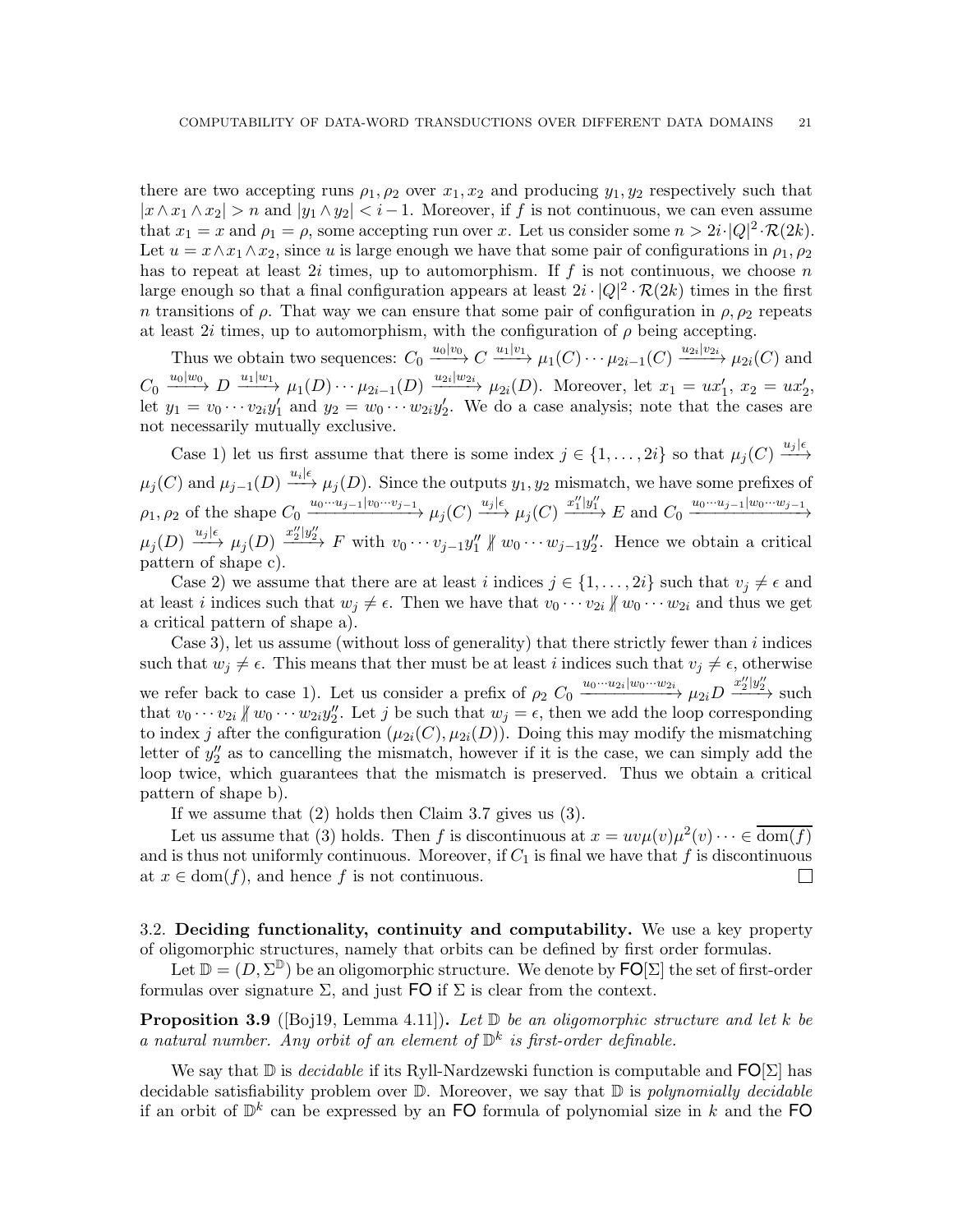satisfiability problem is decidable in PSpace. One (but not us) could easily define a similar notion of exponentially decidable, or  $f$ -decidable for some fixed complexity function  $f$ .

Roughly speaking the main automata problems which we will consider (emptiness, functionality, continuity, etc) will be PSPACE (resp. decidable) whenever the structure  $\mathbb D$  is polynomially decidable (resp. decidable).

3.2.1. Computing the next letter. In this section, we show how to compute the next letter problem for NRT over a decidable representable oligomorphic structure D. By Theorems [2.15](#page-13-0) and [2.14,](#page-12-1) this entails that continuity and computability coincide for functions defined by transducers over decidable representable oligomorphic structures, as stated in Theorem [3.12](#page-22-0) below.

Before tackling the next letter problem, we consider the emptiness problem of register automata.

**Theorem 3.10.** Let  $D$  be a decidable (resp. polynomially decidable) oligomorphic structure. The emptiness problem for  $NRA$  is decidable (resp. in PSPACE).

Proof. We show the result in case of a polynomially decidable structure, the more general case can be obtained by forgetting about complexity. Let  $\mathbb D$  be a polynomially decidable oligomorphic structure and let T be an NRA with k registers and state space Q. Since  $\mathbb D$  is polynomially decidable, any orbit of  $\mathbb{D}^k$  can be represented by a formula of size polynomial in k. This means that  $\mathcal{R}(k)$  is exponential. Using the non-emptiness characterization from Proposition [3.2,](#page-15-6) we only need to find a run of length polynomial in Q and  $\mathcal{R}(k)$ . The idea is to use a counter bounded by this polynomial, using space in  $log(|Q|\mathcal{R}(k))$ , and execute an NPSpace algorithm which will guess a run of the automaton and update the type of configurations in space polynomial in k and  $log(|Q|)$ . Simulating the run goes like this: first the type of the configuration is initialized to  $q_0, (d_0, \ldots, d_0)$ . Then a new type  $\phi(y_1, \ldots, y_k)$  is guessed, as well as a transition which we see as given by a state q and a formula  $\psi(x_1, \ldots, x_k, y_1, \ldots, y_k)$ . We check that the transition is valid by deciding the satisfiability of  $\exists y_1, \ldots, y_k \psi(d_0, \ldots, d_0, y_1, \ldots, y_k) \wedge \phi(y_1, \ldots, y_k)$  which can be done in PSPACE, by assumption. We thus move to the new configuration type given by  $q, \phi$  and we continue the simulation. At some point when  $q$  is final, we keep the configuration type in memory and guess that we will see it again.  $\Box$ 

<span id="page-21-0"></span>**Lemma 3.11.** Let  $f : \mathbb{D}^{\omega} \to \mathbb{D}^{\omega}$  be a function defined by an NRT over a decidable representable oligomorphic structure D. Then, its next letter problem is computable.

*Proof.* In the next letter problem we get as input two words  $u, v \in \mathbb{D}^*$ . Our first goal is to decide whether there exists  $d \in D$  such that  $f(u\mathbb{D}^{\omega}) \subseteq vd\mathbb{D}^{\omega}$ . We check the negation of this property, i.e. we try to exhibit two runs  $C_0 \xrightarrow{u|u_1} C_1 \xrightarrow{w|w_1} D_1$ ,  $C_0 \xrightarrow{u|u_2} C_2 \xrightarrow{w|w_2} D_2$  such that  $|u_1w_1|, |u_2w_2| > |v|$  and either  $|u_1w_1 \wedge v| < |v|$  or  $|u_1w_1 \wedge u_2w_2| \le |v|$ . The non-existence of such runs only depends on the type of  $u, v$ , hence we can define an automaton which simulates  $T$  and starts by reading some input of the type of  $u$  and checks whether there is a mismatch occurring before the |v| outputs, which can be done by adding one register to store the mismatch, and two |v|-bounded counters in memory (recall that v is given as input). It finally checks that the reached configurations are co-reachable by guessing some continuation for each and simulating  $T$  over it. Thus we reduce the non-existence of a next letter to the non-emptiness of an automaton, which is decidable.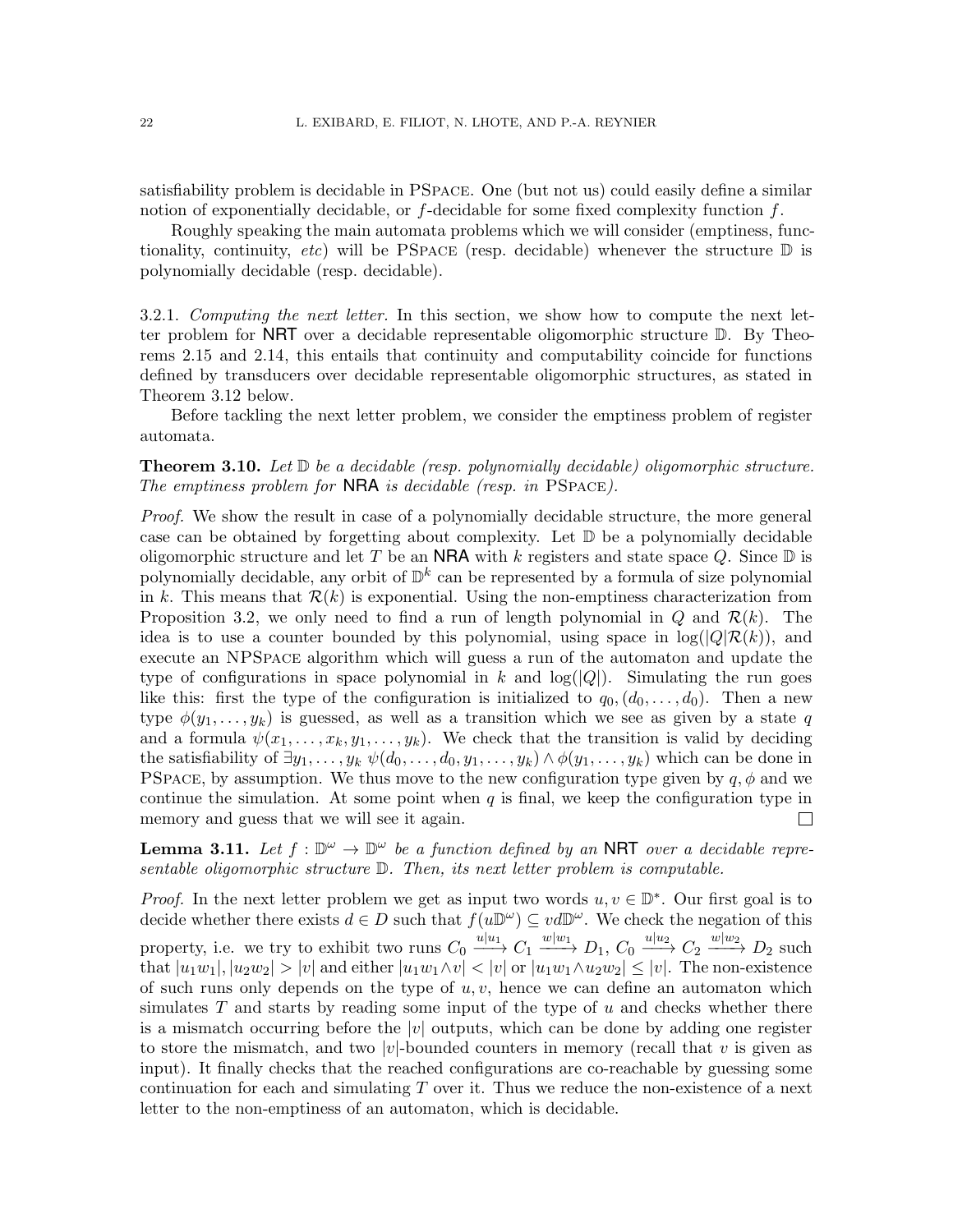Once we know that such a next letter exists, we only have to simulate any run of T over uw for an arbitrary  $w \in \mathbb{D}^{\omega}$  such that  $uw \in \text{dom}(T)$ , and see what the  $|v| + 1^{\text{th}}$  output is (note that we can avoid  $\epsilon$ -producing loops, so this data value will be output in a finite number of steps). To be able to simulate T over uw, we use the fact that  $\mathbb D$  is representable and decidable. For every transition that we want to take, from decidability we can check whether the transition is possible. Then, once we know the transition is possible, we can enumerate the representations of elements of  $\mathbb D$  and check that they satisfy the transition formula.  $\Box$ 

As a direct corollary of Lemma [3.11,](#page-21-0) Theorem [2.15](#page-13-0) and Theorem [2.14,](#page-12-1) we obtain:

<span id="page-22-0"></span>**Theorem 3.12.** Let  $f : \mathbb{D}^{\omega} \to \mathbb{D}^{\omega}$  be a function defined by an NRT over a decidable oligomorphic structure  $\mathbb{D}$ , and let  $m : \mathbb{N} \to \mathbb{N}$  be a total function. Then,

(1)  $f$  is computable iff  $f$  is continuous

 $(2)$  f is uniformly computable iff f is uniformly continuous

(3) f is m-computable iff f is m-continuous

### 3.2.2. Deciding functionality, continuity and computability.

<span id="page-22-1"></span>**Theorem 3.13.** Given a decidable (resp. polynomially decidable) oligomorphic structure  $\mathbb{D}$ functionality, continuity and uniform continuity are decidable (resp. PSPACE-c) for functions given by **NRT**. As a consequence, if  $\mathbb{D}$  is representable, then computability and uniform computability are decidable (resp.  $PSPACE-c$ ).

Proof. The proofs are very similar, whether we consider functionality, continuity or uniform continuity. Let us show the result for functionality. Moreover we assume that  $\mathbb D$  is polynomially decidable, the argument in the more general case can easily be obtained just by forgetting about complexity.

Let us consider an NRT T with k registers, state space  $Q$  and maximum output length L. We want to show that we can decide the existence of two runs with a mismatch. From the characterization given in Proposition [3.5,](#page-18-1) we know that the pattern we are looking for is small. We consider a counter bounded by the value  $3P(\mathcal{R}(4k), |Q|, L)$ , which can be represented using polynomial space because  $\mathcal{R}(4k)$  is exponential in k (D is polynomially decidable). Our goal is to simulate  $T$  and exhibit a pattern of length bounded by that counter. As we have seen before, we can easily simulate runs of  $T$  in PSPACE. The additional difficulty here is that at some point we have to check that two output positions mismatch. We use two additional counters which will ensure that the two mismatching outputs correspond to the same position. Let us now describe how the algorithm goes, in a high-level manner. We start by initializing two runs in parallel, as well as our counters. We keep in memory the 2k-type of the two configurations, which can be done in polynomial space since D is polynomially decidable. We keep guessing in parallel two transitions for our runs and updating the  $2k$ -type using the fact that satisfiability of  $FO$  is in PSPACE. Every time a run outputs some letter, its counter is incremented. At some point we may guess that we output the mismatching value in one of the runs, in which case we stop the counter corresponding to that run. We crucially also need to be able to check later that the value output mismatches. In order to do this we keep in memory a  $2k + 1$ -type, always keeping the value which we output. At some point we output the second mismatching position, we check that the counters coincide and that the outputs are indeed different, which is given by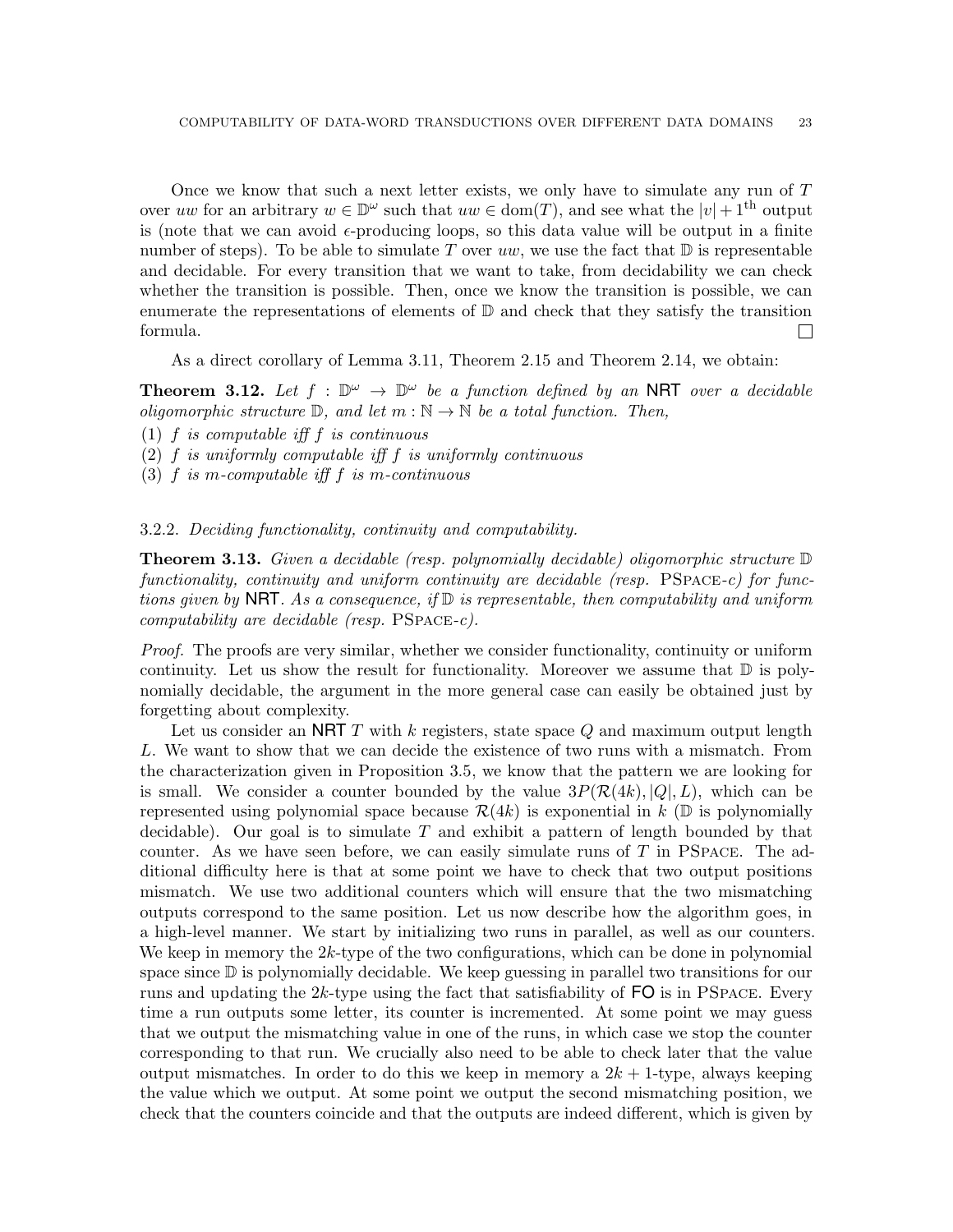the  $2k + 1$ -type. In parallel, we also have to check that we reach some final configurations and that some configuration repeats. To do this we need to keep one or two additional 2k-type in memory, which again can easily be done in PSpace.

The approach for continuity and uniform continuity is exactly the same except that the patterns of Proposition [3.8](#page-19-1) are slightly more involved. Moreover we also need to decide on the fly that the configurations reached are co-reachable. This can be done exactly like for non-emptiness of automata in PSpace.

Finally, the PSpace lower bound is obtained by reducing from emptiness of register automata over  $(N, \{=\})$ , which is PSPACE-c [DL09]. Since the data domains are countable, they can always simulate  $(N, \{=\})$ , and the proofs of [EFR20] can easily be adapted.  $\overline{\phantom{a}}$ 

Thus, given a specification represented as a NRT over a representable and decidable domain, one can examine whether it can be implemented (provided it is functional, which is then decidable) by checking whether it is computable. Indeed, computability is the most liberal criterium for being realisable. The notion of uniform computability then allows to refine this check, as for functions that are uniformly computable, one can focus on implementations that have a bounded lookahead. In the case of  $(\mathbb{Q}, \{<\})$ , we further get that both problems are PSpace-complete:

**Theorem 3.14.** For relations given by NRT over  $(\mathbb{Q}, \{<\})$  deciding functionality, continuity/computability and uniform continuity/uniform computability are PSpace-complete.

*Proof.* We only need to argue that  $(\mathbb{Q}, \{<\})$  is representable and polynomially decidable. Clearly rational numbers are representable. Moreover, since  $(\mathbb{Q}, \{<\})$  is homogeneous, it admits quantifier elimination, which means that any  $k$ -type can be defined by a formula polynomial in k (actually linear). Indeed a type is just given by the linear order between the free variables. Moreover, satisfiability of first-order logic over  $(\mathbb{Q}, \{<\})$  is in PSPACE.  $\Box$ 

Note that the same reasoning applies for  $(N, \{=\})$ ; the case of  $(N, \{=\})$  can also be obtained by encoding it in  $(\mathbb{Q}, \{<\})$ .

# 4. A NON OLIGOMORPHIC CASE:  $(N, \{<, 0\})$

<span id="page-23-0"></span>We now turn to the study of the case of natural numbers equipped with the usual order. This domain is not oligomorphic (cf Example [1.2\)](#page-7-2), so there might not exist loops in the transducer, as there are infinitely many orbits of configurations.

**Notation 4.1.** For simplicity, in the rest of this section,  $(\mathbb{N}, \{<, 0\})$  and  $(\mathbb{Q}_+, \{<, 0\})$  (where  $\mathbb{Q}_+$  is the set of rational numbers which are greater than or equal to 0) are respectively denoted  $\mathbb N$  and  $\mathbb Q_+$ .

We thus need to study more precisely which paths are iterable, i.e. can be repeated unboundedly or infinitely many times. We show that such property only depends on the relative order between the registers, i.e. on the type of the configurations, seen as belonging to  $\mathbb{Q}_+$ , where the type of a configuration is an FO-formula describing its orbit (cf Proposi-tion [3.9](#page-20-1) and Section [4.2\)](#page-24-1). More generally, the fact that N is a subdomain of  $\mathbb{Q}_+$ , along with the property that any finite run in  $\mathbb{Q}_+$  corresponds to a run in N (by multiplying all involved data values by the product of their denominator), allows us to provide a characterisation of continuity and uniform continuity which yields a PSpace decision procedure for those properties.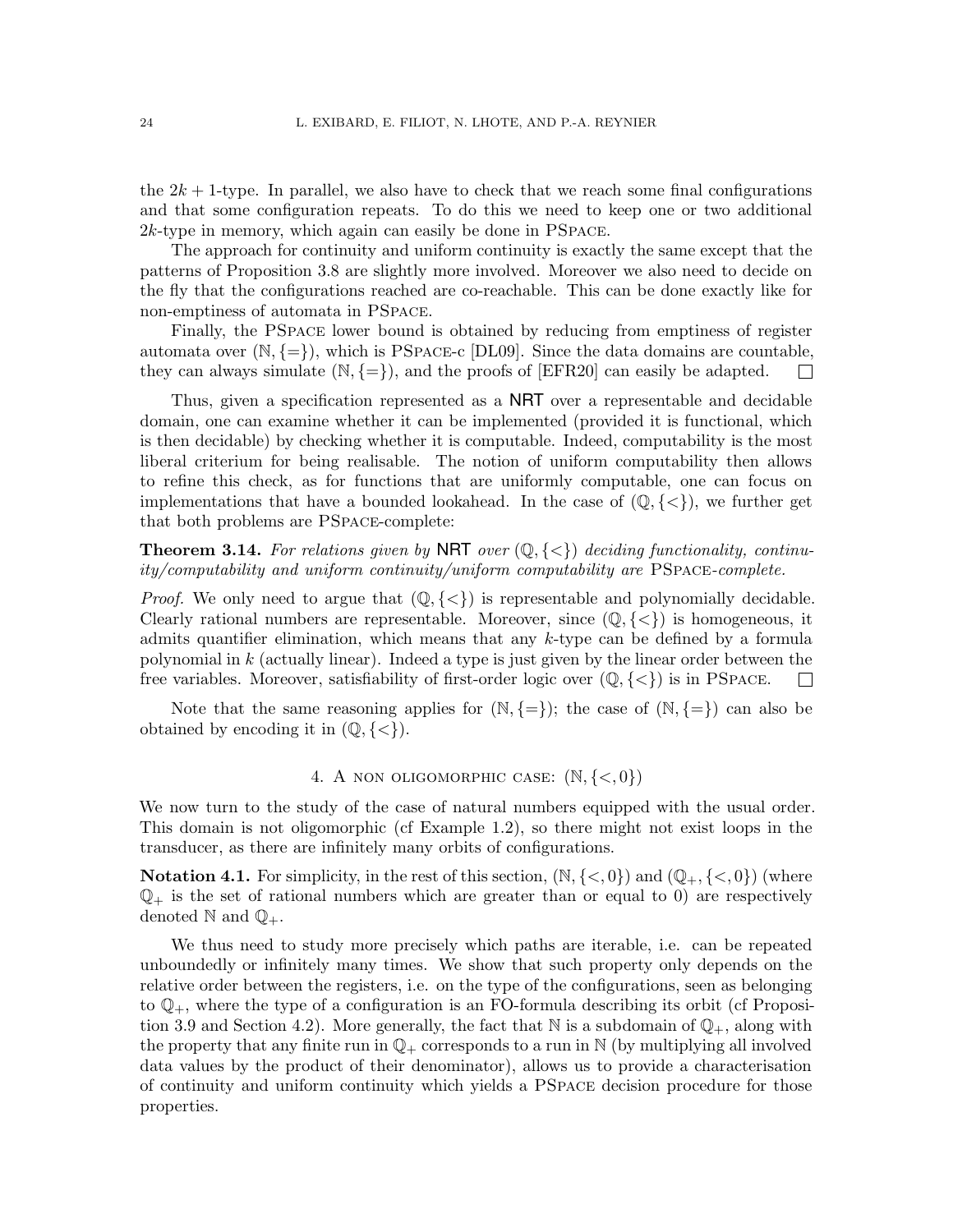## <span id="page-24-0"></span>4.1. On loop iteration.

<span id="page-24-2"></span>

<span id="page-24-3"></span>The NRA of Example [4.2](#page-24-2) is non-empty in  $\mathbb{Q}_+$ , since it accepts e.g. the word  $1 \cdot \frac{1}{2}$  $\frac{1}{2} \cdots \frac{1}{n}$  $\frac{1}{n}$ ... However, it is empty in N. Indeed, any data word compatible with its only infinite run necessarily forms an infinite descending chain, which is impossible in N. Similarly, in Example [4.3,](#page-24-3) the NRA initially guesses some upper bound B which it stores in  $r_M$ , and then asks to see an infinite increasing chain which is bounded from above by B. This is possible in  $\mathbb{Q}_+$ , but not in N.

That is why we need to study more closely what makes a given path  $\omega$ -iterable, i.e. that can be taken an infinite number of times. To characterise continuity, we will also need the weaker notion of *iterable* path, i.e. of a path that can be taken arbitarily many times over finite inputs which are increasing for the prefix order. For instance, the loop in Example [4.2](#page-24-2) is not iterable: the first letter in the input sets a bound on the number of times it can be taken. The loop in Example [4.3](#page-24-3) is iterable: it suffices to guess bigger and bigger values of the initial upper bound. However, there can be no infinite run which contains infinitely many occurrences of such loop, as the value that is initially guessed for a given run sets a bound on the number of times the loop can be taken, so it is not  $\omega$ -iterable.

We show that the notions of iterability and  $\omega$ -iterability are both characterised by properties on the order between registers of a pair of configurations, which can be summed up into a type, hence opening the way to deciding such properties.

<span id="page-24-1"></span>4.2. Q-types. In our study, the relative order between registers plays a key role. Such information is summed up by the type of the configuration, interpreted as a configuration in  $\mathbb{Q}_+$ .

Since we will need to manipulate different types of copies of some set of registers, we adopt the following convention:

**Convention 4.4.** In the following, we assume that for a set of registers  $R$ ,  $R_1$  and  $R_2$  are two disjoint copies of R, whose elements are respectively  $r_1$  and  $r_2$  for  $r \in R$ . Similarly, R' is a primed copy of R, whose elements are  $r'$  for  $r \in R$ . Note that the two can be combined to get  $R'_1, R'_2$ . Note also that primes and indices are also used as usual notations, but no ambiguity should arise.

**Definition 4.5.** For a register valuation  $\bar{d}: R \to \mathbb{N}$ , we define  $\tau(\bar{d})$  as  $\tau_{\mathbb{Q}_+}(\bar{d})$  the type of the valuation in  $\mathbb{Q}_+$ , i.e. an FO-formula describing its orbit (such an FO-formula exists by Proposition [3.9](#page-20-1) since  $\mathbb{Q}_+$  is oligomorphic). Note that such type can be represented e.g. by the formula  $\bigwedge_{\alpha\in\{\langle\alpha,\beta\rangle, \beta\}} \bigwedge_{r,r'\in R\mid \bar{d}(r)\bowtie \bar{d}(r')} r\bowtie r' \wedge \bigwedge_{r\in R\mid \bar{d}(r)=0} r=0$ . We extend the notion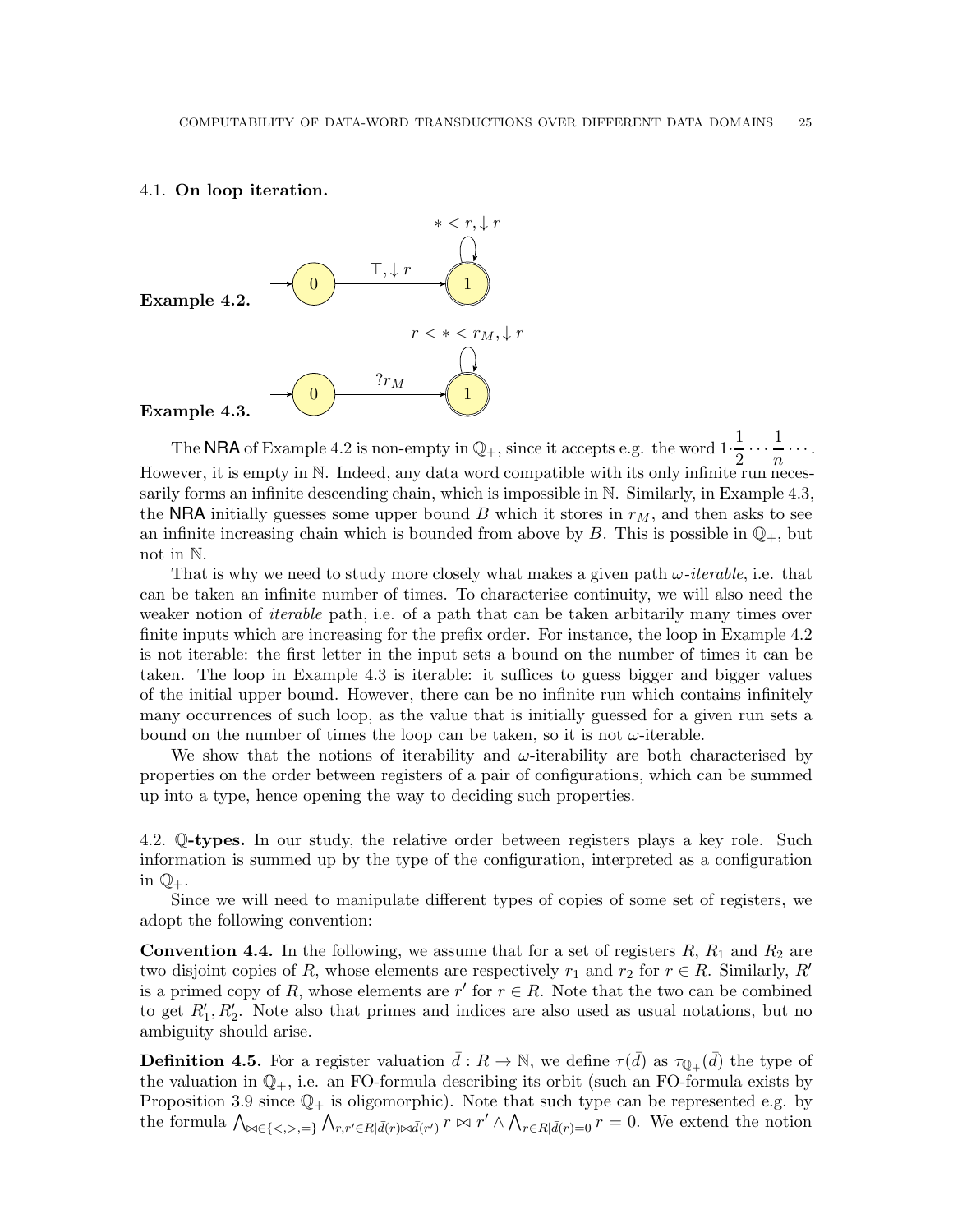to configurations  $(p, \bar{d}) \in Q \times \mathbb{N}^R$  by letting  $\tau((p, \bar{d})) = (p, \tau(\bar{d}))$ . Thus, the type specifies the current state, and summarises the information of the order between registers, as well as whether they are equal to 0 or not.

We will also need to have access to the relative order between registers of two configurations. Thus, for two register valuations  $\bar{d}_1, \bar{d}_2 : R \to \mathbb{N}$ , we define  $\sigma(\bar{d}_1, \bar{d}_2) = \tau_{\mathbb{Q}_+}(\bar{d}_1 \uplus \bar{d}'_2)$ , where  $\bar{d}_1 \oplus \bar{d}'_2$  is the disjoint union of  $\bar{d}_1$  and of a primed copy of  $\bar{d}_2$ , so that the registers of  $\bar{d}_2$  can be distinguished from those of  $\bar{d}_1$ . We then have, for all registers  $r, s \in \mathbb{R}$  and all relations  $\bowtie \in \{\langle \rangle, \rangle, =\}$  that  $\sigma(\bar{d}_1, \bar{d}_2) \Rightarrow r \bowtie s'$  if and only if  $\bar{d}_1(r) \bowtie \bar{d}_2(s)$ . Again, the definition is naturally lifted to configurations by letting  $\sigma((p, \bar{d}_1), (q, \bar{d}_2)) = (p, q, \sigma(\bar{d}_1, \bar{d}_2)).$ 

**Remark 4.6.** Recall that by definition of an orbit, we have that for any register valuations  $\bar{d}_1$  and  $\bar{d}_2$  such that  $\tau(\bar{d}_1) = \tau(\bar{d}_2)$ , there exists an automorphism  $\mu \in Aut(\mathbb{Q}_+)$  such that  $\mu(\bar{d}_1) = \bar{d}_2.$ 

The core property is the following:

**Property 4.7.** Let R be a set of registers, and let  $\sigma$  be a Q-type defined over  $R \oplus R'$ , where R' is a primed copy of R. We say that  $\sigma$  has the property  $\star$  for the set of registers  $X \subseteq R$ if:

• for all  $r \in X$ ,  $\sigma \Rightarrow r \leq r'$ 

• for all  $r, s \in X$ , if  $\sigma \Rightarrow s = s'$  and  $\sigma \Rightarrow r \leq s$ , then  $\sigma \Rightarrow r = r'$ 

By extension, for two configurations  $C$  and  $C'$  over  $R$ , we say that  $C$  and  $C'$  have the property  $\star$  for the set of registers  $X \subseteq R$  if  $\sigma(C, C')$  has the  $\star$  property for X.

Finally, when  $X = R$ , we simply state that  $\sigma$  has the  $\star$  property.

Such property ensures, for the considered subset of registers, that they cannot induce infinite descending chains nor infinite bounded increasing chains (as both are not feasible in N), if a run loops over configurations whose pairwise type is  $\sigma$ .

<span id="page-25-0"></span>4.3. Relations between machines over  $\mathbb N$  and over  $\mathbb Q_+$ . There is a tight relation between machines operating over  $\mathbb N$  and over  $\mathbb Q_+$ . First, since  $\mathbb N$  is a subdomain of  $\mathbb Q_+$ , runs in N are also runs in  $\mathbb{Q}_+$ . Over finite runs, by multiplying all data values by the product of their denominators, we can get the converse property.

<span id="page-25-1"></span>**Proposition 4.8.** Let  $X \subset_f \mathbb{Q}_+$  be a finite subset of  $\mathbb{Q}_+$ . There exists an automorphism  $\lambda \in \text{Aut}(\mathbb{Q}_+)$  such that  $\lambda(X) \subset \mathbb{N}$ ,  $\lambda(\mathbb{N}) \subseteq \mathbb{N}$  and  $\lambda$  is non-contracting, i.e. for all  $x, y \in \mathbb{Q}_+$ ,  $|\lambda(x) - \lambda(y)| \geq |x - y|.$ 

*Proof.* By writing  $X = \left\{\frac{p_1}{q_1}\right\}$ heta  $K = \prod_i q_i$ . Then  $\lambda : d \mapsto Kd$  is an automorphism  $\frac{p_1}{q_1},\ldots,\frac{p_n}{q_n}$  $\overline{q_n}$ satisfying the required properties.  $\Box$ 

We then get the following:

<span id="page-25-2"></span>**Proposition 4.9.** Let A be a NRA over  $\mathbb{Q}_+$ , and let  $\nu$  and  $\nu'$  be  $\mathbb{Q}$ -types.

If there exist two configurations  $C=(p,\bar d), C'=(q,\bar d')$  where  $\bar d, \bar d' : R \to \mathbb{Q}_+$  are such that  $\tau(\bar{d}) = \nu$ ,  $\tau(\bar{d}') = \nu'$  and if there exists a data word  $v \in \mathbb{Q}_+^*$  such that  $C \stackrel{u}{\to} C'$ , then there also exist two configurations  $D = (p, \bar{e}), D' = (q, \bar{e}^\prime)$  and a data word w which satisfy the same properties, i.e.  $\tau(D) = \nu$ ,  $\tau(D') = \nu'$  and  $D \stackrel{w}{\rightarrow} D'$ ; and which belong to N, i.e. such that  $\bar{e}, \bar{e}' : R \to \mathbb{N}$  and  $w \in \mathbb{N}^*$ .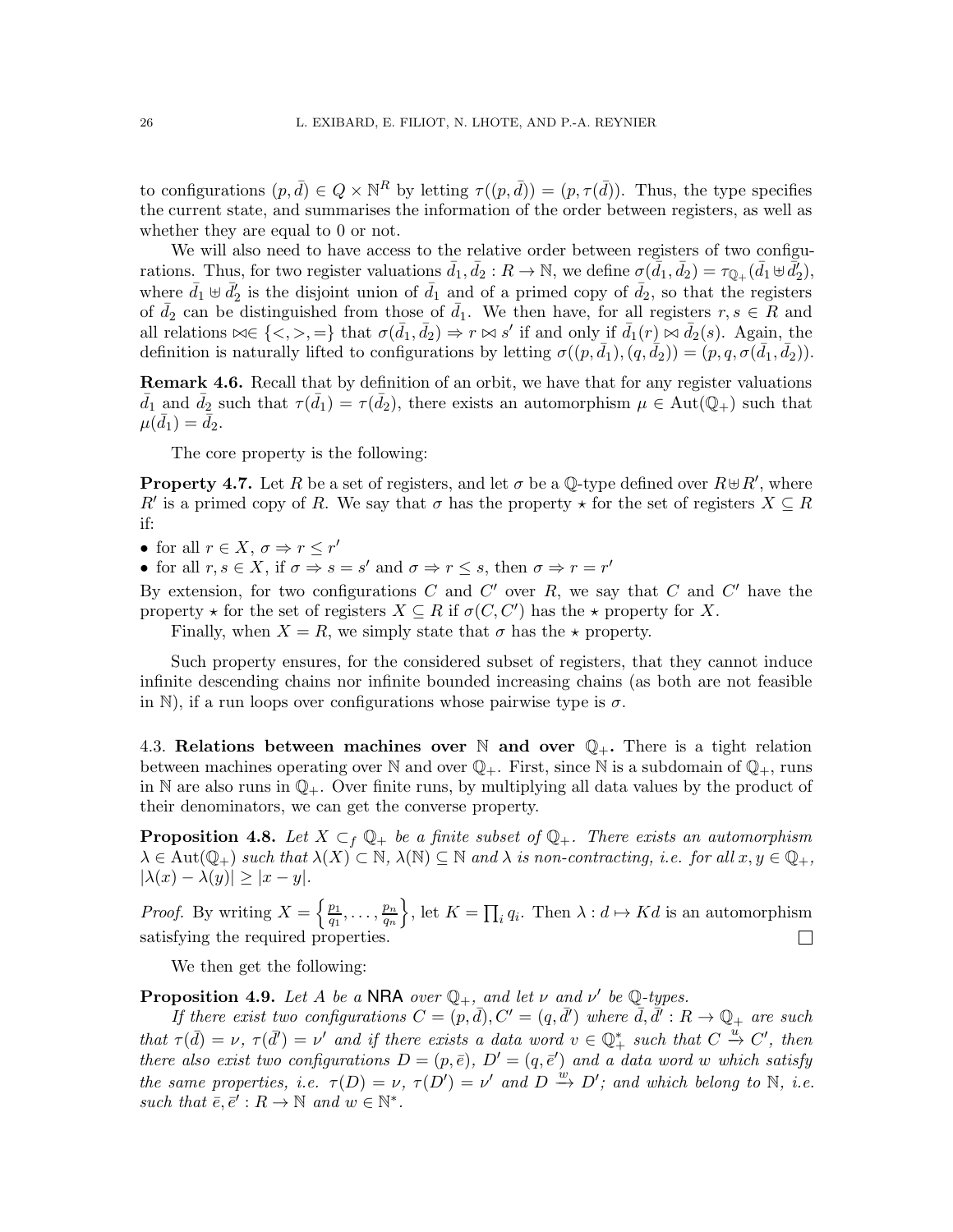*Proof.* Let A be a **NRA** over  $\mathbb{Q}_+$ , and assume that  $C \stackrel{u}{\to} C'$ . By applying Proposition [4.8](#page-25-1) to  $X = C(R) \cup C'(R) \cup \text{data}(u)$  (states do not play a role here), we get that  $\lambda(C) \xrightarrow{\lambda(u)} \lambda(C')$  is also a run of A, and  $D = \lambda(C)$ ,  $D' = \lambda(C')$  and  $w = \lambda(u)$  satisfy the required properties.

**Remark 4.10.** As a corollary, we obtain that for any **NRA** A over finite words,  $L_N(A) \neq \emptyset$ if and only if  $L_{\mathbb{Q}_+}(A) \neq \emptyset$ .

Note that such property does not hold over infinite runs, as witnessed by Examples [4.2](#page-24-2) and [4.3.](#page-24-3) The property  $\star$  ensures that a loop can be iterated in N, as shown in the next key proposition:

<span id="page-26-0"></span>**Proposition 4.11.** Let T be an NRT and assume that  $B \stackrel{u}{\rightarrow} B'$  following some sequence of transitions  $\pi$ , where  $\tau(B) = \tau(B')$ ,  $u \in \mathbb{Q}_+^*$  and B and B' have the property  $\star$ . Then there exists an infinite run  $D \stackrel{x}{\to}$  over the sequence of transitions  $\pi^{\omega}$ , with  $x \in \mathbb{N}^{\omega}$  and  $\tau(D) = \tau(B).$ 

Before showing this proposition, let us introduce some intermediate notions:

**Definition 4.12.** Let  $\bar{d}$ ,  $\bar{d}'$  be two register valuations over  $\mathbb{Q}_+$  such that  $\tau(\bar{d}) = \tau(\bar{d}')$ . We say that  $\bar{d}'$  is *wider* than  $\bar{d}$  whenever for any  $r, s \in R$ , we have:

$$
\bullet \ \ |\bar d'(s) - \bar d'(r)| \geq |\bar d(s) - \bar d(r)|
$$

$$
\bullet \ \overline{d'}(r) \ge \overline{d}(r)
$$

Note that the second item of the definition is required to ensure that the interval between  $\bar{d}'(r)$  and 0 is also wider than the interval between  $\bar{d}(r)$  and 0.

The notion is extended to configurations by saying that  $C' = (p', \bar{d}')$  is wider than  $C = (p, \bar{d})$  if  $\bar{d}'$  is wider than  $\bar{d}$ . In the following, we only apply this notion to configurations C and C' that have the same state, i.e.  $p = p'$ .

<span id="page-26-1"></span>**Proposition 4.13.** Let  $\sigma$  be a type over  $R \oplus R'$  such that  $\sigma_{|R} = \sigma_{|R'}$ . If  $\sigma$  has the  $\star$  property, then there exist two register valuations  $\bar{d}$  and  $\bar{d}'$  in N such that  $\sigma(\bar{d}, \bar{d}') = \sigma$  and such that  $\bar{d}'$  is wider than  $\bar{d}$ .

*Proof.* First, assume that there exists some register  $r_0 \in R$  such that  $\sigma \Rightarrow r_0 = 0$  (thus  $\sigma \Rightarrow r'_0 = 0$ , since we assumed that  $\sigma_{|R} = \sigma_{|R'}$ ). If this is not the case, consider instead the type  $\sigma_0 = \sigma \wedge r_0 = 0 \wedge r'_0 = 0$  over  $R \uplus \{r_0\}$ . Indeed, if  $\bar{d}$  and  $\bar{d}'$  are two valuations in N such that  $\sigma(\bar{d}, \bar{d}') = \sigma_0$  and  $\bar{d}'$  is wider than  $\bar{d}'$ , then  $\bar{d}_{R}$  and  $\bar{d}'_{R}$  are two valuations in N such that  $\sigma(\bar{d}, \bar{d}') = \sigma$  and  $\bar{d}'_{|R}$  is wider than  $\bar{d}_{|R}$ .

Now, for a pair of valuations  $(\bar{d}, \bar{d}')$ , define its shrinking intervals:  $S(\bar{d}, \bar{d}') = \{(r, s) \mid$  $|\bar{d}'(s) - \bar{d}'(r)| < |\bar{d}(s) - \bar{d}(r)|$ , and say that  $(\bar{d}, \bar{d}')$  has  $k = |S(\bar{d}, \bar{d}')|$  shrinking intervals. We need to show that given a pair of valuations  $\bar{e}$  and  $\bar{e}'$  such that  $\sigma(\bar{e}, \bar{e}') = \sigma$ , if they have  $k > 0$  intervals that shrink, we can exhibit a pair of valuations  $\bar{d}$  and  $\bar{d}'$  such that  $\sigma(\bar{d}, \bar{d}') = \sigma$  and which has  $l < k$  intervals that shrink.

Thus, let  $\bar{e}$  and  $\bar{e}'$  be two valuations such that  $\sigma(\bar{e}, \bar{e}') = \sigma$  and which have  $k > 0$ shrinking intervals. Then, let  $(r, s) \in S(\bar{e}, \bar{e}');$  w.l.o.g. assume that  $\bar{e}'(s) \geq \bar{e}'(r)$ . As  $\bar{e}$ and  $\bar{e}'$  have the same type, we get  $\bar{e}(s) \geq \bar{e}(r)$ . Moreover, as  $(r, s) \in S$ ,  $\bar{e}(s) \neq \bar{e}(r)$ , so  $\bar{e}(s) > \bar{e}(r)$ , which implies  $\bar{e}'(s) > \bar{e}'(r)$ . Finally, we have that  $\bar{e}'(s) > \bar{e}(s)$ . Indeed, since σ has the  $\star$  property, we have that  $\bar{e}'(s) \ge \bar{e}(s)$ , and moreover if we had  $\bar{e}'(s) = \bar{e}(s)$ , we would get that  $\bar{e}(r) = \bar{e}'(r)$  as  $\bar{e}(r) \leq \bar{e}(s)$ , which would mean that  $(r, s) \notin S(\bar{e}, \bar{e}').$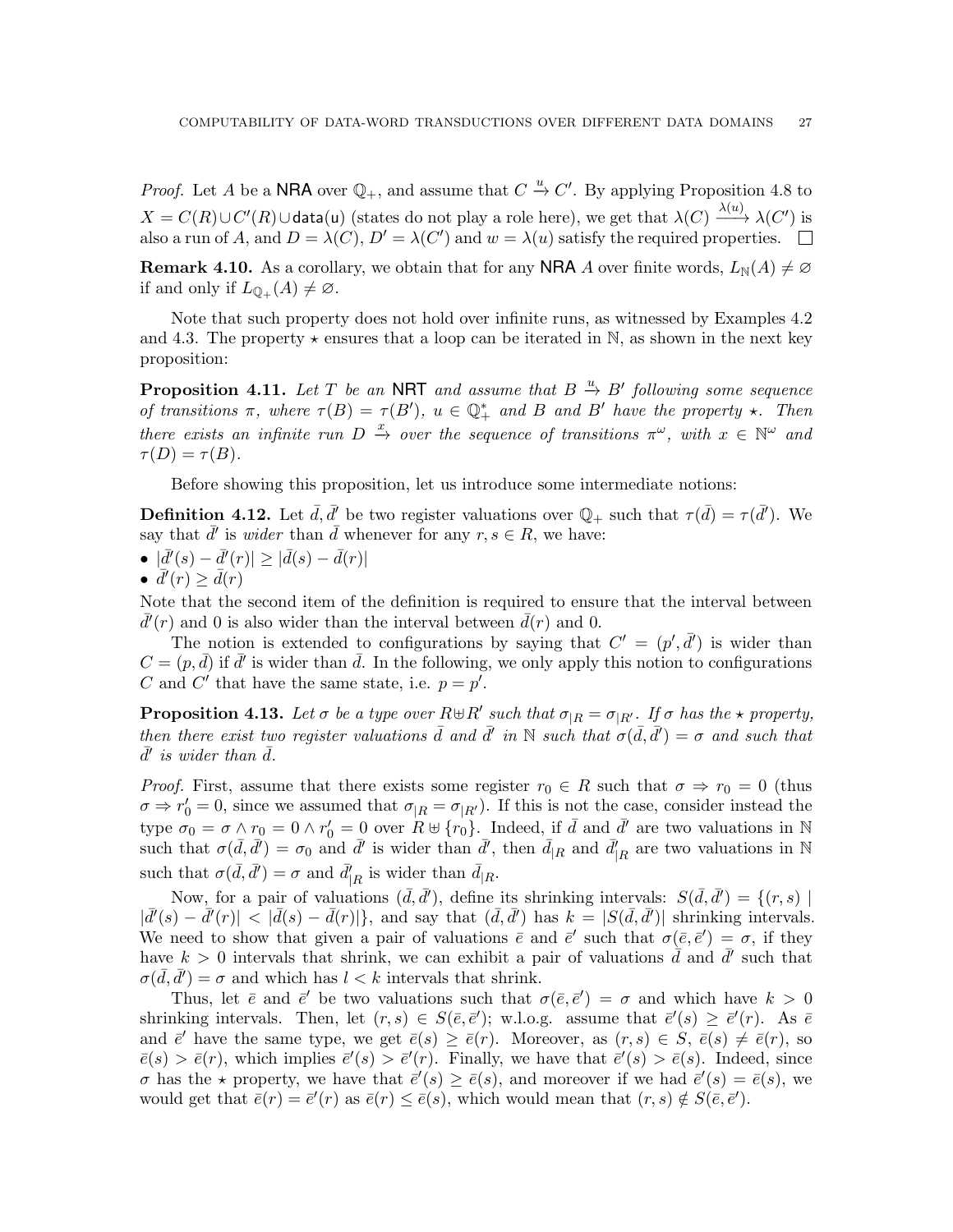Finally, let  $M = \max(\{\bar{e}(t) | t \in R, \bar{e}(t) < \bar{e}'(s)\} \cup \{\bar{e}'(t) | t \in R, \bar{e}'(t) < \bar{e}'(s)\})$  be the maximum value seen in  $\bar{e}$  and  $\bar{e}'$  which is lower than  $\bar{e}'(s)$ . Note that we have  $M \geq \bar{e}(r)$ ,  $M \geq \bar{e}'(r)$  and  $M \geq \bar{e}(s)$ .

Now, let 
$$
c = (\bar{e}(s) - \bar{e}(r)) - (\bar{e}'(s) - \bar{e}'(r))
$$
. As  $(r, s) \in S$ ,  $c > 0$ . Then, consider the automorphism  $\mu \in \text{Aut}(\mathbb{Q}_+)$  defined as 
$$
\begin{cases} x \in [0; M] \mapsto x \\ x \in ]M; \bar{e}'(s)] \mapsto M + \frac{\bar{e}'(s) + c - M}{\bar{e}'(s) - M}(x - M) \\ x \in ]\bar{e}'(s); +\infty[\mapsto x + c] \end{cases}
$$

It can be checked that for all  $x, y \in \mathbb{Q}_+$ ,  $|\mu(y) - \mu(x)| \geq |y - x|$ , so  $|S(\mu(\bar{e}), \mu(\bar{e}'))| \leq$  $|S(\bar{e}, \bar{e}^\prime)|$ . Now, we have that  $(r, s) \notin S(\mu(\bar{e}), \mu(\bar{e}^\prime))$ . Indeed,  $\mu(\bar{e}(s)) = \bar{e}(s)$ ,  $\mu(\bar{e}(r)) = \bar{e}(r)$ and  $\mu(\bar{e}'(r)) = \bar{e}'(r)$  since  $\bar{e}(s), \bar{e}(r), \bar{e}'(r) \in [0; M]$ . Finally,  $\mu(\bar{e}'(s)) = \bar{e}'(s) + c$ . Overall, we  $\text{get that } (\mu(\bar{e}(s)) - \mu(\bar{e}(r))) - (\mu(\bar{e}'(s)) - \mu(\bar{e}'(r))) = (\bar{e}(s) - \bar{e}(r)) - (\bar{e}'(s) + c - \bar{e}'(r)) = c - c = 0$ 0, which means that  $|\bar{e}'(s) - \bar{e}'(r)| = |\bar{e}(s) - \bar{e}(r)|$ , so  $(r, s) \notin S(\mu(\bar{e}), \mu(\bar{e}')) : |S(\mu(\bar{e}), \mu(\bar{e}'))|$  $|S(\bar{e}, \bar{e}')]$ .

Since  $\mu \in Aut(\mathbb{Q}_+)$ , we get that  $(\mu(\bar{e}), \mu(\bar{e}'))$  is such that  $\sigma(\mu(\bar{e}), \mu(\bar{e}')) = \sigma$ , so we exhibited a pair of valuations which has  $l < k$  intervals that shrink.

By iteratively applying this process to  $(\bar{e}, \bar{e}')$  until no shrinking intervals remain, we get a pair  $(\bar{d}, \bar{d}')$  which is such that  $\sigma(\bar{d}, \bar{d}') = \sigma$  and  $\bar{d}'$  is wider than  $\bar{d}$ . Now, by multiplying all data values in  $\bar{d}$  and  $\bar{d}'$  by the product of their denominators, we get two valuations  $\bar{f}$ and  $\bar{f}'$  which are in N such that  $\sigma(\bar{f}, \bar{f}') = \sigma$  and  $\bar{f}'$  is wider than  $\bar{f}$ .  $\Box$ 

We finally need the following technical result:

<span id="page-27-1"></span>**Proposition 4.14.** Let  $\bar{d}$  and  $\bar{d}'$  be two configurations in N such that  $\bar{d}'$  is wider than  $\bar{d}$ . Then, there exists some automorphism  $\mu \in Aut(\mathbb{Q}_+)$  such that  $\bar{d}' = \mu(\bar{d})$  and  $\mu(\mathbb{N}) \subseteq \mathbb{N}$ .

*Proof.* Let  $\{a_0, \ldots, a_k\} = \bar{d}(R) \cup \{0\}$  and  $\{a'_0, \ldots, a'_k\} = \bar{d}'(R) \cup \{0\}$ , with  $0 = a_0 < \cdots < a_k$ and  $a'_0 < \cdots < a'_k$ . Note that since  $\tau(\bar{d}) = \tau(\bar{d}')$ , we indeed have that  $|\bar{d}(R) \cup \{0\}| = |\bar{d}'(R) \cup$  $\{0\}$ ; moreover, since  $\bar{d}'$  is wider than  $\bar{d}$ , we have that for all  $0 \leq i < k$ ,  $a'_{i+1} - a'_{i} > a_{i+1} - a_{i}$ . Consider the following easy lemma (the proof is in Appendix [B](#page-40-0) for completeness):

<span id="page-27-0"></span>**Lemma 4.15.** Let  $a, b, c, d \in \mathbb{N}$  be such that  $a < b, c < d$  and  $d - c \geq b - a$ . Then, there exists a function  $f : [a; b] \to [c; d]$  which is increasing and bijective, and such that  $f([a; b] \cap \mathbb{N}) \subseteq \mathbb{N}$ .

Then, apply it to each interval  $[a_i; a_{i+1}]$  to get a family of increasing and bijective functions  $(\mu_i)_{0 \leq i < k}$  which are such that  $\mu_i([a_i; a_{i+1}]) = [a'_i; a'_{i+1}]$  and  $\mu([a_i; a_{i+1}] \cap \mathbb{N}) \subseteq \mathbb{N}$ . Then, let  $\mu_k$ :  $\overline{x} \in [a_k; +\infty[\rightarrow x + a'_k - a_k]$ . We get that  $\mu = \bigcup_{0 \leq i \leq k} \mu_i \in \text{Aut}(\mathbb{Q}_+)$  is such that  $\bar{d}' = \mu(\bar{d})$  and satisfies  $\mu(\mathbb{N}) \subseteq \mathbb{N}$ .  $\overline{\phantom{a}}$ 

We are now ready to prove Proposition  $4.11$ :

*Proof of Proposition [4.11.](#page-26-0)* Let T be an **NRT** and assume that  $B \frac{u}{\pi} B'$  following some sequence of transitions  $\pi$ , where  $\tau(B) = \tau(B')$ ,  $u \in \mathbb{Q}_+^*$  and B and B' have the property  $\star$ .

Let  $\sigma = \sigma(B, B')$ . By Proposition [4.13,](#page-26-1) we know that there exist two configurations C and C' in N such that  $\sigma(C, C') = \sigma$  and C' is wider than C. Let  $\nu \in Aut(\mathbb{Q}_+)$  be some automorphism such that  $\nu(B) = C$  and  $\nu(B') = C'$  (such an automorphism exists since  $\sigma(B, B') = \sigma(C, C')$ ). Then, we have that  $C \xrightarrow[\pi]{\nu(u)} C'$ . By multiplying all involved data values by their common denominator (cf Propostion [4.8\)](#page-25-1), we get two configurations D and D', along with some data word v, all belonging to N, such that  $D\frac{v}{\pi}$ , D', and such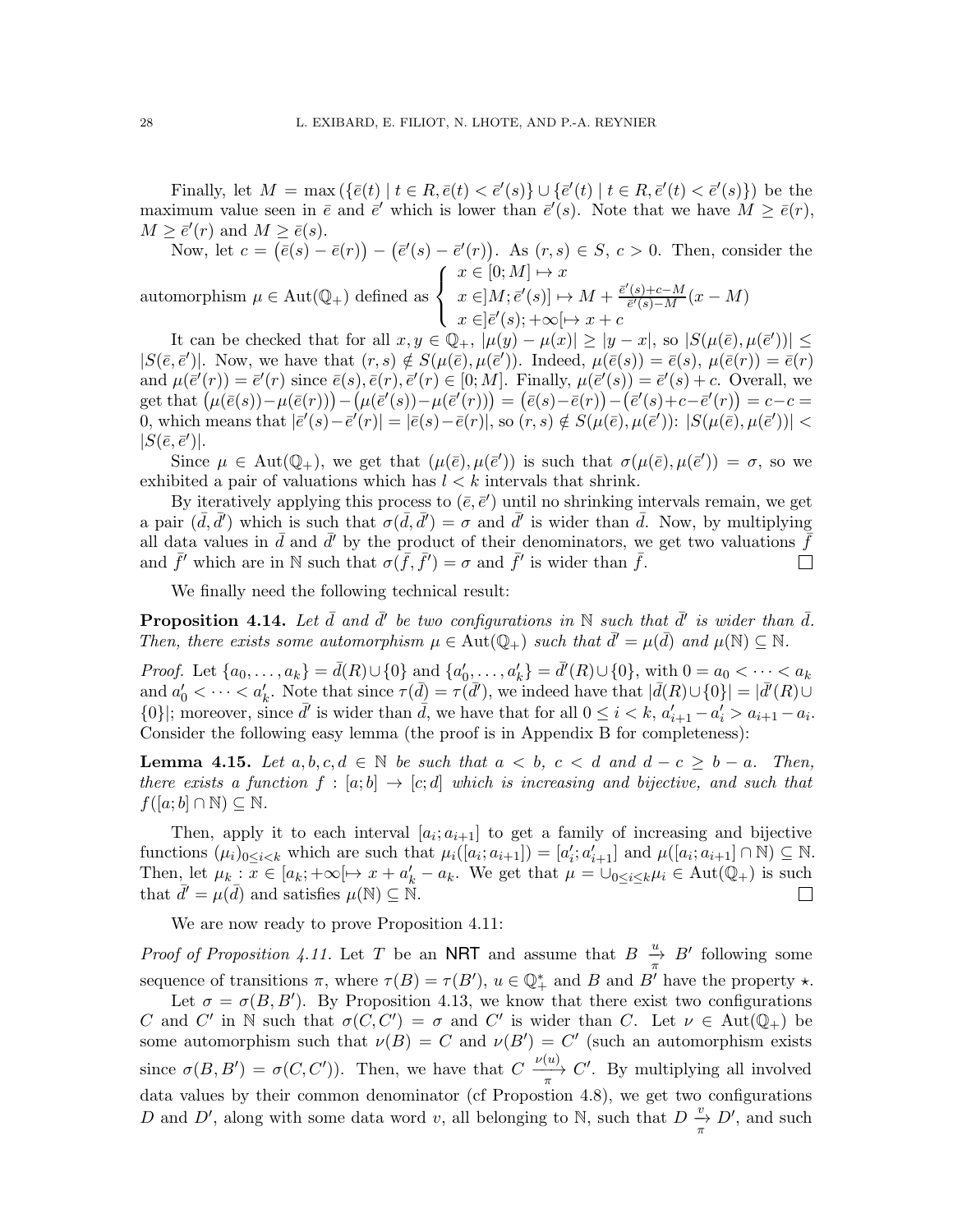that D' is wider than D. By Proposition [4.14,](#page-27-1) there exists an automorphism  $\mu \in Aut(\mathbb{Q}_+)$ such that  $\mu(D) = D'$  and  $\mu(\mathbb{N}) \subseteq \mathbb{N}$ . Thus, by letting  $x = v\mu(v)\mu^2(v) \dots$ , we get that  $D \stackrel{v}{\to} \mu(D) \stackrel{\mu(v)}{\to} \mu^2(D) \ldots$  is a run over  $x \in \mathbb{N}^\omega$  over the sequence of transitions  $\pi^\omega$ , and  $\tau(D) = \tau(B).$  $\Box$ 

A last important property is the following:

<span id="page-28-1"></span>**Proposition 4.16.** Let A be a NRA over  $\mathbb{Q}_+$ , and assume that  $C \stackrel{u}{\rightarrow} C'$  and that  $C'' \stackrel{v}{\rightarrow}$ , where  $\tau(C') = \tau(C'')$ ,  $u \in \mathbb{Q}_+^*$  and  $v \in \mathbb{N}^\omega$ . Then there exist  $w \in \mathbb{N}^*$ ,  $x \in \mathbb{N}^\omega$  and two configurations  $D, D'$  whose valuations take their values in N such that  $D \stackrel{w}{\rightarrow} D' \stackrel{x}{\rightarrow}$ ,  $\tau(C) = \tau(D)$  and  $\tau(C') = \tau(D')$ .

Proof. Since  $\tau(C') = \tau(C'')$ , there exists some  $\mu \in Aut(\mathbb{Q}_+)$  such that  $\mu(C') = C''$ , thus  $\mu(C) \xrightarrow{\mu(u)} C''.$  Now, by applying Proposition [4.8](#page-25-1) to  $X = (\mu(C))(R) \cup C''(R) \cup \textsf{data}(\mu(u)),$ we get that  $\lambda(\mu(C)) \xrightarrow{\lambda(\mu(u))} \lambda(C'') \xrightarrow{\lambda(v)}$  satisfies the required property.  $\Box$ 

### <span id="page-28-0"></span>4.4. Emptiness of automata.

<span id="page-28-3"></span>**Proposition 4.17** (Non-emptiness). Let A be an NRA over  $\mathbb{N}^{\omega}$ . The following are equivalent:

- $(1) L(A)$  is non-empty
- <span id="page-28-4"></span><span id="page-28-2"></span>(2) there exist two runs whose input words belong to  $\mathbb{Q}^*_+$ , which are as follows:
	- (a)  $C_0 \stackrel{u}{\rightarrow} C$
	- (b)  $D \stackrel{v}{\to} D'$  with  $\tau(D) = \tau(D') = \tau(C)$ , D is a final configuration, and  $\sigma = \sigma(D, D')$  $satisfies \star property.$

Proof. Assume (2) holds. The result easily follows from Propositions [4.9,](#page-25-2) [4.11](#page-26-0) and [4.16.](#page-28-1)

Assume now that  $L(A)$  is non-empty. Let  $\rho = C_0 \stackrel{d_0}{\longrightarrow} C_1 \stackrel{d_1}{\longrightarrow} C_2 \dots$  be an accepting run over input  $x = d_0d_1 \dots$  in A (where  $C_0 = (q_0, \overline{0})$ ). For each  $i \geq 0$ , let  $\nu_i = \tau(C_i)$ . As  $\rho$  is acccepting and there are only finitely many types, we get that there exists some type  $\nu$  such that the state is accepting and  $(q_i, \nu_i) = (q, \nu)$  for infinitely many  $i \in \mathbb{N}$ . Let  $(C_j)_{j \in \mathbb{N}}$  be an infinite subsequence of  $C_i$  such that for all  $j, \tau(C_j) = \nu$ . Now, colour the set of unordered pairs as follows:  $c(\{\tau(C_i), \tau(C_k)\}) = \sigma(C_i, C_k)$  (where we assume w.l.o.g. that  $j < k$ ). By Ramsey's theorem, there is an infinite subset such that all pairs have the same colour  $\sigma$ . Let  $(C_k)_{k\in\mathbb{N}}$  be an infinite subsequence such that for all  $j < k$ ,  $\sigma(C_j, C_k) = \sigma$ . Now, assume that  $\sigma$  breaks the  $\star$  property. There are two cases:

- There exists some r such that  $\sigma \Rightarrow r > r'$ . Then, it means that for all  $j < k$ ,  $C_j(r) > C_k(r)$ . In particular, this means that  $C_0(r) > C_1(r) > \cdots > C_n(r) \ldots$ , which yields an infinite descending chain in N, and leads to a contradiction.
- There exists some s such that  $\sigma \Rightarrow s = s'$  and some r which satisfies  $\sigma \Rightarrow r < s$  and  $\sigma \neq r = r'$ . If  $\sigma \Rightarrow r > r'$ , we are back to the first case. Otherwise, it means  $\sigma \Rightarrow r < r'$ . Then, on the one hand,  $C_0(r) < C_1(r) < \cdots < C_n(r) < \cdots$  On the other hand,  $C_0(s)$  $C_1(s) = \cdots = C_n(s) = \ldots$ . But we also have that for all  $k \in \mathbb{N}, C_k(r) < C_k(s) = C_0(s)$ . Overall, we get an infinite increasing chain which is bounded from above by  $C_0(s)$ , which again leads to a contradiction.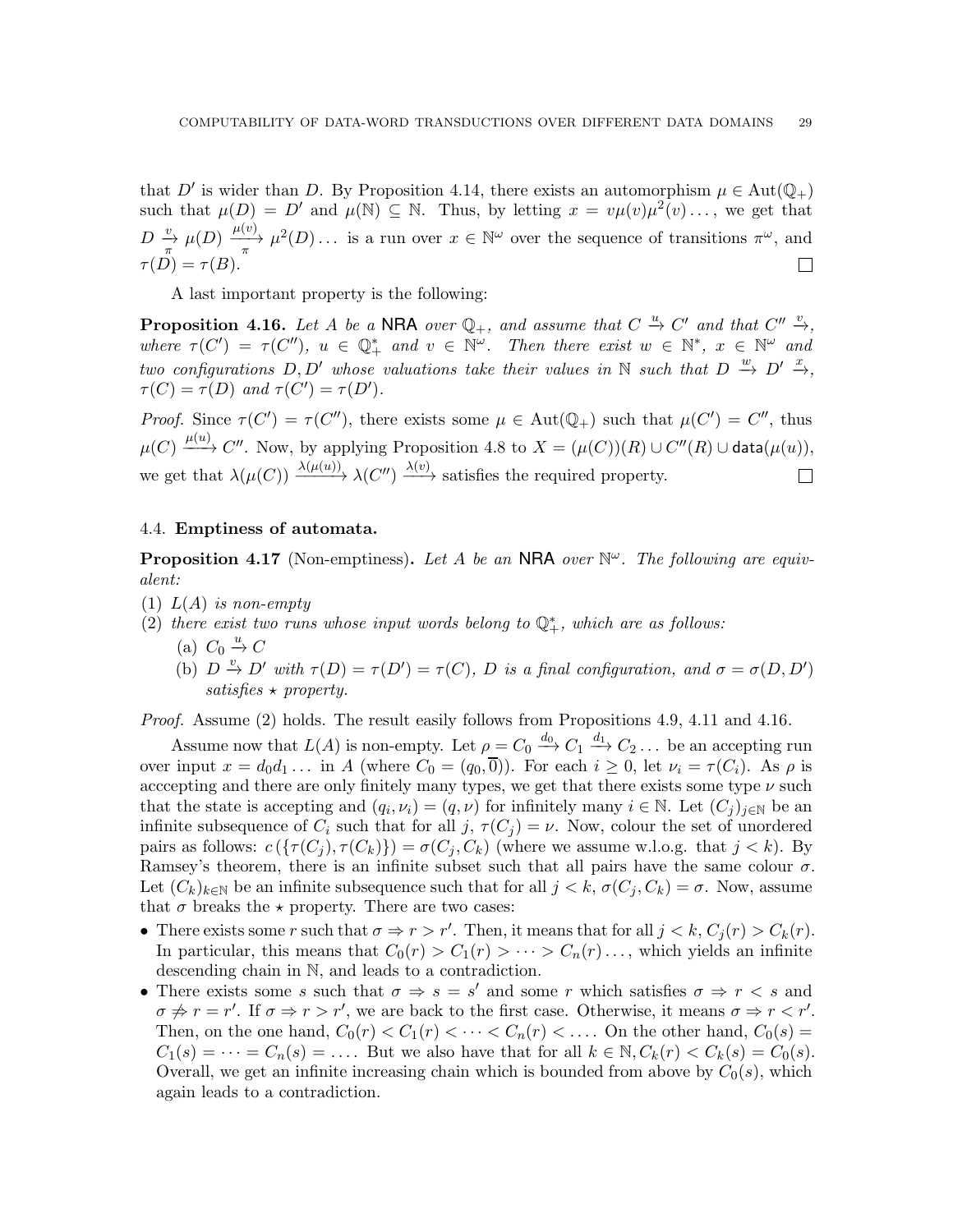Thus,  $\sigma$  satisfies the  $\star$  property. So, this is in particular the case for some pair of configurations  $C = D = C_k$  and  $D' = C_{k'}$  for some  $k < k'$  taken from the last extracted subsequence. Such configurations are such that (recall that the  $C_k$  are configurations of an accepting run over some input, which is in particular initial):

(a)  $C_0 \stackrel{u}{\rightarrow} C$ 

(b) 
$$
D \stackrel{v}{\rightarrow} D'
$$

.

Moreover,  $\tau(D) = \tau(D') = \tau(C)$  and D is final, by definition of  $(C_k)_{k \in \mathbb{N}}$ .  $\Box$ 

<span id="page-29-4"></span>Corollary 4.18. Emptiness for NRA over  $\mathbb{N}^{\omega}$  is decidable in PSPACE.

Proof. The algorithm is similar to the one for deciding non-emptiness for NRA over oligomorphic domains. Indeed, the sought witness lies in  $\mathbb{Q}_+$ , which is oligomorphic; it suffices to additionally check that the pairwise type of  $D$  and  $D'$  satisfies the star property. Thus, the algorithm initially guesses  $\tau(C)$  and  $\sigma$ . Then, checking that there indeed exists a configuration whose type is  $\tau(C)$  and that can be reached from  $C_0$  (item [2a](#page-28-2) of Propostion [4.17\)](#page-28-3) can be done in the same way as for Theorem [3.13,](#page-22-1) by simulating symbolically (i.e. over Q-types) a run of the automaton. Now, for item [2b,](#page-28-4) the algorithm again symbolically simulates a run from D, by keeping track of the type of the current configuration  $\tau(D')$ , and additionally of the pairwise type  $\sigma(D, D')$ . Since  $\sigma(D, D')$  is a Q-type over  $2|R|$  registers, it can be stored in polynomial space; moreover, given a transition test  $\phi$ , it can also be updated in polynomial space.  $\Box$ 

<span id="page-29-0"></span>4.5. **Functionality.** Following the study of the relationships between  $\mathbb N$  and  $\mathbb Q$ , we are now ready to provide a characterization of non functionality over N. Intuitively, it amounts to finding two pairs of runs whose inputs are in Q: first, a prefix witnessing a mismatch, and second, an accepting loop satisfying the  $\star$  property to ensure its iterability over N.

**Proposition 4.19** (Functionality). Let  $R \subseteq \mathbb{N}^{\omega} \times \mathbb{N}^{\omega}$  be given by an NRT T. The following are equivalent:

- <span id="page-29-1"></span>(1) R is not functional
- <span id="page-29-3"></span><span id="page-29-2"></span>(2) there exist two pairs of runs whose input words belong to  $\mathbb{Q}^*_+$ , which are as follows:
	- (a)  $C_0 \xrightarrow{u|u_1} C_1$  and  $C_0 \xrightarrow{u|u_2} C_2$  with  $u_1 \nparallel u_2$ ,
	- (b)  $D_1 \stackrel{v}{\rightarrow} D'_1$  and  $D_2 \stackrel{v}{\rightarrow} D'_2$  with  $\tau(D_1 \uplus D_2) = \tau(D'_1 \uplus D_2) = \tau(C_1 \uplus C_2)$ , both runs visit a final state of T, and  $\sigma_i = \tau((D_1 \oplus D_2) \oplus (D'_1 \oplus D'_2))$  satisfies property  $\star$ .

Proof. First, assume that [\(2\)](#page-29-1) holds. By applying Proposition [4.11](#page-26-0) to the product transducer  $T \times T$ , there exist two configurations  $E_1$  and  $E_2$  and an infinite data word  $x \in \mathbb{N}^{\omega}$  such that  $E_1 \xrightarrow{x|y_1}$  and  $E_2 \xrightarrow{x|y_2}$ . Moreover, both runs are accepting as each finite run is required to visit a final state of T.

Now, since  $\tau(E_1 \oplus E_2) = \tau(D_1 \oplus D_2) = \tau(C_1 \oplus C_2)$ , we can apply Proposition [4.16](#page-28-1) to get two runs  $C_0 \xrightarrow{u'|u'_1} F_1 \xrightarrow{x'|y'_1}$  and  $C_0 \xrightarrow{u'|u'_2} F_2 \xrightarrow{x'|y'_2}$ . Moreover, since automorphisms preserve mismatches, we know that  $u'_1 \nparallel u'_2$ . Thus, we obtained a witness of non-functionality, since we have  $(u'x, u'_1y'_1), (u'x, u'_2y'_2) \in T$ , with  $u'_1y'_1 \neq u'_2y'_2$  since  $u'_1 \nparallel u'_2$ .

We now assume that  $R$  is not functional. By definition, and as we assume  $R$  only contains infinite output words, there are two runs on some input word  $x$  whose outputs mismatch. By splitting both runs after the first mismatch, we get two runs  $C_0 \xrightarrow{t|t_1} B_1 \xrightarrow{w|y}$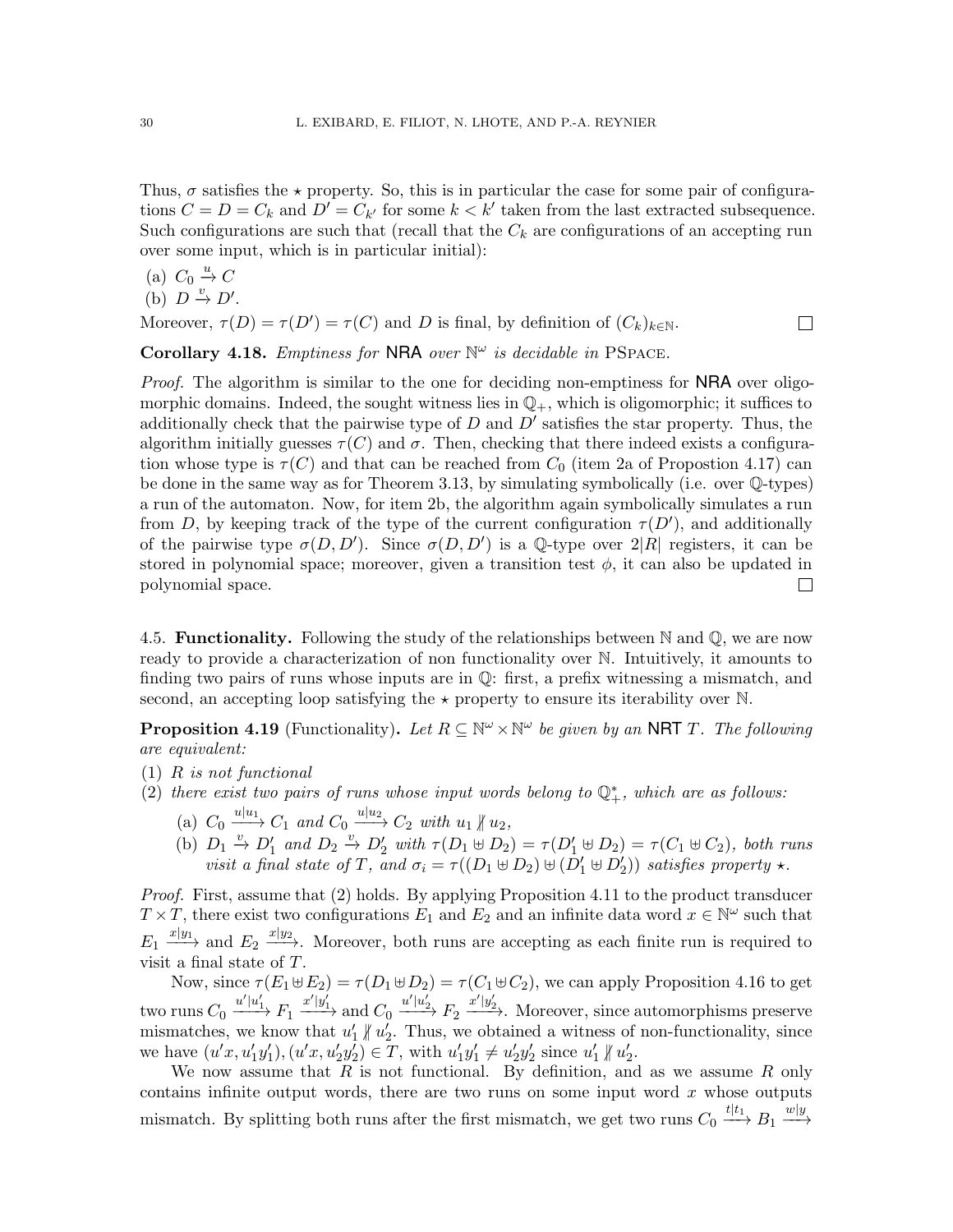and  $C_0 \stackrel{t|t_2}{\longrightarrow} B_2 \stackrel{w|z}{\longrightarrow}$  with  $t_1 \nparallel t_2$  (note that we do not necessarily have that  $y = z$ ). Now, from the product transducer  $T \times T$ , one can define an NRA A with registers  $R \oplus R'$ recognising the language  $L(A) = \left\{ w' \mid E_1 \xrightarrow{\frac{w'|y'}{T}}, E_2 \xrightarrow{\frac{w'|z'}{T}} \text{ and } \tau(E_1 \uplus E_2) = \tau(B_1 \uplus B_2) \right\}$  $\mathcal{L}$ which starts by guessing some configuration  $E_1 \oplus E_2$  and checks that  $\tau(E_1 \oplus E_2) = \tau(B_1 \oplus E_2)$  $B_2$ ), then simulates  $T \times T$ . Such language is non-empty, since it at least contains w. By Proposition [4.17,](#page-28-3) we get that there exist runs whose input words belong to  $\mathbb{Q}_+^*$  which are  $C_0 \uplus C_0 \stackrel{u'}{\rightarrow} C_1 \uplus C_2$  and  $D_1 \uplus D_2 \stackrel{v}{\rightarrow} D'_1 \uplus D'_2$  with  $\tau(D_1 \uplus D_2) = \tau(D'_1 \uplus D'_2) = \tau(C_1 \uplus C_2)$ ,  $D_1$  and  $D'_1$  final and  $\sigma(D_1 \oplus D_2, D'_1 \oplus D'_2)$  satisfies the  $\star$  property, which immediately yields item [2b.](#page-29-2)

Since  $C_0 \oplus C_0 \stackrel{u'}{\longrightarrow} C_1 \oplus C_2$ , by definition of the considered **NRA**, we have that  $E_1 \xrightarrow[T]{u'|u'_1} C_1$ 

and  $E_2 \frac{u'|u'_2}{T} C_2$ , with  $\tau(E_1 \oplus E_2) = \tau(B_1 \oplus B_2)$ . Thus, by applying an automorphism  $\mu$ 

such that  $\mu(B_1) = E_1$ ,  $\mu(B_2) = E_2$ , such runs can be glued with the runs  $C_0 \stackrel{t|t_1}{\longrightarrow} B_1$ and  $C_0 \stackrel{t|t_2}{\longrightarrow} B_2$  to yield two runs  $C_0 \stackrel{u|u_1}{\longrightarrow} C_1$  and  $C_0 \stackrel{u|u_2}{\longrightarrow} C_2$ , with  $u = \mu(t)u'$  and  $u_1 = \mu(t_1)u'_1$ ,  $u_2 = \mu(t_2)u'_2$ , with  $u_1 \nparallel u_2$  since  $\mu(t_1) \nparallel \mu(t_2)$  (recall that automorphisms preserve mismatches, since they are bijective), so we get item [2a.](#page-29-3)

<span id="page-30-1"></span>**Corollary 4.20.** Functionality for relations over  $\mathbb{N}^{\omega} \times \mathbb{N}^{\omega}$  given by **NRT** is decidable in PSpace.

*Proof.* By Lemma [3.3,](#page-16-0) if item [2a](#page-29-3) holds, then we can assume that the length of u is bounded by  $P(\mathcal{R}(4k), |Q|, L)$ , where R denotes the Ryll-Nardzewski function of  $\mathbb{Q}_+$ , which is exponential. Thus, the existence of  $u$  can be checked with a counter that is polynomially bounded. Then, item [2b](#page-29-2) can be checked in polynomial space, since it reduces to checking emptiness of the **NRA** A that we described in the above proof.  $\Box$ 

<span id="page-30-0"></span>4.6. Next-letter problem. We now show that for any function definable by an NRT over N, the next-letter problem is computable.

<span id="page-30-2"></span>**Lemma 4.21.** Let  $f : \mathbb{N}^{\omega} \to \mathbb{N}^{\omega}$  be a function defined by an NRT over N. Then, its next-letter problem is computable.

Proof. The algorithm is in two phases:

- (1) decide whether there exists a next letter
- (2) if there exists a next letter, compute it

Recall that as input to the next-letter problem, there are two finite data words  $u, v \in \mathbb{N}^*$ and the goal is to decide whether there exists some  $d \in \mathbb{N}$  such that for all  $uy \in \text{dom}(f)$ ,  $v \leq f(uy)$  implies  $vd \leq f(uy)$ . Let us assume that f is defined by some NRT  $T =$  $(Q, R, \Delta, q_0, \overline{c_0}, F)$ . Let us explain how to algorithmically realize the two latter steps.

1. To decide the existence of such a  $d$ , we reduce the problem to a functionality problem for an NRT  $T_{uv}$ . First, let us define the convolution  $x_1 \otimes x_2$  of two data words  $x_1 = d_1 d_2 \dots, x_2 = d'_1 d'_2 \dots \in \mathbb{N}^\omega$  as the data word  $d_1 d'_1 d_2 d'_2 \dots$ . The intuitive idea is to construct  $T_{uv}$  in such a way that it defines the relation  $R_{uv} = R_{uv}^1 \cup R_{uv}^2$  defined by  $R_{uv}^i = \{(ux_1 \otimes ux_2, vd^{\omega}) \mid ux_1, ux_2 \in \text{dom}(f), vd \preceq f(ux_i)\}.$  It is not difficult to see that  $R_{uv}$  is a function iff the next-letter has a positive answer for u and v. Once  $T_{uv}$  is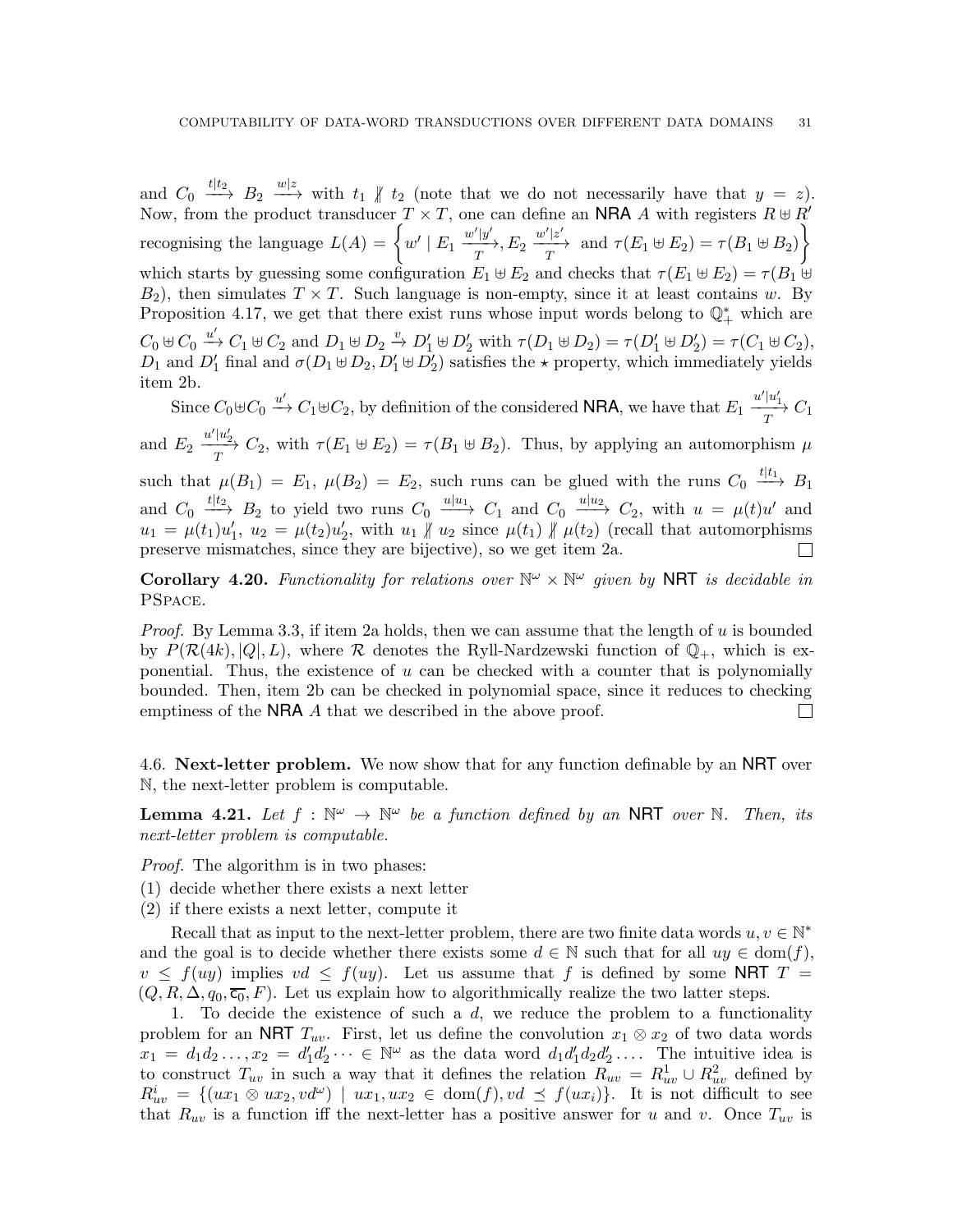constructed, checking its functionality is possible thanks to Corollary [4.20.](#page-30-1) Let us now explain how to construct  $T_{uv}$ . It is the union of two transducers  $T_{uv}^1$  and  $T_{uv}^2$  defining  $R_{uv}^1$ and  $R_{uv}^2$  respectively. The constructions are similar for both:  $T_{uv}^1$  ignores the even position of the input word after u has been read while  $T_{uv}^2$  ignores the odd position after u has been read, but they otherwise are defined in the same way. Let us explain how to construct  $T_{uv}^1$ . First,  $T_{uv}^1$  makes sure that its input  $\alpha \otimes \beta$  is such that  $u \leq \alpha$  and  $u \leq \beta$ , or equivalently that  $\alpha \otimes \beta = (u \otimes u)(x \otimes y)$  for some  $x, y$ . This is possible by hardcoding u in the transitions of T. Likewise,  $T_{uv}^1$  also makes sure that v is a prefix of  $f(ux)$ . It is also possible by hardcoding in T the output v (to check for instance that a run of T output the *i*th data value  $d_i$  of v, it suffices when T outputs a register r on its transitions, to add the test  $r = d_i$ ). So,  $T_{uv}^1$  simulates a run of T on ux (the odd positions of  $\alpha \otimes \beta$ ) and a run of T on uy (the even positions of  $\alpha \otimes \beta$ ). Once v has been consumed by the simulated run on ux, the first time this simulated run outputs something, the data value is kept in a special register and outputted all the time by  $T_{uv}^1$ .

2. If we know that there exists a next letter d, the only thing that remains to be done is to compute it. To do so, we can again construct a transducer  $T'_{uv}$  which simulates T but makes sure to accept only input words that start with  $u$ , accepted by runs which outputs words starting with v. This can again be done by hardcoding u and v in  $T$ . Then, to compute a data value d, it suffices to execute  $T'_{uv}$  by computing, at any point i, all the configurations reached by  $T'_{uv}$ , and by keeping only those which are co-reachable. Testing whether a configuration is co-reachable can be done by testing the non-emptiness of an NRA starting in this initial configuration. Doing so, the algorithm computes all prefixes of accepting runs. Eventually, since there exists a next letter  $d$ , one of the run will output it.  $\Box$ 

As a direct corollary of Lemma [4.21,](#page-30-2) Theorem [2.15](#page-13-0) and Theorem [2.14,](#page-12-1) we obtain:

<span id="page-31-1"></span>**Theorem 4.22.** Let  $f : \mathbb{N}^{\omega} \to \mathbb{N}^{\omega}$  be a function defined by an NRT over N, and let  $m : \mathbb{N} \to \mathbb{N}$  be a total function. Then,

- (1) f is computable iff f is continuous
- (2)  $f$  is uniformly computable iff  $f$  is uniformly continuous
- (3)  $f$  is m-computable iff  $f$  is m-continuous

<span id="page-31-0"></span>4.7. Uniform continuity. We now turn to uniform continuity over  $\mathbb N$ , and show that it is enough to consider uniform continuity over  $\mathbb{Q}_+$  and restrict our attention to configurations that are co-reachable w.r.t. data words over N.

Given a configuration  $\mathbb{Q}$ -type  $\tau$ , we say that it is co-reachable in N if there is an actual configuration C of type  $\tau$  which is co-reachable.

**Proposition 4.23.** Let T be an NRT over  $(\mathbb{N}, \{<, 0\})$  and  $f = \|T\|$ . The following are equivalent:

- f is uniformly continuous,
- There is a critical pattern (see Definition [3.6\)](#page-19-2) with  $D_1, D_2$  co-reachable in N.

*Proof.* Let T' denote the same transducer as T except that 1) it is over  $\mathbb Q$  and 2) it is restricted to configurations which are co-reachable in N.

We claim that  $T$  realizes a uniformly continuous function if and only if  $T'$  does. From Proposition [3.8,](#page-19-1) this is enough to show the expected result.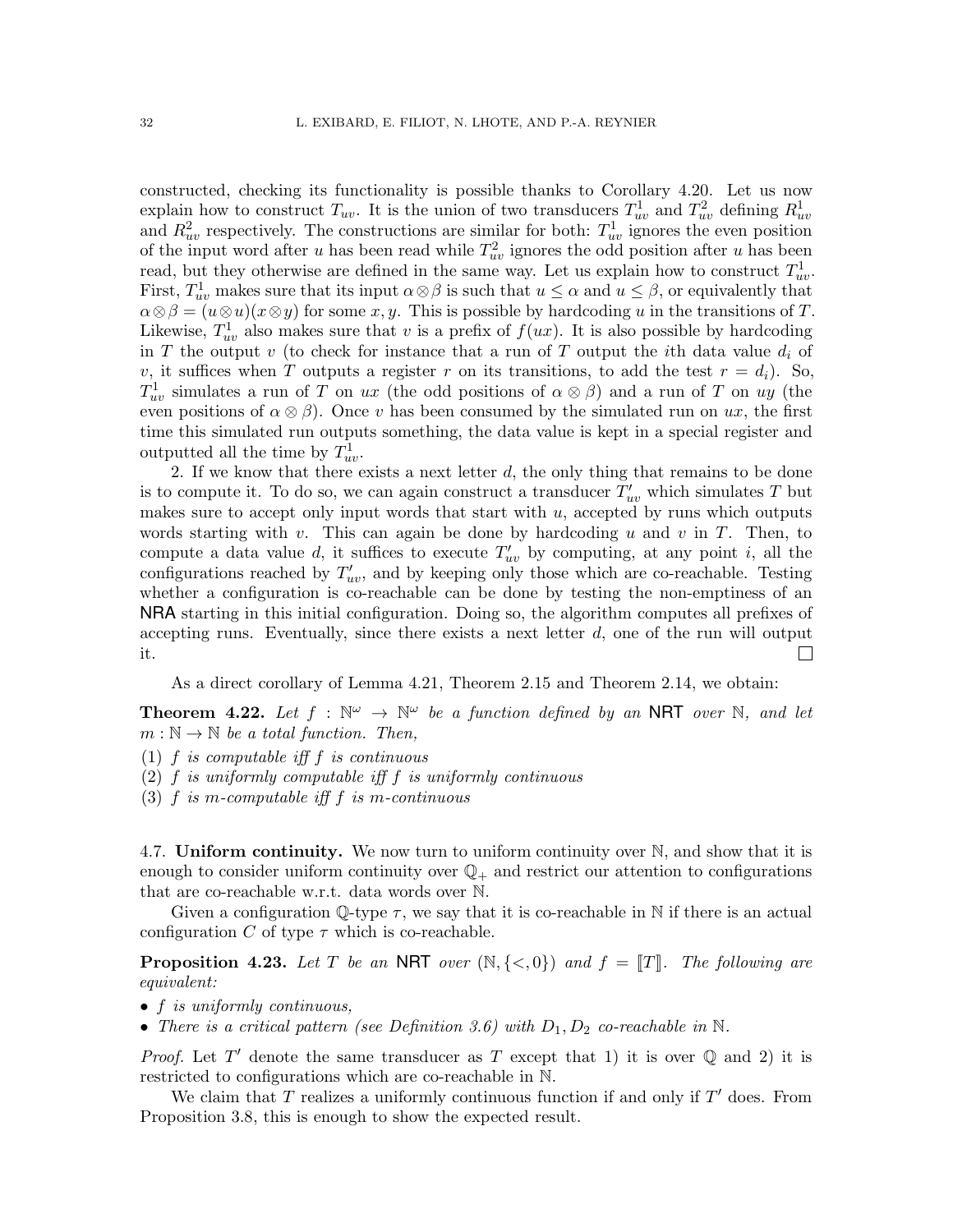Any run over T is in particular a run over  $T'$ , hence if T is not uniformly continuous then, in particular,  $T'$  is not either. Conversely, let us assume that  $T'$  is not uniformly continuous. According to Proposition [3.8,](#page-19-1) this means that we can exhibit a critical pattern  $C_0 \longrightarrow$  $C_1 \xrightarrow{v|v_1} \mu(C_1) \xrightarrow{w|w_1} D_1, C_0 \xrightarrow{u|u_2} C_2 \xrightarrow{v|v_2} \mu(C_2) \xrightarrow{z|w_2} D_2$  such that  $D_1, D_2$  are co-reachable. By definition we have that  $D_1, D_2$  are co-reachable in N. Let i denote the mismatching position in the pattern. Let  $n > 0$ , we want to exhibit two inputs that have a common prefix of length at least  $n$  but outputs that have a longest common prefix smaller than  $i$ . We consider the two runs  $C_0 \xrightarrow{u|u_1} C_1 \xrightarrow{v|v_1} \mu(C_1) \cdots \mu^n(C_1) \xrightarrow{\mu^n(v)|\mu^n(v_1)} \mu^{n+1}(C_1) \xrightarrow{\mu^n(w)|\mu^n(w_1)}$  $\mu^{n}(D_1)$  and  $C_0 \xrightarrow{u|u_2} C_2 \xrightarrow{v|v_2} \mu(C_2) \cdots \mu^{n}(C_2) \xrightarrow{\mu^{n}(v)|\mu^{n}(v_2)} \mu^{n+1}(C_2) \xrightarrow{\mu^{n}(w)|\mu^{n}(w_1)} \mu^{n}(D_2).$ Note that it could be that  $\mu^n$  cancels the mismatch, in which case we can consider  $\mu^{n+1}$ . Since  $\mu^{n}(D_1)$  and  $\mu^{n}(D_2)$  are co-reachable, we can use Proposition [4.16](#page-28-1) and we obtain the result.  $\Box$ 

As a corollary, we obtain:

<span id="page-32-1"></span>**Theorem 4.24.** Let  $f : \mathbb{N}^{\omega} \to \mathbb{N}^{\omega}$  be a function defined by an NRT over N. Deciding its uniform continuity is PSPACE-c.

*Proof.* We are left to show that uniform continuity of  $T'$  is in PSPACE. This problem is in PSPACE from Theorem [3.13.](#page-22-1) We have to be careful however, since computing  $T'$  explicitly may be too costly. The trick is that checking if a configuration is co-reachable can be done on the fly in PSpace, using Proposition [4.17](#page-28-3) and Corollary [4.18.](#page-29-4)

The complexity lower bound can again be obtained by reducing the problem to emptiness of register automata over  $(N, \{=\})$ , which is PSPACE-c [DL09].  $\Box$ 

<span id="page-32-0"></span>4.8. **Continuity.** We end our study with the property of continuity of **NRT** over N.

**Assumption 4.25.** To simplify the following statement, we assume that transducers are equipped with a distinguished register  $r_m$  which along the run stores the maximal data value seen in the input so far.

**Proposition 4.26** (Continuity). Let  $f : \mathbb{N}^{\omega} \to \mathbb{N}^{\omega}$  be given by an NRT T over N. The following are equivalent:

- <span id="page-32-3"></span><span id="page-32-2"></span>(1) f is not continuous
- (2) there exists a critical pattern in Critical $(u, v, w, z, C_1, C_2, C'_1, C'_2, D_1, D_2)$  with  $u, v, w, z \in$  $\mathbb{Q}^*_+$ , where  $C_1$  is final,  $D_1$  and  $D_2$  are co-reachable in  $\overline{\mathbb{N}}$  and such that  $\sigma = \tau((C_1 \oplus$  $(C_2) \uplus (C_1' \uplus C_2')$  satisfies the  $\star$  property for  $X = R_1 \cup R_2^l$ , where  $R_2^l = \{r_2 \in R_2 \mid \exists r_1' \in R_2^l\}$  $R'_1, \sigma \Rightarrow r_2 \leq r'_1$ .

Proof of [\(1\)](#page-32-2)  $\Rightarrow$  [\(2\)](#page-32-3). Assume first that f is not continuous. Let  $x \in \mathbb{N}^{\omega}$ , and let  $(x_n)_{n\in\mathbb{N}}$ be such that  $\forall n \in \mathbb{N}, x_n \in \text{dom}(f)$   $x_n \longrightarrow x$  but  $f(x_n) \nleftrightarrow_{n \infty} f(x)$ . Up to extracting subsequences, we can assume w.l.o.g. that there exists some  $k \in \mathbb{N}$  such that for all  $n \in \mathbb{N}$ ,  $|f(x) \wedge f(x_n)| \leq k$ . We denote by  $\rho$  a run of T over x yielding output  $f(x)$ , and by  $(\rho_n)_{n\in\mathbb{N}}$ a sequence of runs of T such that  $\rho_n$  yields output  $f(x_n)$  over input  $f(x)$ .

First, since the set  $\Delta$  of transitions of T is finite,  $\Delta^{\omega}$  is compact (cf Remark [2.1\)](#page-9-2), so  $(\rho_n)_{n\in\mathbb{N}}$  admits a converging subsequence, so we can assume w.l.o.g. that  $(x_n)_{n\in\mathbb{N}}$  is such that  $(\rho_n)_{n\in\mathbb{N}}$  converges to some infinite sequence of transitions  $\pi$ .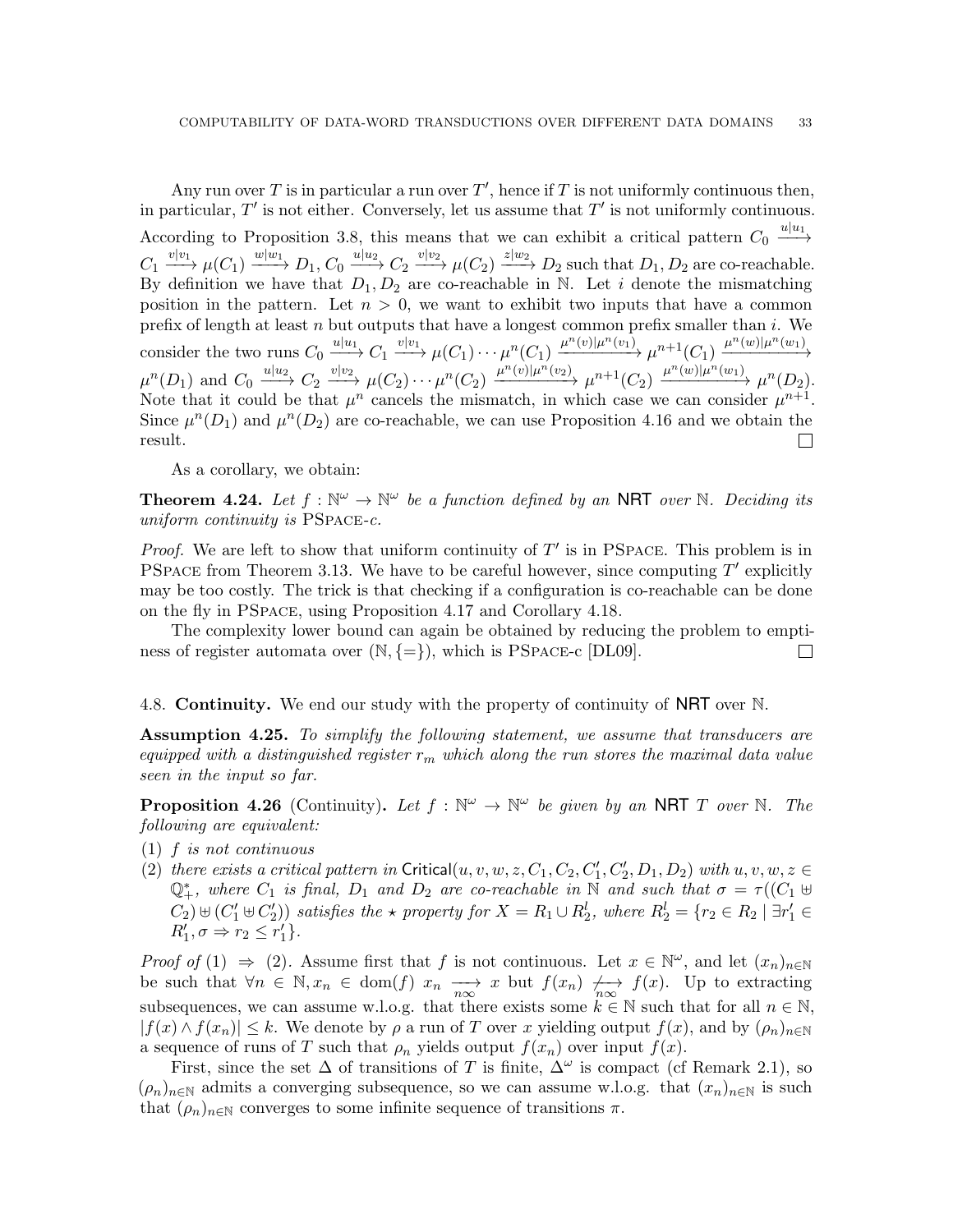**Remark 4.27.** Note however that  $\pi$  is not necessarily a run over some concrete data word: since transducers are allowed to guess arbitrary data value, we do not have the property that after reading input  $u$ , the configuration of the transducer takes its values in  $data(u) \cup \{0\}$ , which would allow to build a concrete run by extracting subsequences of runs whose configurations coincide on longer and longer prefixes. If we disallow guessing, such property is restored, which greatly simplifies the proof. Indeed, then, we can require that  $\sigma$  has the  $\star$  property, without allowing some wild registers to go astray (namely those that are above  $r'_{k}$ , which necessarily correspond to data values that have been guessed, otherwise their content is at most equal to the one of  $r_m$ ), and having two runs that can be instantiated by actual data words allow to extract  $\sigma$  with a Ramsey argument which is similar to the one used for emptiness (see Proposition [4.17\)](#page-28-3).

Now, let  $(E_i)_{i\in\mathbb{N}}$  be the sequence of configurations of  $\rho$ , and, for each  $\rho_n$ , let  $(C_{n,i})_{i\in\mathbb{N}}$ be its corresponding sequence of configurations. Then, for all  $0 \leq i \leq j$ , let  $\tau_{n,i} = \tau(C_{n,i})$ and  $\sigma_{n,i,j} = \sigma(E_i \oplus C_{n,i}, E_j \oplus C_{n,j})$ . Since the  $\tau_{n,i}$  and  $\sigma_{n,i,j}$  take their values in a finite set, by using compactness arguments, we can extract two subsequences  $(\tau'_{n,i})_{n,i\in\mathbb{N}}$  and  $(\sigma'_{n,i,j})_{n \in \mathbb{N}, 0 \leq i < j}$  which respectively converge to  $(\tau'_i)_{i \in \mathbb{N}}$  and to a family  $(\sigma_{i,j})_{0 \leq i < j}$ . Formally, we require that for all  $M \geq 0$ , there exists some  $N \geq 0$  such that for all  $n \geq N$ , we have that  $\tau'_{n,i} = \tau'_{i}$  and  $\sigma'_{n,i,j} = \sigma_{i,j}$  for all  $0 \leq i < j \leq M$  (note that for types  $\tau'_{n,i}$ , this corresponds to convergence for infinite words). By first restricting to final configurations in  $\rho$  (we know there are infinitely many since  $\rho$  is accepting), we can assume that all  $E_i$  are final. We further restrict to  $E_i$  which all have the same type  $\nu$  (there is at least one type which repeats infinitely often). To avoid cluttering the notations, we name again  $(\rho_n)_{n\in\mathbb{N}}$ the corresponding subsequence of runs,  $(\tau_{n,i})_{n,i\in\mathbb{N}}$  the corresponding types, and  $(\sigma_{n,i,j})_{n,i,j}$ their associated family of pairwise types. Finally, by applying Ramsey's theorem to  $(\tau_i)_{i\in\mathbb{N}}$ and  $(\sigma_{i,j})_{0\leq i\leq j}$ , we know that there exists some type  $\tau$ , some pairwise type  $\sigma$  and some infinite subset  $I \subseteq \mathbb{N}$  such that for all  $i, j \in I$  such that  $i < j$ ,  $\tau_i = \tau$  and  $\sigma_{i,j} = \sigma$ . For simplicity, we reindex the  $(E_i)_{i\in I}$  and the  $(C_{n,j})_{i\in I}$  over N, that we again name  $(E_i)_{i\in I}$ and  $(C_{n,i})_{i\in\mathbb{N}}$ .

Now, assume by contradiction that  $\sigma$  does not have the property  $\star$  for  $X = R_1 \cup R_2^l$ . There are two cases, that we treat iteratively:

- There exists some  $r \in X$  such that  $\sigma \Rightarrow r > r'$ . There are two subcases:
- If there exists such  $r \in R_1$ , then we get that for all  $0 \leq i \leq j$ ,  $E_i(r) > E_j(r)$ , which immediately yields an infinite descending chain in N, and hence a contradiction.
- $-$  If there exists such  $r \in R_2^l$ , then let  $r'_M$  be such that  $σ ⇒ r ≤ r'_M$ . Since  $r_M ∈ R_1$ , we know that  $\sigma \Rightarrow r_M \leq r'_M$ , otherwise we are back to the previous case. Then, let  $N \in \mathbb{N}$  be such that  $\sigma_{N,i,j} = \sigma$  for all  $0 \leq i < j \leq B = E_1(r'_M) + 1$ . Such N necessarily exists since we took the  $(\rho_n)_{n\in\mathbb{N}}$  such that the  $(\sigma_{n,i,j})_{0\leq i\leq j}$  converges. Thus,  $E_1(r'_M) \geq C_{N,0}(r) > C_{N,1}(r) > \dots C_{N,B}(r)$ , which again yields a contradiction.
- Assume now that there exists  $r, s \in X$  such that  $\sigma \Rightarrow s = s'$ ,  $\sigma \Rightarrow r \leq s$  but  $\sigma \Rightarrow r < r'$ . There are again two subcases:
- $-$  If  $s \in R^1$ , then we know that for all  $i \in \mathbb{N}$ ,  $E_i(s) = E_0(s)$ . Now, if  $r \in R^1$ , then we get that  $E_0(r) < E_1(r) < \ldots$  but for all  $i \in \mathbb{N}$ ,  $E_i(r) < E_i(s)$ , which leads to a contradiction. If  $r \in R_2^l$ , then let N be such that  $\sigma_{N,i,j} = \sigma$  for all  $0 \le i \le j \le B$  $E_0(s) + 1$ . We then get a strictly increasing chain  $C_{N,0}(r) < C_{N,1}(r) < \cdots < C_{N,B}(r)$ of length B which is bounded from above by  $B-1$ , which does not exist in N.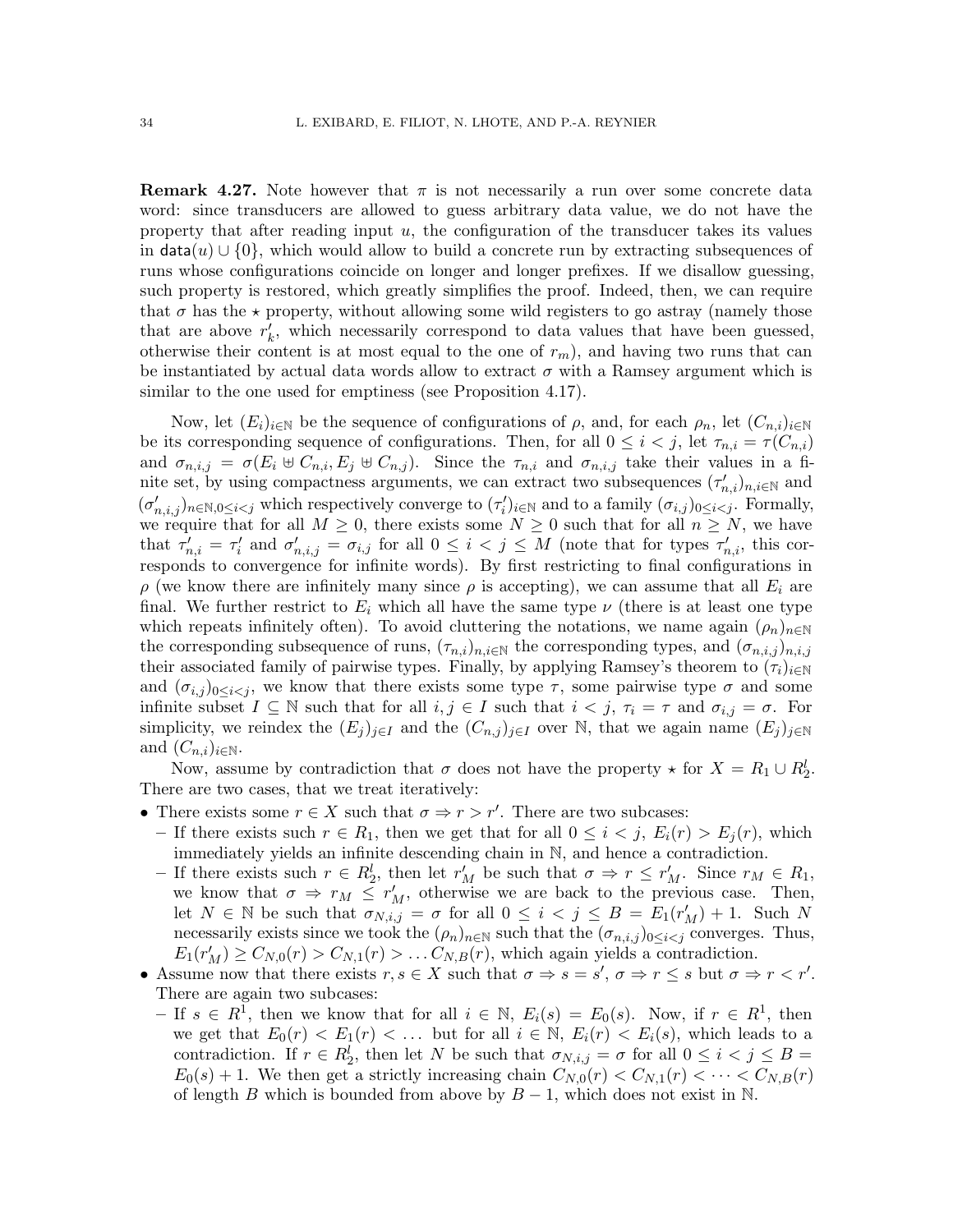$-$  If  $s \in R_2^l$  then let  $r'_M$  ∈  $R_1$  be such that  $σ ⇒ s ≤ r'_M$ . Then, let  $B = E_1(r'_M) + 1$ , and let N be such that  $\sigma_{N,i,j} = \sigma$  for all  $0 \leq i < j \leq B$ . If  $r \in R^1$  then we have that  $E_0(r) < E_1(d) < \cdots < E_B(r) \le E_B(s) = E_0(s) \le E_1(r'_M)$ ; similarly if  $r \in R_2^l$  we get  $C_{N,0}(r) < C_{N,1}(r) < \cdots < C_{N,B}(r) \le C_{N,B}(s) = C_{N,0}(s) \le E_1(r'_M)$ . In both cases, this leads to a contradiction.

As a consequence,  $\sigma$  indeed has the property  $\star$  for  $X = R_1 \cup R_2^l$ .

Now, it remains to exhibit a critical pattern from  $\rho$  and the (last) extracted subsequence  $(\rho_n)_{n\in\mathbb{N}}$  and the corresponding inputs  $(x_n)_{n\in\mathbb{N}}$ . Let  $k\in\mathbb{N}$  be such that for all  $n\in\mathbb{N}$ ,  $|f(x) \wedge f(x_n)| \leq k$ . On the one hand, we have  $\rho = E_0 \xrightarrow{u_0|v_0} E_1 \xrightarrow{u_1|v_1} E_2 \dots$ , where  $x = u_0 u_1 \dots$  and such that all  $(E_i)_{i>0}$  are final and they all have the same type. On the other hand, each  $\rho_n$  can be written  $\rho_n = C_{n,0} \xrightarrow{u_0^n|v_0^n} C_{n,1} \xrightarrow{u_1^n|v_1^n} C_{n,2} \ldots$ , where for all  $j \geq 0, |u_j^n| = |u_j|$  (the configurations  $C_{n,i}$  are synchronised with those of  $E_i$ , as we always extracted subsequences in a synchronous way) and  $u_0^n u_1^n \cdots = x_n$ . Now, let M be such that  $\forall n \geq M$ , we have  $\forall 0 \leq i < j \leq B+3$ ,  $\sigma_{n,i,j} = \sigma$ , where  $B = 2k$ . Finally, take some  $l \geq M$ such that  $|x_l \wedge x| \geq |u_0u_1 \dots u_{B+1}|$ . There are two cases:

- $v_0 \ldots v_B \nparallel v_0^l \ldots v_B^l$ . Then, we exhibited a critical parttern with two runs  $E_0 \xrightarrow{u_0 \ldots u_B \mid v_0 \ldots v_B}$  $E_{B+1} \xrightarrow{u_{B+1}|v_{B+1}} E_{B+2} \xrightarrow{u_{B+2}|v_{B+2}} E_{B+3}$  along with  $C_{l,0} \xrightarrow{u_0^l...u_B^l|v_0^l...v_B^l} C_{l,B+1} \xrightarrow{u_{B+1}|v_{B+1}^l}$  $C_{l,B+2} \xrightarrow{u'_{B+2}|v'_{B+2}} C_{l,B+3}$ . First, the outputs indeed mismatch, by hypothesis, so we are in case [a\)](#page-19-3) of the definition of a critical pattern (see Definition [3.6\)](#page-19-2).
- $v_0 \ldots v_B \parallel v_0^l \ldots v_B^l$ . Then, since  $v_0 \ldots v_B \le f(x)$  and  $v_0^l \ldots v_B^l \le f(x_l)$ , and since  $|f(x) \wedge$  $f(x_l) \leq k$ , we get that  $|v_0 \dots v_B| \leq k$  or  $|v_0^l \dots v_B^l| \leq k$ . Now, there are again two cases: – There exists some  $i \leq B$  such that  $v_i = v_i^l = \varepsilon$ . Then, we exhibited a critical pattern with two runs  $E_0 \xrightarrow{u_0...u_{i-1}|v_0...v_{i-1}} E_i \xrightarrow{u_i|\varepsilon} E_{i+1} \xrightarrow{u_{i+1}...u_m|v_{i+1}...v_m} E_{m+1}$  and  $C_{l,0} \xrightarrow{u_0^l...u_{i-1}^l|v_0^l...v_{i-1}^l} C_{l,i} \xrightarrow{u_i^l|\varepsilon} C_{l,i+1} \xrightarrow{u_{i+1}^l...u_m^l|v_{i+1}^l...v_m^l} C_{l,m+1}$ , where m is such that  $v_0^l \ldots v_m^l \nparallel v_0 \ldots v_m$  (such m exists since  $f(x_n) \nparallel f(x)$ ). We are then in case [c\)](#page-19-4) of the definition of a critical pattern (see Definition [3.6\)](#page-19-2).
	- Otherwise, there necessarily exists some  $i \leq B$  such that  $v_i = \varepsilon$  or  $v_i^l = \varepsilon$  since  $|v_0 \dots v_B| \leq k$  or  $|v_0^l \dots v_B^l| \leq k$ . We assume that  $v_i = \varepsilon$ , the reasoning is symmetric if instead  $v_i^l = \varepsilon$ . Necessarily,  $v_0^l \dots v_{i-1}^l \nparallel f(x)$ , otherwise we can find some i such that both  $v_i = v_i^l$  and we are back to the previous case. Then, we exhibited a critical pattern with two runs  $E_0 \xrightarrow{u_0...u_{i-1}|v_0...v_{i-1}} E_i \xrightarrow{u_i|\varepsilon} E_{i+1} \xrightarrow{u_{i+1}...u_m|v_{i+1}...v_m} E_{m+1}$  and  $C_{l,0} \xrightarrow{u_0^l...u_{i-1}^l|v_0^l...v_{i-1}^l} C_{l,i} \xrightarrow{u_i^l|v_i^l} C_{l,i+1} \xrightarrow{u_{i+1}^l...u_m^l|v_{i+1}^l...v_m^l} C_{l,m+1}$ , where m is such that  $v_0^l \ldots v_m^l \nparallel v_0 \ldots v_m$  (such m exists since we assumed that  $v_0^l \ldots v_{i-1}^l \nparallel f(x)$ ). We are then in case [b\)](#page-19-5) of the definition of a critical pattern (see Definition [3.6\)](#page-19-2).

Finally, in all the considered cases, the last configuration  $D_1 = E_j$  of the first run of the critical pattern (the one which is a prefix of  $\rho$ ) is final, since we extracted the  $(E_i)$  so that we only kept the final ones. Also, both  $D_1 = E_i$  and  $D_2 = C_{l,i}$  are co-reachable in N since they are configurations of accepting runs in N, which concludes the proof of [\(1\)](#page-32-2)  $\Rightarrow$  [\(2\)](#page-32-3).  $\square$ 

*Proof of* [\(2\)](#page-32-3)  $\Rightarrow$  [\(1\)](#page-32-2). We assume now that [\(2\)](#page-32-3) holds and show that f is not continuous. Intuitively, following notations of the critical pattern, we will prove that  $f$  is not continuous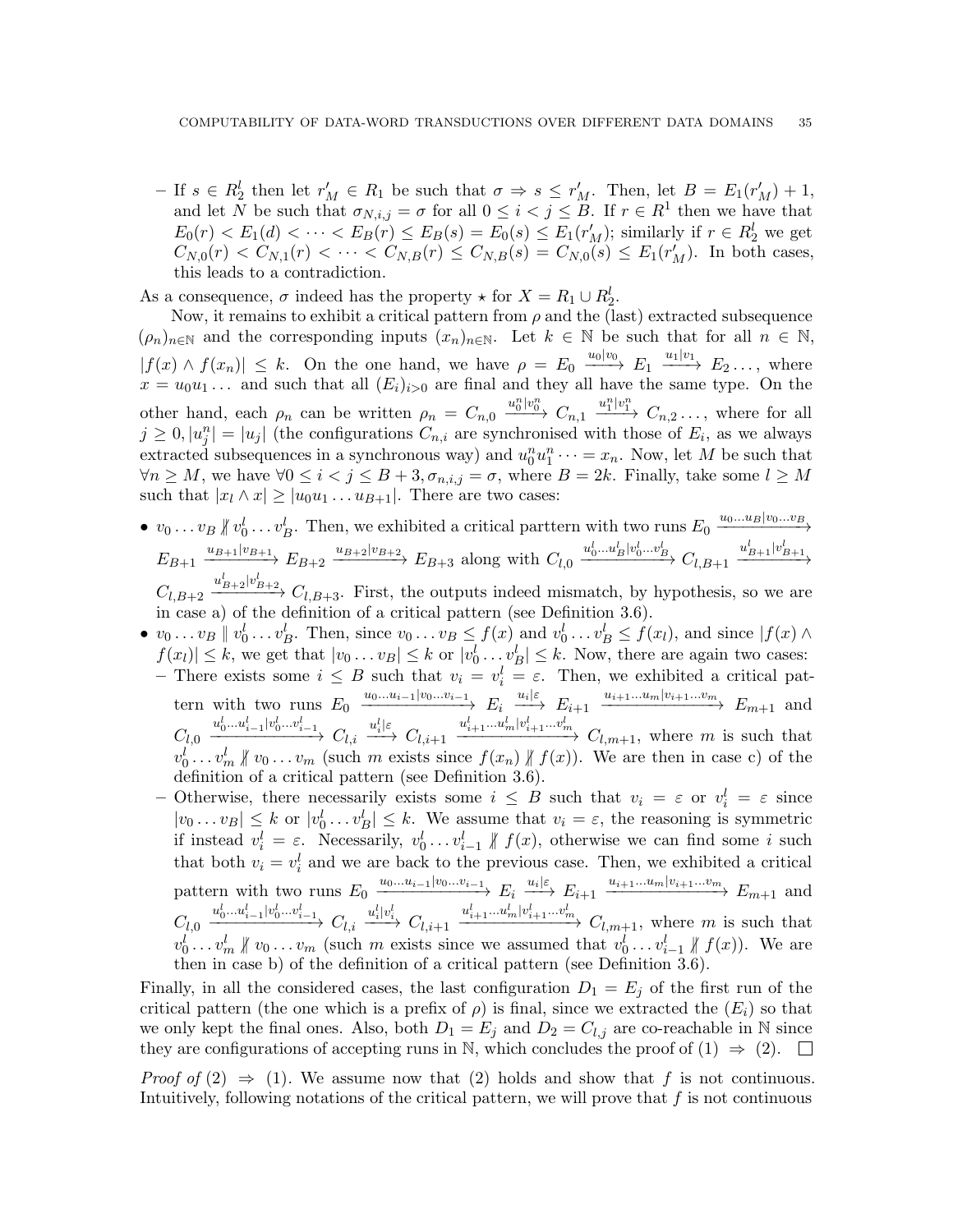at some input  $x = u'v'\mu(v')\mu(v')\ldots$ , where  $u', v'$  elements of  $\mathbb{N}^+$ , images of  $u, v$  by some automorphism.

Thus, let us consider two runs  $C_0 \xrightarrow{u|u_1} C_1 \xrightarrow{v|v_1} \mu(C_1)$  with  $C_1$  final, and  $C_0 \xrightarrow{u|u_2} C_1$  $C_2 \xrightarrow{v|v_2} \mu(C_2) \xrightarrow{z|w_2} D_2$  with  $D_2$  co-reachable in N. Two cases can occur: either  $u_1 \nparallel u_2$ , or  $v_2 = \epsilon$  and  $u_1 \nparallel u_2w_2$ . As in the proof in the oligomorphic setting, we want to show that it is possible to build from the first run an infinite run looping forever along (some renaming of) v, and from the second run a family of infinite runs, looping more and more. While this is directly true in some oligomorphic data domain, as we saw before, iteration in N is more tricky.

These runs can be seen as finite runs in the transducer  $T \times T$ , with twice as many registers as T, which we denote by  $R_1$  for the first copy, and  $R_2$  for the second. By assumption,  $\sigma = \tau((C_1 \oplus C_2) \oplus (C'_1 \oplus C'_2))$  satisfies the  $\star$  property for  $X = R_1 \cup R_2^l$ . If we had that  $\sigma$  satisfies the  $\star$  property for  $R_1 \cup R_2$ , then we could immediately deduce by Proposition [4.11](#page-26-0) that the two loops on  $v$  could be iterated infinitely many times. However, the weaker hypothesis we have will only allow us to show that the loop from  $C_1$  can indeed by  $\omega$ -iterated, while the loop from  $C_2$  can be iterated as many times as we want, but finitely many times. To this end, we have to take care of registers in  $R_2 \setminus R_2^l$  to show that these runs indeed exist.

As we assumed that there is a register  $r_m$  storing the maximal data value appearing in the input word, the definition of the set  $R_2^l$  ensures that every register not in  $R_2^l$  has its value coming from a guess along the run  $C_0 \stackrel{u}{\rightarrow} C_2$ . This is directly linked with the technical difficulty inherent to the presence of guessing. In particular, this allows us to consider different runs, in which the input data word is not modified, but the guessed values are.

As  $C_2$  and  $\mu(C_2)$  have the same type, and registers not in  $R_2^l$  have "large" values, their behaviour along the cycle (w.r.t. types)  $C_2 \stackrel{v}{\rightarrow} \mu(C_2)$  is very restricted: they can only increase or decrease at each step. In particular, if one starts from some configuration  $C_2$ in which values of registers not in  $R_2^l$  are very far apart, this will allow to iterate the cycle several times. More precisely, for any integer  $n$ , we can compute an integer  $n'$  and values for the guesses of registers not in  $R_2^l$  which are pairwise  $n'$  far apart, ensuring that the cycle can be repeated at least n times.

Thus, the previous reasoning allows us to replicate the proof of Proposition [4.11](#page-26-0) to show that there exist a word  $v' \in \mathbb{N}^*$  and an automorphism  $\alpha$  preserving  $\mathbb{N}$ , such that:

- $\bullet$   $C'_1$  $x|y,$  with  $\tau(C'_1) = \tau(C_1)$  and  $x = v'\alpha(v')\alpha^2(v') \dots$
- there exists  $C'_2$  and, for all n, some  $C'_2(n)$  with  $C'_2(n)_{R_2^l} = C'_{2|R_2^l}$ ,  $\tau(C'_2(n)) = \tau(C_2)$ , and  $\alpha^n(x)$

$$
C'_2(n) \xrightarrow{v'} \alpha(C'_2(n)) \dots \xrightarrow{\alpha^n(v')} \alpha^{n+1}(C'_2(n))
$$

Using previous remark on guessed values, together with Proposition [4.16](#page-28-1) applied on  $C_0 \stackrel{u}{\rightarrow} C_1$  and  $C_0 \stackrel{u}{\rightarrow} C_2$ , and Proposition [4.9](#page-25-2) applied on  $\mu(C_2) \stackrel{z|w_2}{\longrightarrow} D_2 \stackrel{z_1}{\rightarrow}$ , we end up with: • a run  $C_0 \xrightarrow{u'|u'_1} E_1 \xrightarrow{x'|y'}$ , with  $x' = v'' \alpha(v'') \alpha^2(v'') \dots$ 

- for every *n*, there is a run  $C_0 \xrightarrow{u'|u'_2} E_2 \xrightarrow{v''} \alpha(E_2) \dots \xrightarrow{\alpha^n(v'')} \alpha^{n+1}(E_2) \xrightarrow{z'|w'_2} D'_2$  $\stackrel{z'_l}{\longrightarrow}$
- $u'_1 \nparallel u'_2$  or  $u'_1 \nparallel u'_2w'_2$

Hence, this proves the non functionality as we have a sequence of runs whose inputs converge towards  $u'x'$  but whose outputs mismatch.  $\Box$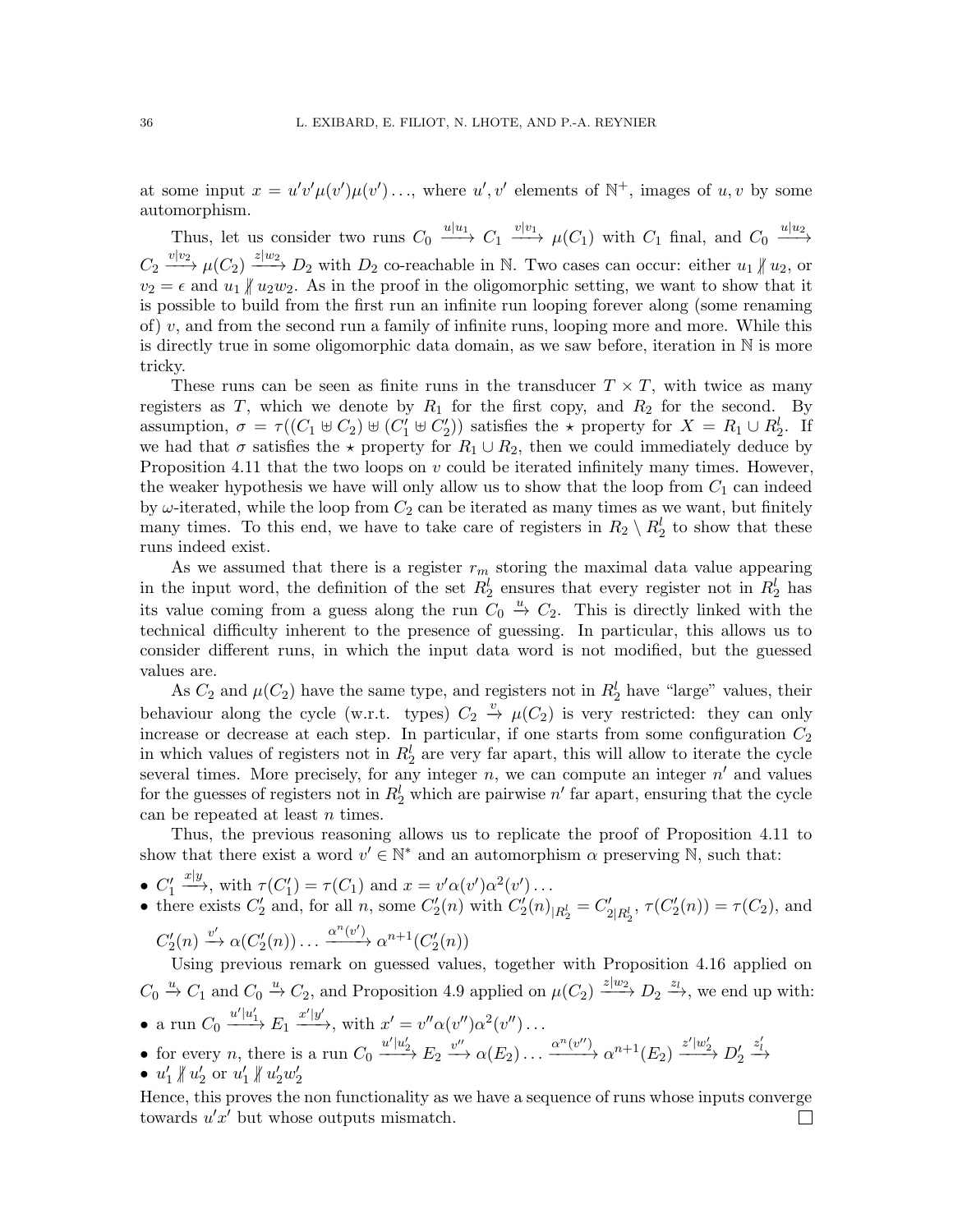## <span id="page-36-1"></span>**Theorem 4.28.** Continuity of NRT on  $\mathbb N$  is PSPACE-c.

Proof. Small critical pattern property (Claim [3.7\)](#page-19-0) on oligomorphic data can easily be adapted to  $\mathbb N$ . Indeed, the only difference lies in the loops on  $v$ , but is is important to notice that loop removal used to reduce length of runs preserves the extremal configurations (see Proposition [3.1\)](#page-15-5), hence it preserves the type of the global run, here the type  $\sigma = \tau((C_1 \uplus C_2) \uplus (C'_1 \uplus C'_2)).$ 

Then, one can proceed similarly by guessing such a small critical pattern, and checking mismatches with counters. Note that we have to verify in addition that  $D_2$  is co-reachable in N, but again, as already detailed in previous proofs, this property can be decided on-the-fly.

Finally, the PSpace lower bound can again be obtained by a reduction to the emptiness problem of register automata over  $(N, \{=\})$ , which is PSPACE-c [DL09].  $\Box$ 

<span id="page-36-0"></span>4.9. Transfer result. We have extended our result to one non-oligomorphic structure, namely  $(\mathbb{N}, \{<,0\})$ , which is a substructure of  $(\mathbb{Q}, \{<,0\})$ . If we want to extend the result to other substructures of  $(\mathbb{Q}, \{<\})$ , say  $(\mathbb{Z}, \{<\})$ , we could do the same work again and study the properties of iterable loops in  $\mathbb{Z}$ . However, a simpler way is to observe that  $(\mathbb{Z}, \{<\})$ can be simulated by N, using two copies of the structure. We show a quite simple yet powerful result: given a structure  $\mathbb{D}$ , if the structure  $\mathbb{D}'$  can be defined as a quantifier-free interpretation over  $\mathbb D$  then the problems of emptiness, functionality, continuity, etc reduce to the same problems over  $\mathbb{D}'$ .

A quantifier-free interpretation of dimension l with signature  $\Gamma$  over a structure  $(\mathbb{D}, \Sigma)$ is given by  $\mathsf{QF}[\Sigma]$  quantifier-free formulas: a formula  $\phi_{\text{domain}}(x_1, \ldots, x_l)$ , for each constant symbol c of Γ a formula  $\phi_c(x_1, \ldots, x_l)$  and for each relation symbol R of Γ of arity r a formula  $\phi_R(x_1^1, \ldots, x_l^1, \ldots, x_l^r, \ldots, x_l^r)$ . The structure  $\mathbb{D}'$  is defined by the following: a domain  $D' = \{ (d_1, \ldots, d_l) | D \models \phi_{\text{domain}}(d_1, \ldots, d_l) \};$  an interpretation  $(d_1, \ldots, d_l) \in D'$  for each constant symbol c such that  $\mathbb{D} \models \phi_c(d_1, \ldots, d_l)$  (we assume that there is a unique possible tuple satisfying the formula, which can be syntactically ensured); an interpretation  $R^{\mathbb{D}} = \{(x_1^1, \ldots, x_l^1, \ldots, x_1^r, \ldots, x_l^r) | \mathbb{D} \models \phi_R(x_1^1, \ldots, x_l^1, \ldots, x_1^r, \ldots, x_l^r)\}$  for each relation symbol R.

<span id="page-36-2"></span>**Theorem 4.29.** Let  $\mathbb{D}'$  be a quantifier-free interpretation over  $\mathbb{D}$ . Let P denote a decision problem among non-emptiness, functionality, continuity, Cauchy continuity or uniform continuity. There is a PSPACE reduction from P over  $\mathbb{D}'$  to P over  $\mathbb{D}$ .

*Proof.* Let  $R \subseteq \mathbb{D}^{\prime\omega} \times \mathbb{D}^{\prime\omega}$  be given by an NRT T. If we assume that  $\mathbb{D}^{\prime}$  is an *l*-dimension interpretation of  $\mathbb{D}$ , then we can view R as a relation  $P \subseteq (\mathbb{D}^l)^{\omega} \times (\mathbb{D}^l)^{\omega}$ . Note that P is empty (resp. functional, continuous, Cauchy continuous, uniformly continuous) if and only if  $R$  is.

Moreover, since  $\mathbb{D}'$  is an interpretation, one can construct an NRT S which realizes P. It uses l registers for every register of T plus  $l-1$  registers to store the input. In its first  $l-1$  transitions it just stores the input and every l transition, it simulates a transition of T, just by substituting the formulas of the interpretation for the predicates. As usual, we do not construct S explicitly, but we are able to simulate it using only polynomial space.  $\mathcal{L}^{\text{max}}$ 

As a direct corollary we can, in particular, transfer our result over  $(\mathbb{N}, \{<, 0\})$  to  $(\mathbb{Z}, \{<$  $, 0$ } $):$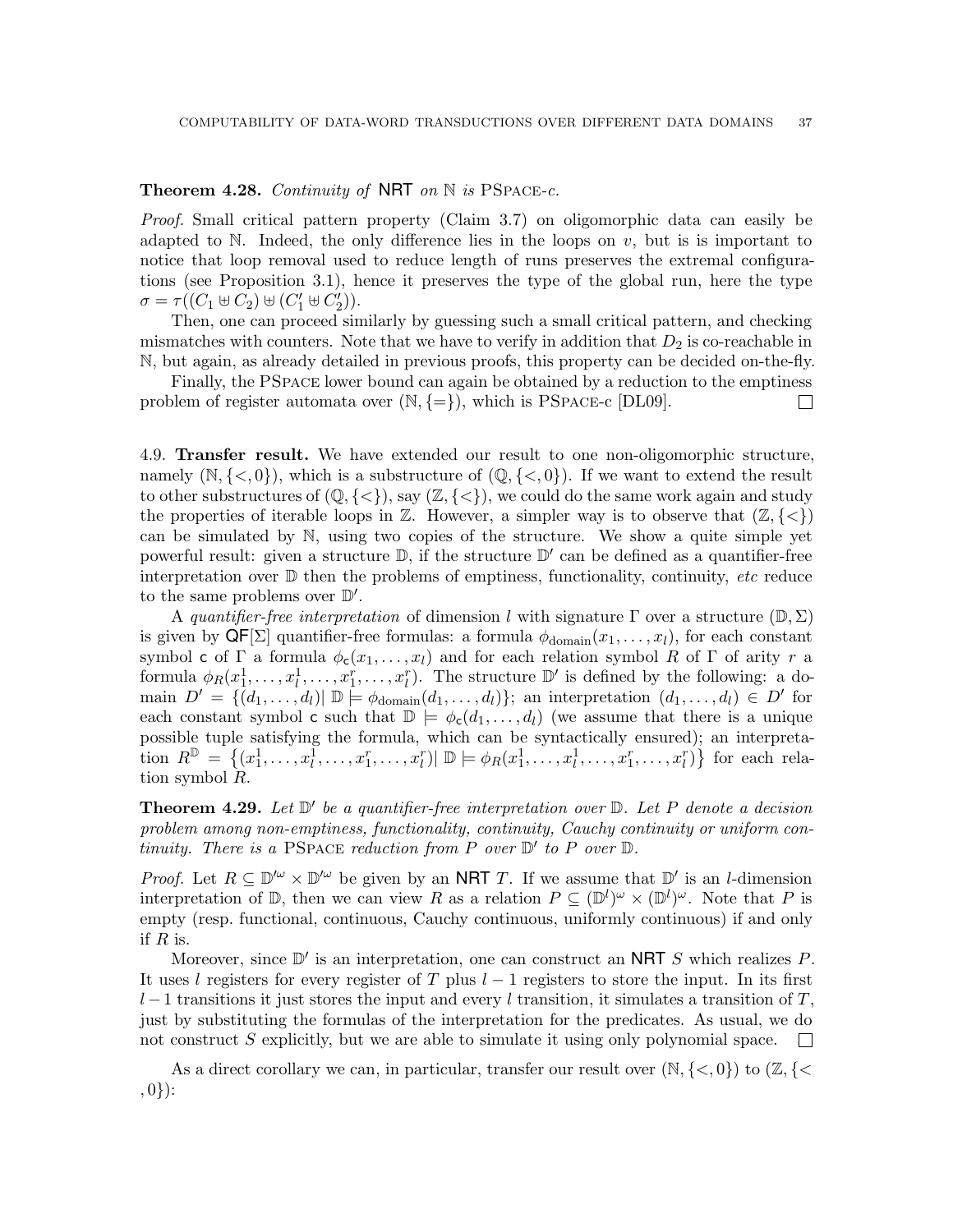Corollary 4.30. The problems of non-emptiness, functionality, continuity, Cauchy continuity, uniform continuity over  $(\mathbb{Z}, \{<, 0\})$  are in PSPACE.

*Proof.* From Theorem [4.29,](#page-36-2) using the fact that  $(\mathbb{Z}, \{<, 0\})$  is given by the following twodimensional interpretation over  $(N, \{<, 0\})$ :  $\phi_{domain} := (x = 0) \vee (y = 0), \phi_0 := (x = y = 0)$  $0), \phi_<:=(x_1=x_2=0 \land (y_1 < y_2)) \lor (y_1=y_2=0 \land (x_1 > x_2)) \lor (x_2=y_1=0 \land \lnot (x_1=y_2))$  $y_2 = 0$ ).  $\Box$ 

**Remark 4.31.** Of course our transfer result applies to many other substructures of  $(\mathbb{Q}, \{<\})$  $, 0$ , such as the ordinals  $\omega + \omega$ ,  $\omega \times \omega$ , *etc.* 

**Remark 4.32.** Considering first-order interpretation (i.e. where  $\phi_{\text{domain}}$ , etc are first-order formulas instead of quantifier-free ones) would yield too much expressive power. Indeed,  $(N, \{+1, 0\})$ , where  $+1(x, y)$  holds whenever  $y = x + 1$ , can easily be defined as a (onedimensional) first-order interpretation of  $(\mathbb{N}, \{<, 0\})$ , by letting  $\phi_{+1}(x, y) = y > x \land \neg \exists z, x <$  $z < y$ . However, over such a domain, register automata coincide with counter machines. which is a Turing-complete model (with two or more counters); in particular, emptiness of such register automata is easily shown undecidable (with two or more registers).

#### <span id="page-37-0"></span>Future work

We have given tight complexity results in a family of oligomorphic structures, namely polynomially decidable ones. An example of an exponentially decidable oligomorphic structure is the one of finite bitvectors with bitwise xor operation. Representing the type of  $k$  elements may require exponential sized formulas (for example stating that a family of  $k$  elements is free, *i.e.* any non-trivial sum is non-zero). The same kind of proof would give EXPSPACE algorithms over this particular data set (for the transducer problems we have been studying). One could try to classify the different structures based on the complexity of solving these kinds of problems.

We have been able to show decidability of several transducer problems over the data set N with the linear order. This was done using two properties: 1) that N is a substructure of  $\mathbb Q$  and 2) that we were able to characterize the iterable loops in N. Moreover we can transfer the result to other substructures of  $\mathbb{Q}$ , e.g.  $\mathbb{Z}$ . One possible extension would be to investigate data sets which have a tree-like structure, e.g. the infinite binary tree. There exists a tree-like oligomorphic structure, of which the binary tree is a substructure. Studying the iterable loops of the binary tree may yield a similar result as in the linear order case. But, as it turns out, the notion of quantifier-free interpretation can directly yield decidability, as the binary tree is a quantifier-free interpretation of N, thanks to a result of Demri and Deters [DD16, Section 3]. Indeed, they show that words over a finite alphabet of size k with the prefix relation (which corresponds to a k-ary tree) can be encoded in  $\mathbb N$ . However, the question remains open for non-tree-like structures that are substructures of an oligomorphic structure, for which we might be able to characterize iterable loops.

There are several classical ways of extending synthesis results, for instance considering larger classes of specifications, larger classes of implementations or both. In particular, an interesting direction is to consider non-functional specifications. As mentioned in Introduction however, and as a motivation for studying the functional case, enlarging both (non-functional) specifications and implementations to an asynchronous setting leads to undecidability. Indeed, already in the finite alphabet setting, the synthesis problem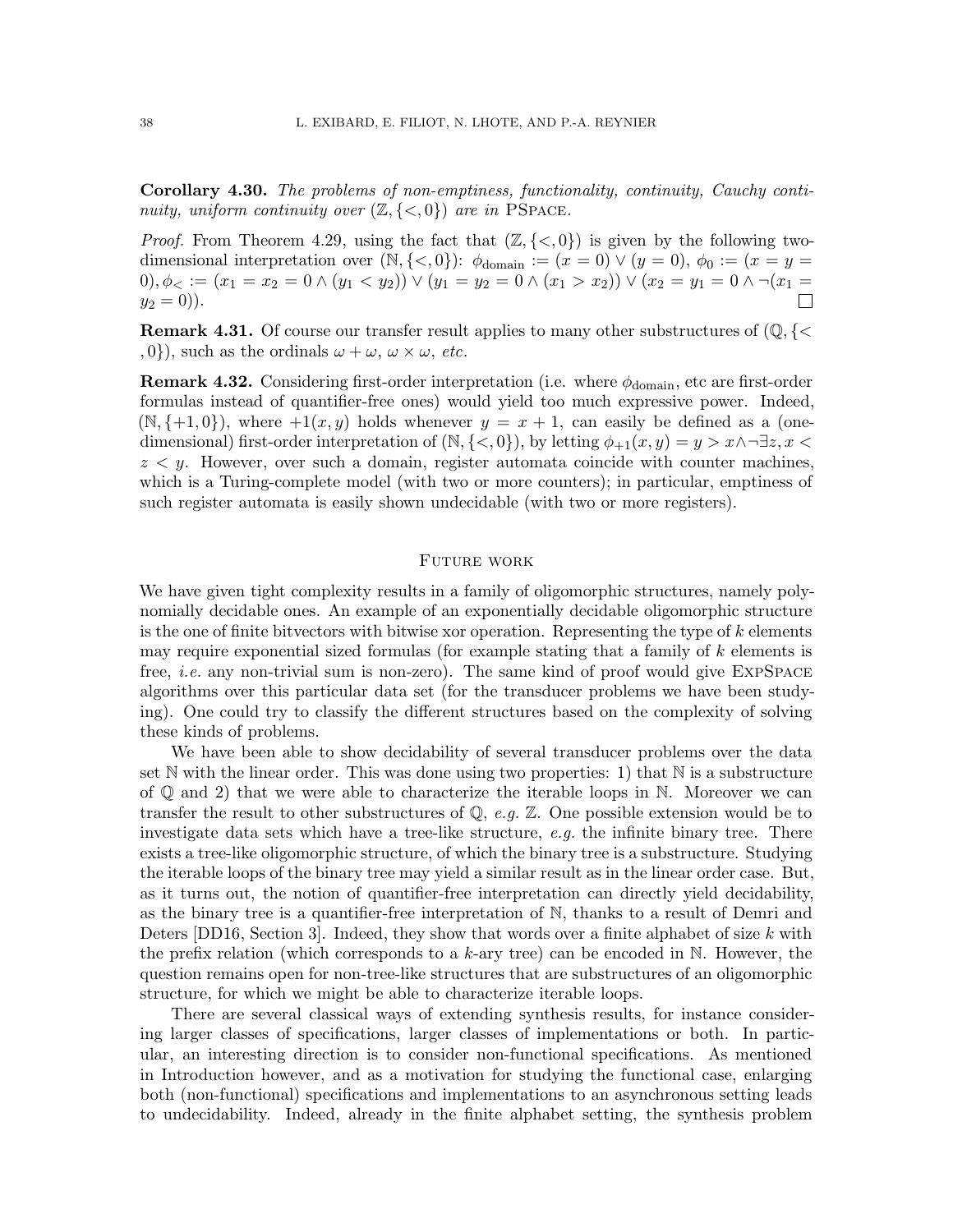of deterministic transducers over  $\omega$ -words from specifications given by non-deterministic transducers is undecidable [\[CL14\]](#page-38-1). A simple adaptation of the proof of [\[CL14\]](#page-38-1) allows to show that in this finite alphabet setting, enlarging the class of implementations to any computable function also yields an undecidable synthesis problem. An interesting case however is yet unexplored already in the finite alphabet setting: given a synchronous specifications, as an  $\omega$ -automaton, is to possible to synthesise a computable function realizing it? In [HKT12, FLZ11], this question has been shown to be decidable for specifications with total input domain (any input word has at least one correct output by the specification). More precisely, it is shown that realizability by a continuous function is decidable, but it turns out that the synthesised function is definable by a deterministic transducer (hence computable). When the domain of the specification is partial, the situation changes drastically: deterministic transducers may not suffice to realize a specification realizable by a computable function. This can be seen by considering the (partial) function  $g$  of Introduction, seen as a specification and casted to a finite alphabet  $\{a, b, c\}$ : it is not computable by a deterministic transducer, since it requires an unbounded amount of memory to compute this function.

### <span id="page-38-0"></span>**REFERENCES**

- [BKL14] Mikolaj Bojanczyk, Bartek Klin, and Slawomir Lasota. Automata theory in nominal sets. *Log. Methods Comput. Sci.*, 10(3), 2014.
- <span id="page-38-4"></span>[Boj19] Mikołaj Bojańczyk. *Atom Book.* 2019.
- [CHVB18] Edmund M. Clarke, Thomas A. Henzinger, Helmut Veith, and Roderick Bloem, editors. *Handbook of Model Checking*. Springer, 2018.
- <span id="page-38-1"></span>[CL14] Arnaud Carayol and Christof Löding. Uniformization in Automata Theory. In *Proceedings of the 14th Congress of Logic, Methodology and Philosophy of Science Nancy, July 19-26, 2011*, pages 153–178. London: College Publications, 2014.
- [DD16] St´ephane Demri and Morgan Deters. Temporal logics on strings with prefix relation. *J. Log. Comput.*, 26(3):989–1017, 2016.
- [DFKL20] Vrunda Dave, Emmanuel Filiot, Shankara Narayanan Krishna, and Nathan Lhote. Synthesis of computable regular functions of infinite words. In Igor Konnov and Laura Kovács, editors, *31st International Conference on Concurrency Theory, CONCUR 2020, September 1-4, 2020, Vienna, Austria (Virtual Conference)*, volume 171 of *LIPIcs*, pages 43:1–43:17. Schloss Dagstuhl - Leibniz-Zentrum für Informatik, 2020.
- [DL09] St´ephane Demri and Ranko Lazic. LTL with the freeze quantifier and register automata. *ACM Trans. Comput. Log.*, 10(3):16:1–16:30, 2009.
- <span id="page-38-3"></span>[EFK21] Léo Exibard, Emmanuel Filiot, and Ayrat Khalimov. Church synthesis on register automata over infinite ordered data domains. *STACS*, 2021.
- [EFR19] Léo Exibard, Emmanuel Filiot, and Pierre-Alain Reynier. Synthesis of data word transducers. In *30th International Conference on Concurrency Theory, CONCUR 2019, August 27-30, 2019, Amsterdam, the Netherlands.*, pages 24:1–24:15, 2019.
- [EFR20] Léo Exibard, Emmanuel Filiot, and Pierre-Alain Reynier. On computability of data word functions defined by transducers. In Jean Goubault-Larrecq and Barbara König, editors, *Foundations of Software Science and Computation Structures - 23rd International Conference, FOS-SACS 2020, Held as Part of the European Joint Conferences on Theory and Practice of Software, ETAPS 2020, Dublin, Ireland, April 25-30, 2020, Proceedings*, volume 12077 of *Lecture Notes in Computer Science*, pages 217–236. Springer, 2020.
- <span id="page-38-2"></span>[ESKG14] R¨udiger Ehlers, Sanjit A. Seshia, and Hadas Kress-Gazit. Synthesis with identifiers. In *Proceedings of the 15th International Conference on Verification, Model Checking, and Abstract Interpretation - Volume 8318*, VMCAI 2014, pages 415–433, 2014.
- <span id="page-38-5"></span>[Exi21] Léo Exibard. *Automatic Synthesis of Systems with Data*. Theses, Aix Marseille Université (AMU) ; Université libre de Bruxelles (ULB), September 2021.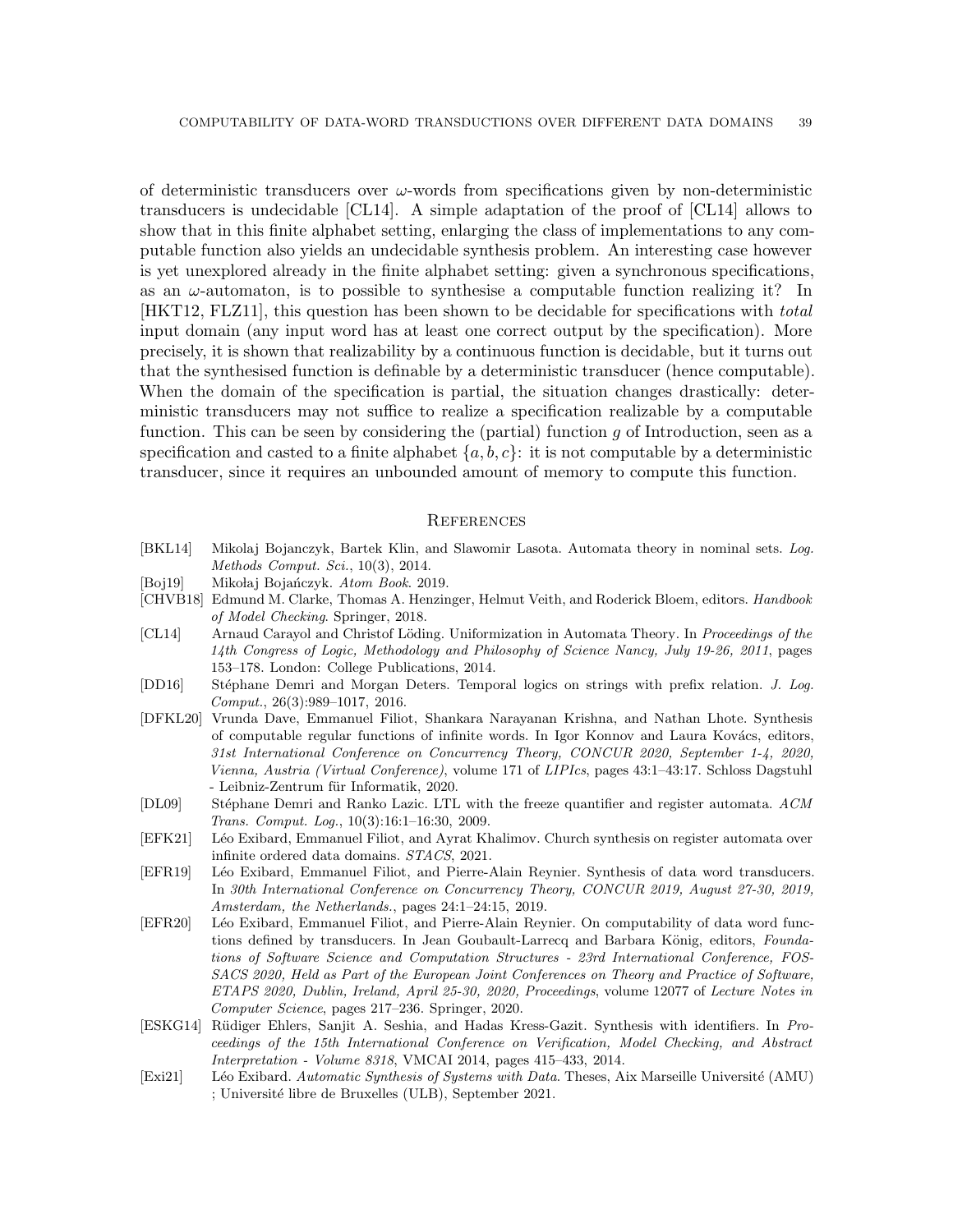#### 40 L. EXIBARD, E. FILIOT, N. LHOTE, AND P.-A. REYNIER

- [FJLW16] Emmanuel Filiot, Ismaël Jecker, Christof Löding, and Sarah Winter. On equivalence and uniformisation problems for finite transducers. In *43rd International Colloquium on Automata, Languages, and Programming, ICALP 2016, July 11-15, Rome, Italy*, pages 125:1–125:14, 2016.
- [FLZ11] Wladimir Fridman, Christof Löding, and Martin Zimmermann. Degrees of lookahead in contextfree infinite games. In Marc Bezem, editor, *Computer Science Logic, 25th International Workshop / 20th Annual Conference of the EACSL, CSL 2011, September 12-15, 2011, Bergen, Norway, Proceedings*, volume 12 of *LIPIcs*, pages 264–276. Schloss Dagstuhl - Leibniz-Zentrum für Informatik, 2011.
- [HKT12] Michael Holtmann, Lukasz Kaiser, and Wolfgang Thomas. Degrees of lookahead in regular infinite games. *Logical Methods in Computer Science*, 8(3), 2012.
- <span id="page-39-1"></span>[JL69] J.R. Büchi and L.H. Landweber. Solving sequential conditions finite-state strategies. *Transactions of the American Mathematical Society*, 138:295–311, 1969.
- [KK19] Ayrat Khalimov and Orna Kupferman. Register-bounded synthesis. In *30th International Conference on Concurrency Theory, CONCUR 2019, August 27-30, 2019, Amsterdam, the Netherlands.*, pages 25:1–25:16, 2019.
- [KMB18] Ayrat Khalimov, Benedikt Maderbacher, and Roderick Bloem. Bounded synthesis of register transducers. In *Automated Technology for Verification and Analysis, 16th International Symposium, ATVA 2018, Los Angeles, October 7-10, 2018. Proceedings*, 2018.
- [KZ10] Michael Kaminski and Daniel Zeitlin. Finite-memory automata with non-deterministic reassignment. *Int. J. Found. Comput. Sci.*, 21(5):741–760, 2010.
- <span id="page-39-2"></span>[MH94] Bohdan S. Majewski and George Havas. The complexity of greatest common divisor computations. In Leonard M. Adleman and Ming-Deh A. Huang, editors, *Algorithmic Number Theory, First International Symposium, ANTS-I, Ithaca, NY, USA, May 6-9, 1994, Proceedings*, volume 877 of *Lecture Notes in Computer Science*, pages 184–193. Springer, 1994.
- [Pri02] Christophe Prieur. How to decide continuity of rational functions on infinite words. *Theor. Comput. Sci.*, 276(1-2):445–447, 2002.
- <span id="page-39-0"></span>[WZ20] Sarah Winter and Martin Zimmermann. Finite-state strategies in delay games. *Inf. Comput.*, 272:104500, 2020.

#### Appendix A. Proof of Lemma [3.4](#page-18-0)

In order to show the lemma we use the result from [\[MH94,](#page-39-2) Theorem 9]:

**Theorem A.1.** Let  $p_1, \ldots, p_k \in \mathbb{Z}\backslash\{0\}$  be non-zero integers. Then there exist integers  $z_1, \ldots, z_k \leq \max(|p_1|, \ldots, |p_k|)$  such that:

$$
z_1p_1 + \ldots + z_kp_k = \gcd(p_1, \ldots, p_k)
$$

It is more convenient to split the integers into two groups depending on their signs. Let  $p_0, \ldots, p_k$  be positive integers and  $q_0, \ldots, q_l$  be negative integers, let  $d = \gcd(p_0, \ldots, p_k, q_0, \ldots, q_l)$ and let  $M = \max(p_0, \ldots, p_k, -q_0, \ldots, -q_l)$ . Using the previous theorem, we know there are integers  $m_0, \ldots, m_k$  and  $n_0, \ldots, n_l$  all in  $[-M, M]$  so that  $\sum_{0 \le i \le k} m_i p_i + \sum_{0 \le j \le l} n_i q_i = d$ . We modify the coefficients in the following way:  $m'_0 = m_0 - M \sum_{1 \leq j \leq l} q_j, m'_i = m_i - M q_0$ for  $i \in \{1, ..., k\}$ ,  $n'_0 = n_0 + M \sum_{1 \le i \le k} p_i$ ,  $n'_j = n_j + M p_0$  for  $j \in \{1, ..., l\}$ . Note that all the new coefficients are positive. We only have left to check th at the sum is unchanged.

$$
\begin{array}{l} \sum_{0 \leq i \leq k} m'_i p_i + \sum_{0 \leq j \leq l} n'_i q_i = \\ \sum_{0 \leq i \leq k} m_i p_i - p_0 M \sum_{1 \leq j \leq l} q_j - \sum_{0 \leq i \leq k} M q_0 p_i \\ + \sum_{0 \leq j \leq l} n_i q_i + q_0 M \sum_{1 \leq i \leq k} p_i + \sum_{0 \leq j \leq l} M p_0 q_j \\ = \sum_{0 \leq i \leq k} m_i p_i + \sum_{0 \leq j \leq l} n_i q_i \end{array}
$$

We have managed to obtain positive coefficients, all smaller than  $M^3$ .